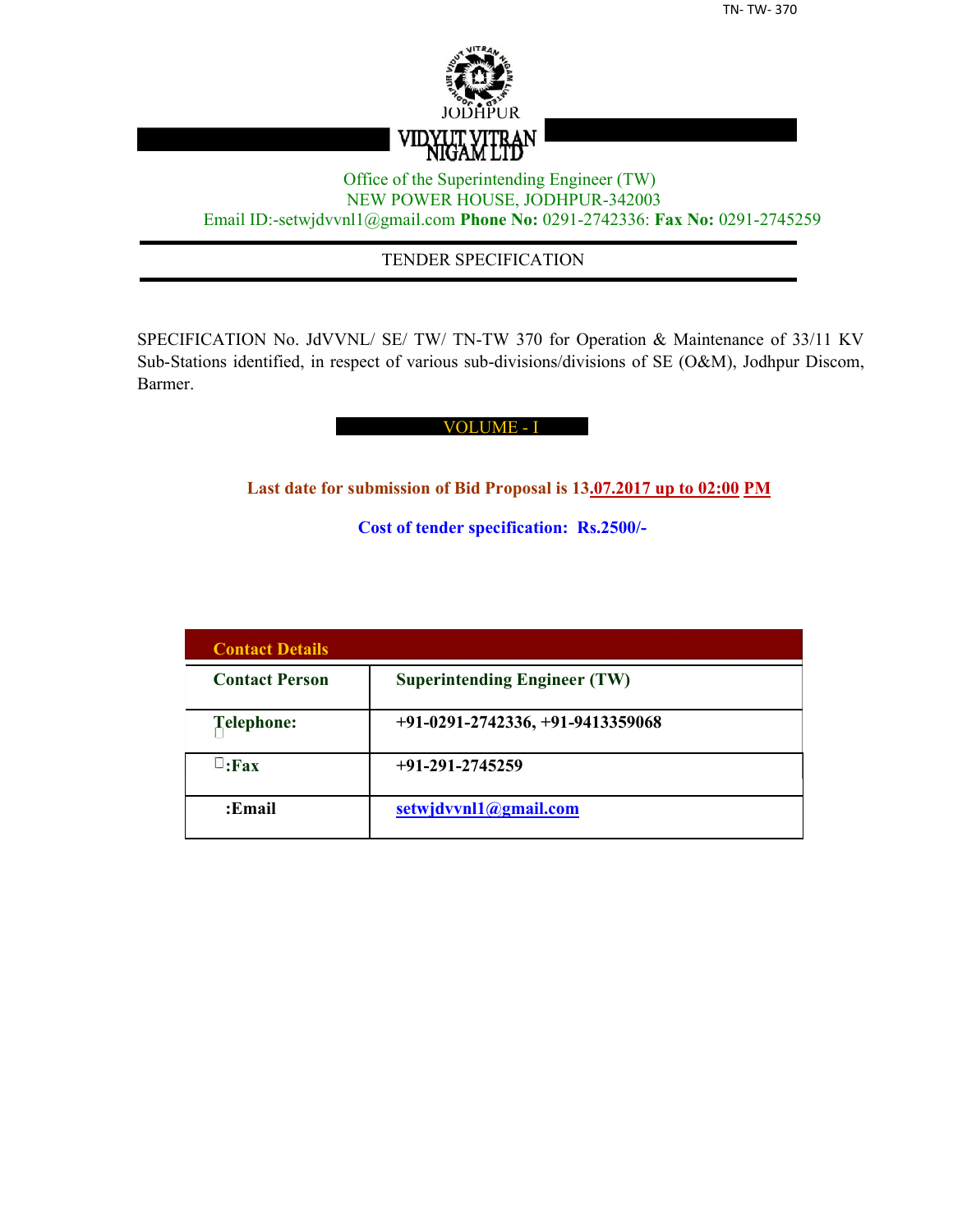#### GENERAL PARTICULARS ABOUT THE TENDER IN BRIEF JODHPUR VIDYUT VITARAN NIGAM LIMITED Office of the Superintending Engineer (TW) New Power House, Industrial Estate, Jodhpur Email ID:-setwjdvvnl1@gmail.com Ph. No.0291-2742336 / Fax No.- 0291-2745259

#### *SPECIFICATION No. JdVVNL/ SE/ TW/ TN-***370** *for Operation & Maintenance of 33/11 KV Sub-Stations identified, in respect of various sub-divisions/divisions of respective circles under the domain of Jodhpur discom i.e. SE(O&M) JdVVNL, Barmer*

| Availability of tender documents<br>on<br>website                              | 08.06.2017                                                                                                                                                  |
|--------------------------------------------------------------------------------|-------------------------------------------------------------------------------------------------------------------------------------------------------------|
| $&$ Time<br>online<br><b>Start</b><br>Date<br>for<br>submission of Tender bids | 08.06.2017                                                                                                                                                  |
| & Time for down loading of<br>Last Date<br>Tender documents                    | Up to 13.07.2017; 12:00 PM                                                                                                                                  |
| for<br>online<br>$\&$ Time<br>Date<br>Last<br>submission of Tender bids        | 13.07.2017; 02.00 PM                                                                                                                                        |
| Date & Time for online opening<br>of<br>Tender bids                            | 13.07.2017; 03.00 PM                                                                                                                                        |
| RISL Processing fee (non refundable)                                           | Re.1, 000/- (Rs. One Thousand only) for each circle<br>wise tender                                                                                          |
| Cost of Specification(non refundable)                                          | Re. 2,500/- (Re. Two Thousand Five Hundred only)                                                                                                            |
| Validity                                                                       | 180 DAYS FROM DATE OF OPENING OF<br>TECHNICAL BID OR 120 DAYS FROM THE<br>DATE OF OPENING OF FINANCIAL BID<br><b>WHICHEVER IS LATER</b>                     |
|                                                                                | Rs. 63000000 approx. of Barmer Circle<br>Discom, details of estimated cost for Barmer Circle has                                                            |
|                                                                                | been mentioned in Annexture-E at page No 24.                                                                                                                |
| <b>Estimated Cost of works(Approx.)</b><br>Earnest Money deposit               | 2% of the estimated cost of each lot of a<br>particular circle, mentioned in (Annexture-E) i.e the<br>EMD is to be furnished as per quoted quantity of GSS. |
| Tendered Quantity of specified scope in<br>Nos.                                | Total no.of 33/11KV substations in domain of SE (<br>O&M), Jodhpur Discom, Barmer are approx.<br>150 Nos.                                                   |
| Contact<br>Person (Authorized<br>Bid<br>signatory)                             | Superintending Engineer (TW), JDVVNL Jodhpur                                                                                                                |
| Correspondence Address                                                         | <b>New Power House,</b><br><b>Industrial Estate, Jodhpur-342 003</b>                                                                                        |

Address of RISL:- RajCOMP info Service Limited (RISL) 1 st Floor, Yojana Bhawan, Tilak Marg, C-Scheme, Jaipur (Rajasthan) Phone: 0141-5103902, 4031900 Fax: 0141-2228701 Web: http://risl.rajasthan.gov.in, Email: info.risl@rajasthan.gov.in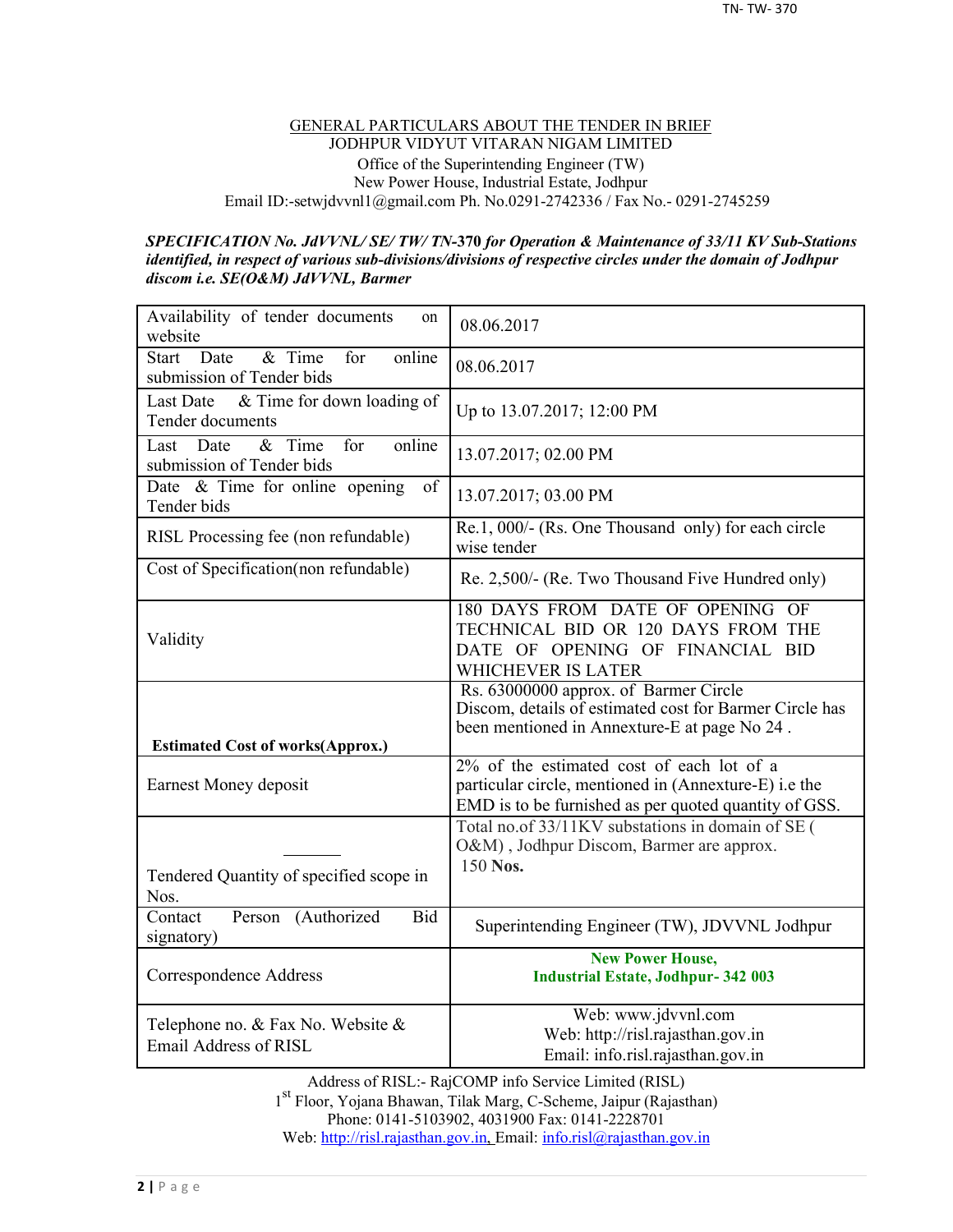|                |                                                                                                                                       | Pages     |
|----------------|---------------------------------------------------------------------------------------------------------------------------------------|-----------|
| S.No.          | Description                                                                                                                           | (1 to 88) |
|                | <b>SECTION-I</b>                                                                                                                      |           |
| $\mathbf{1}$   | QUALIFICATION REQUIREMENT                                                                                                             | 5         |
|                | <b>SECTION-II</b>                                                                                                                     |           |
| $\overline{2}$ | <b>INSTRUCTIONS TO BIDDERS and</b><br><b>COMMERCIAL TERMS &amp; CONDITIONS FOR</b><br>THE WORK OF OPERATION AND                       | $6 - 19$  |
|                | MAINTENANCE OF 33/11 KV SUB-STATION                                                                                                   |           |
| 3              | Documents to be uploaded on E-Proc.                                                                                                   | 11        |
|                | <b>SECTION-III</b>                                                                                                                    |           |
| 4              | TECHNICAL TERMS & CONDITION FOR THE<br>WORK OF OPERATION AND MAINTENANCE<br>OF 33/11 KV SUB-STATION                                   | 21-23     |
| 5              | Annexture-E (Estimated cost of Barmer Circle)<br>indicating approx. no. of GSS                                                        | 24        |
|                |                                                                                                                                       |           |
| 6              | Bid Bank guarantee Performa for<br>EMD.(Schedule -1)                                                                                  | $25 - 26$ |
| 7              | Performa for Contract Agreement (Schedual-2)                                                                                          | 27-28     |
| 8              | No Deviation in Commercial Terms &<br>Conditions (Schedule-3)                                                                         | 29        |
| 9              | No Deviation in Technical Terms & Conditions<br>(Schedule-4)                                                                          | 30        |
| 10             | List of past Experience.(Schedule-5)                                                                                                  | 31        |
| 11             | Particulars & details regarding list of equipments<br>& Technical hands available as per requirement of<br>specification (Schedule-6) | 32        |
| 12             | Details of Turnover during last three financial years<br>$(2014 -$<br>15,2015-16 & 2016-17)(Schedule-6A)                              | 33        |
| 13             | Details of Works Executed during last Five financial years<br>(2012-13, 2013-14, 2014-15, 2015-16 & 2016-17) ) (Schedule-<br>6B)      | 34        |
| 14             | Performa for SecurityBank Guarantee for<br>safe Custody of material and<br>Equipment(33/11KV GSS) (Schedule-7)                        | 35        |
|                | <b>Annexures/Formats</b>                                                                                                              |           |
| 1.             | Annex-I- PTW Register                                                                                                                 | 36        |
| 2.             | Annex-II- Identity Card                                                                                                               | 37        |
| 3.             | Annex-III-Log sheet                                                                                                                   | 39        |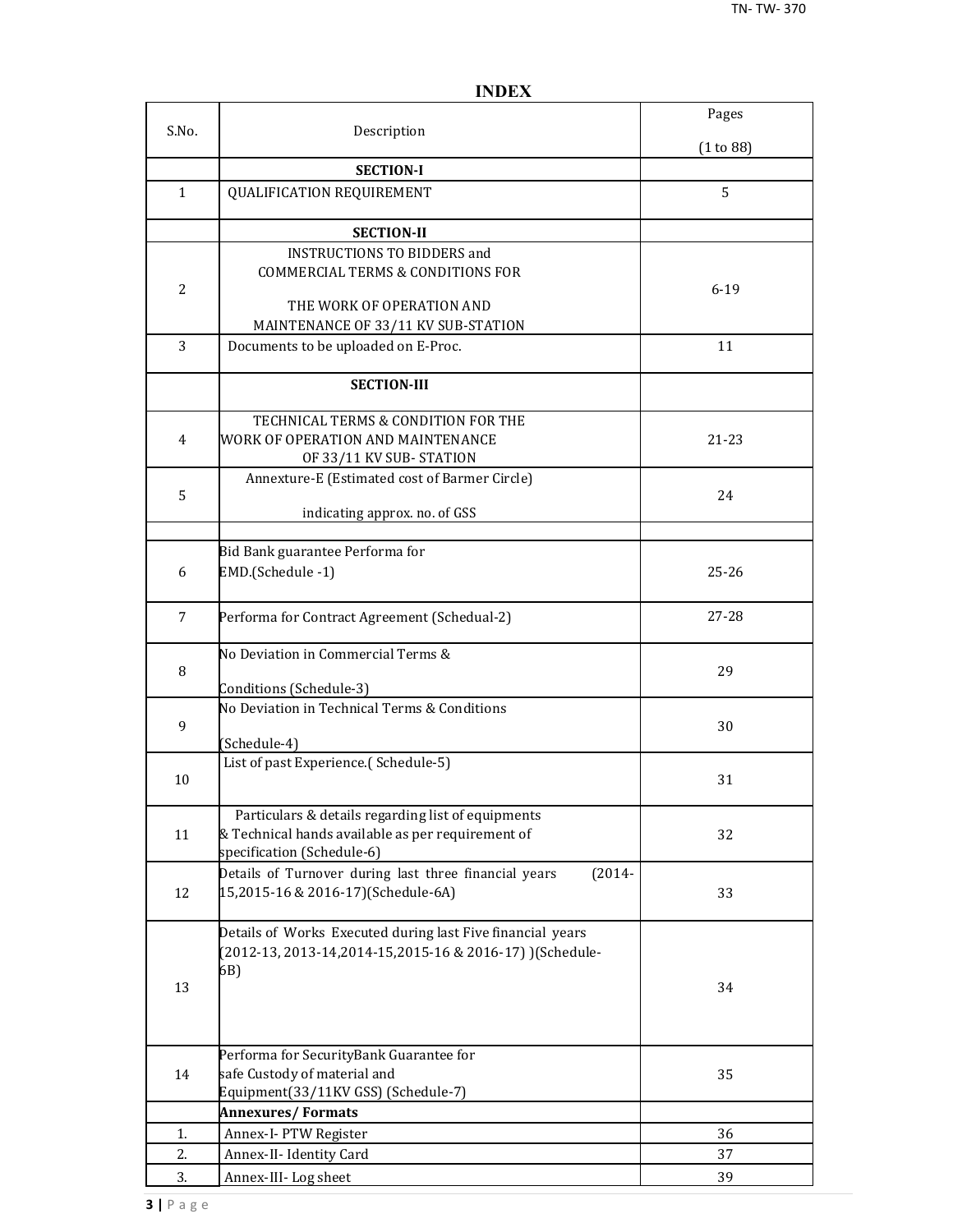| 4.  | Form-V-Certificate by principal employer                 | 40 |
|-----|----------------------------------------------------------|----|
|     |                                                          | 41 |
| 5.  | Form-VI-Renewal of License by licensing officer, GoR     |    |
| 6.  | Form-VII-(Part-I) Register of particulars of contractors |    |
| 7.  | Form-VII-(Part-II) Progress of contract work             | 42 |
|     | Form-VIII-Register of workmen employed by the            |    |
| 8.  |                                                          |    |
|     | contractor                                               | 43 |
| 9.  | Form-IX-Employment Card                                  |    |
|     | Form-X-Return of principal employer to be sent to the    |    |
| 10. |                                                          | 44 |
|     | registering officer                                      |    |
| 11. | Form-XI-MUSTER ROLL                                      | 45 |
|     |                                                          |    |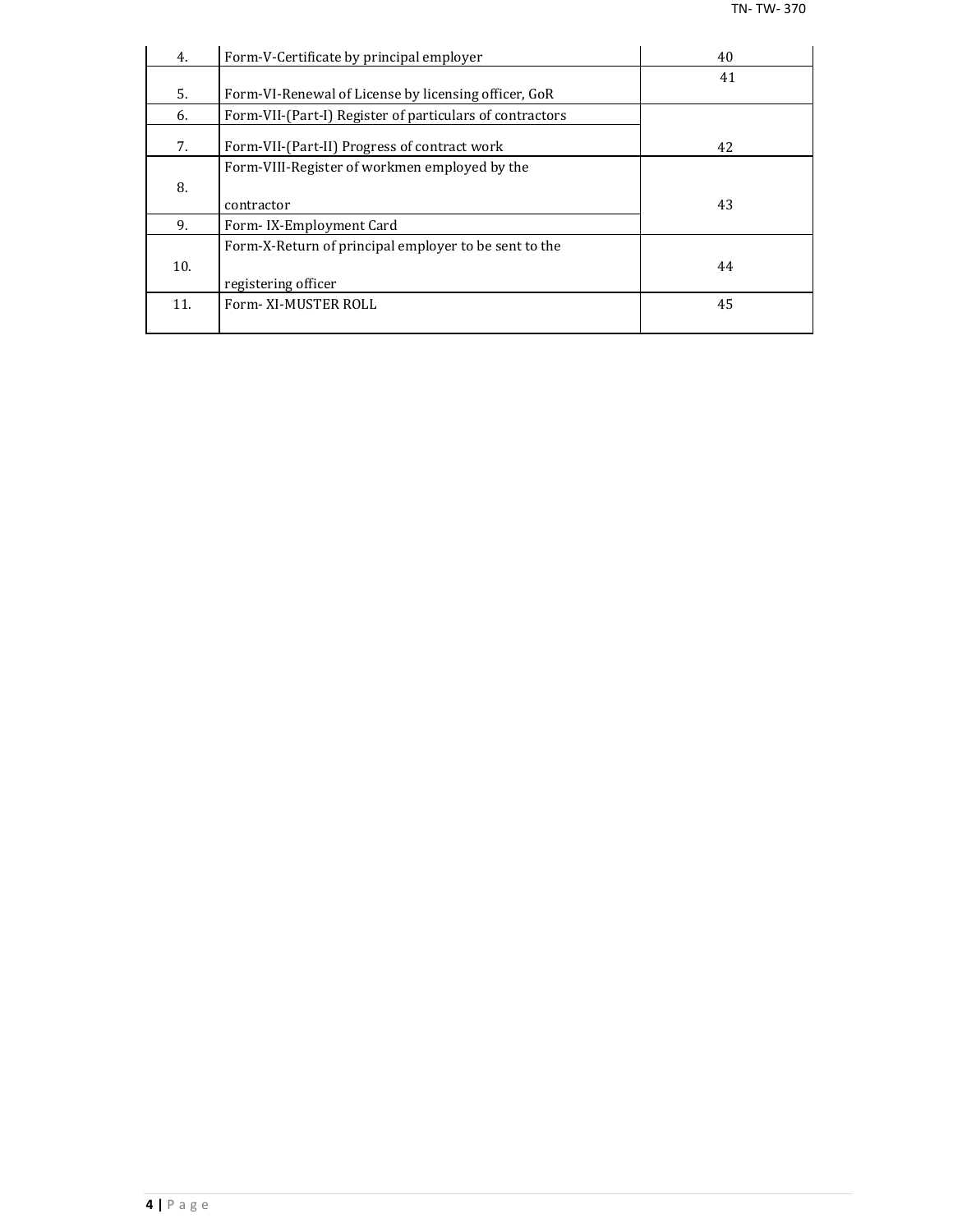#### **SECTION-I**

#### **1. QUALIFICATION REQUIREMENT:**

The bidder must possess the following requirements. It is clarified that the offer of those bids who do not qualify the following requirements shall not be entertained and the same shall be considered as disqualified. It is also intimated that merely meeting the following requirements does not indicate that the bidders shall be shortlisted for opening of financial bid. The short listing shall be made considering all the technical  $\&$  commercial parameters furnished by the bidder along with the technical offer.

- a. The Bidder should possess class "A/B" Electrical license issued by Electrical Inspectorate of any state Govt. or Central Govt. of India and is a qualified contractor who regularly undertakes the projects of the type specified and has adequate technical knowledge and practical experience. If the bidder owns a license other than Rajasthan state, then he will have to obtain it within one month from Electrical Inspectorate of Govt. of Rajasthan before commencement of the work in case he is selected for award failing which the contract awarded is likely to be cancelled. An undertaking to this effect is to be furnished along with bid. The registration should be valid from the date of start of the work and shall remain valid up to 30 days from the date of completion of contract period.
	- i. The bidder should have atleast Three Years experience for operation and maintenance of 33/11 KV sub station and bidder having similar exposures in higher volatage class than 33 KV i.e 66 KV, 132 KV & 220 KV etc. shall also be considerd for Technical Evolution, during last five financial years from date of opening of Bid i.e. from 2012-13 to 2016-17 in any of the Discoms.
	- ii. The Bidder should have mimimum experience of three years for operation  $\&$ Maintenance of GSS of 50 % quantity of GSS for which bidder quoted in last five years.
	- iii. The copies of the relevant detailed work orders should be enclosed regarding above work experience.
	- iv. The 'G' Schedule / reports indicating various activities of works executed should also be enclosed alongwith satisfactorily work completion certificate issued by concerned officer not below the rank of Executive Engineer or equivalent in case of in any of the Discoms.
- b. The Bidder should have **Mimimum Annual Turnover (MAT)** not less than 50 % value of estimated cost of Tender//lot, **for which bidder quoted,** in any one year of last five financial years. In case a bidder is quoting for more than one Lot, Pre-qualificaton reqrement shal be examined on the basis of sum of Lot requirements of MAT of all quoted Lot. Details of all lot are available at "Annexure-F". A **CA Certified certificate is required for the same.**
- c. The contractor should be registered with PF and ESI Department in case of notified area. The certificate may be produced prior to opening bid.
- d. The contractor should possess the valid license as provided under section 12 of the contract labour ( R&A) Act 1970 , an attested photocopy of which should be submitted by the Contractor.

The work of Operation & Mainmtenence of GSS under the domain of Jodhpur Discom shall be one year initially.Nigam shall review same as per need and same can be extended for one more additional year.

The bidder has to quote for minimum lot for a particular tender of circle. However bidder may participate in different Circle under Jodhpur Discom separately as per NIT. A bidder can not avail order more than 3 Nos. of circles out of 11 Nos.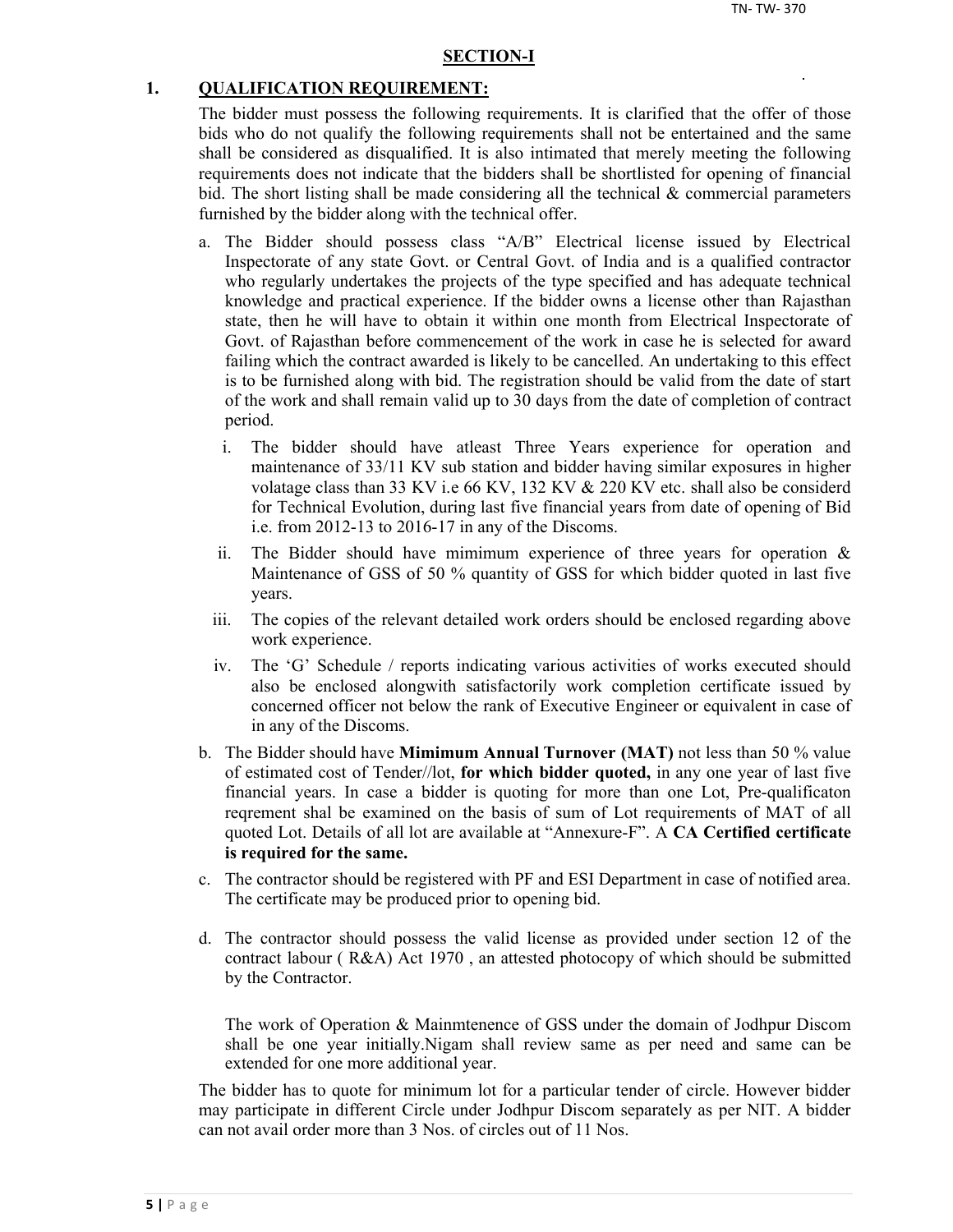#### **SECTION-II**

## **COMMERCIAL TERMS & CONDITIONS FOR THE WORK OF OPERATION AND MAINTENANCE OF 33/11 KV SUB-STATION UNDER JODHPUR DISCOM**

#### **INSTRUCTIONS TO BIDDERS**

#### **2. GENERAL INSTRUCTIONS:**

- 1.1 The Jodhpur Vidyut Vitran Nigam Ltd, or any authority designated herein after called 'OWNER' will receive bids in respect of services as set forth in the accompanying specification. All bids shall be prepared and submitted in accordance with these instructions. The Bidder, in his own interest is requested to read very carefully these instructions and the terms and conditions as incorporated in General Conditions of Contract and Technical specification before filling the Bid proposal form. If he has any doubt as to the meaning of this specification or any portion thereof, he shall before submitting the Bid, refer the same to the Superintending Engineer (TW), Jodhpur Vidyut Vitran Nigam Limited, Jodhpur in writing well in time before the specified date of opening of Bids so that such doubts may be clarified. Submission of the Bid shall be deemed to be the conclusive proof of the fact that the Bidder has acquainted himself and is in agreement with all the instructions, terms and conditions governing the specification, unless otherwise specifically indicated / commented by him in his Bid.
- 1.2 Bids submitted after the time and date fixed for receipt of bids as set out in the invitation to Bid may be rejected.

#### 1.3 INFORMATION REQUIRED WITH THE PROPOSAL:

- i. Oral statements made by the Bidder at any time related to any matter will not be considered.
- ii. The bidder may use in the bid Standard catalogue pages and other documents to provide additional information and data as deemed necessary.
- iii. In case the 'Proposal' information contradicts the specification requirements, the specification requirements will govern, unless otherwise brought out clearly in the technical/ commercial deviation schedule.

#### 1.4 RECEIPT AND OPENING OF BIDS.

- i. Bidder shall submit their bid in electronic format, digitally signed and stamped on each page. Bidder shall procure Digital Signature Certificate (DSC) as per IT act - 2000.
- ii. The electronically received bids will be opened in the office of the Superintending Engineer (TW), Jodhpur Vidyut Vitran Nigam Limited, Jodhpur on stipulated date & time in the presence of such tenderers or their authorized representative, who choose to be present. The system does not permit electronic submission of late tenders after the due date & time.
- iii. In case, the date fixed for opening of the tenders be declared as a public holiday, the bid shall be opened on the next date on which office re-opens after such holiday(s).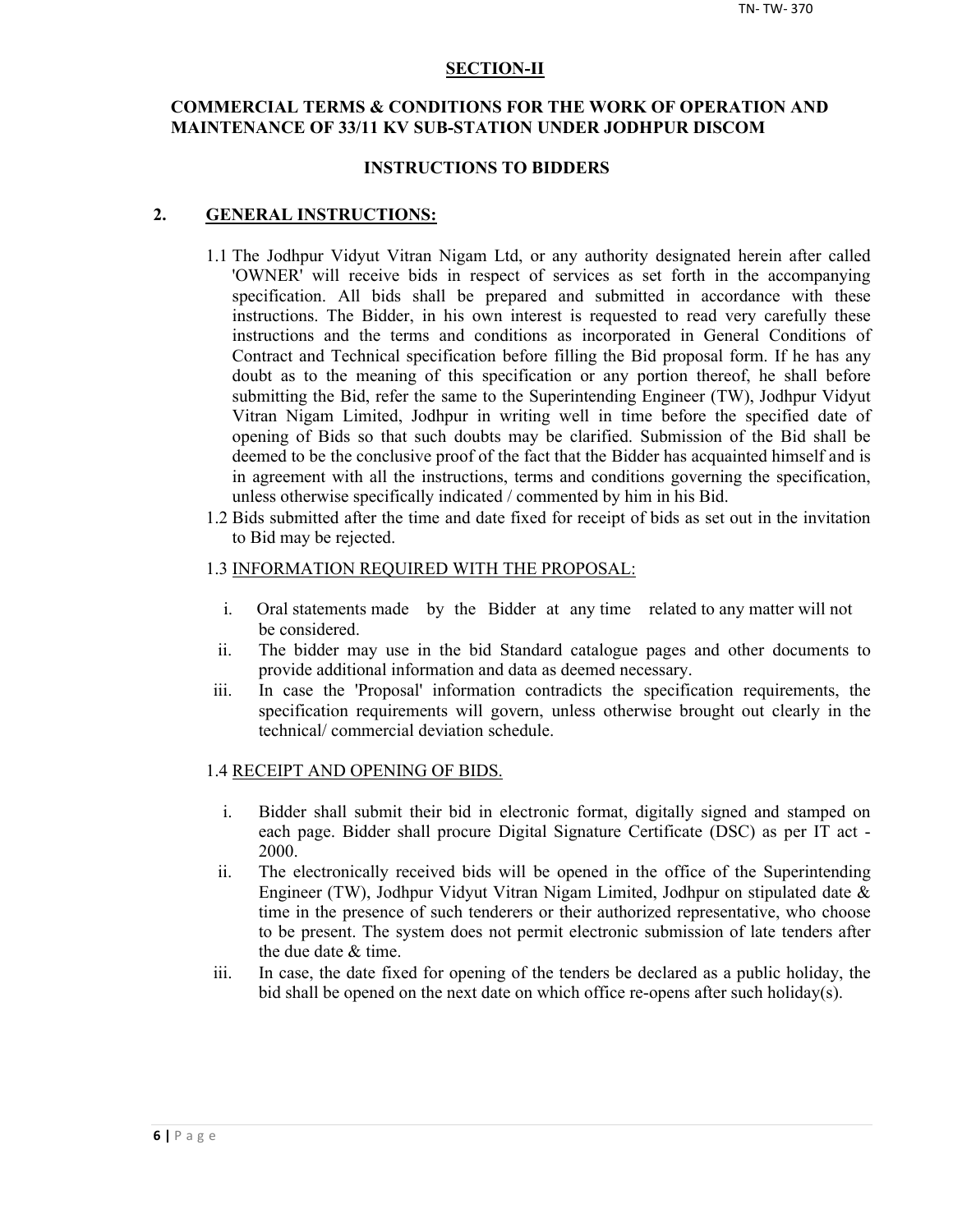## 1.5 FORMAT AND SIGNING OF BIDDER:

i. The tender must contain the name, designation and place of business of the person or persons making the tender and must submit online  $\&$  signing digitally with his DSC (Digital Signature). Tender by a partnership firm must be furnished with

full names of all the partners and should be signed digitally by one of the member of partnership firm or by a authorized representative indicating the designation of the person or persons, with authority letter signed by the Chairman/ Secretary other person authorized to bind the Corporation / Company in the matter.

- ii. Bid by a partnership must be furnished with full names of all partners and be signed with the partnership firm name, followed by the signature (s) and designation (s) of the authorized partner (s) or other authorized representative (s).
- iii. Bids by corporation/ company must be signed with the legal name of the corporation/ company by the President, Managing Director or by the Secretary or other person or persons authorized to bid on behalf of such corporation/ company in the matter.
- iv. A bid by a person who affixes to his signature the word 'President', 'Managing Director' 'Secretary', 'Agent' or other designation without disclosing his principal will be liable to be summarily rejected.
- v. Satisfactory evidence of authority of the person signing on behalf of the Bidder shall be furnished with the bid.
- vi. The Bidder's name stated on the proposal shall be exact legal name of the firm.
- vii. Erasures or other changes in the bid documents shall bear the initials of the person signing the bid.
- viii. Bids not conforming to the above requirements of signing shall be disqualified.

## 1.6 UNDERSTANDING AND CLARIFICATIONS ON DOCUMENTS AND SPECIFICATIONS:

- a. The Bidder is required to carefully examine the specifications and documents and fully inform himself as to all the conditions and terms matters which may in any way affect the Work or the cost thereof. If any Bidder finds discrepancies or omissions in the specifications and documents or is in doubt as to the true meaning of any part, he shall at once request in writing for at least 15 days before the specified date of opening of Techno-commercial Bid for interpretation/clarification by the owner. The Owner, then, will issue interpretation and clarifications as he may think fit in writing. After receipt of such interpretations and clarifications, the Bidder may submit his bid but within the time and date as specified in the Invitation to Bid. All such interpretations and clarifications shall form a part of the specifications and documents, and accompany the bidder's proposal.
- b. Verbal clarifications and information given by the owner or his employee(s) or his representative(s) shall not in any way be binding on the owner.

## 1.7 EFFECT AND VALIDITY OF BID :

- i. The submission of any bid connected with these documents and specification shall constitute an agreement that the bidder shall have no cause of action or claim, against the owner for rejection of his bid. The owner shall always be at liberty to reject or accept any bid or bids at his sole discretion and any such action will not be called into question and the bidder shall have no claim in that regard against the owner.
- ii. The bids shall be valid for a minimum period of 180 days (One hundred eighty)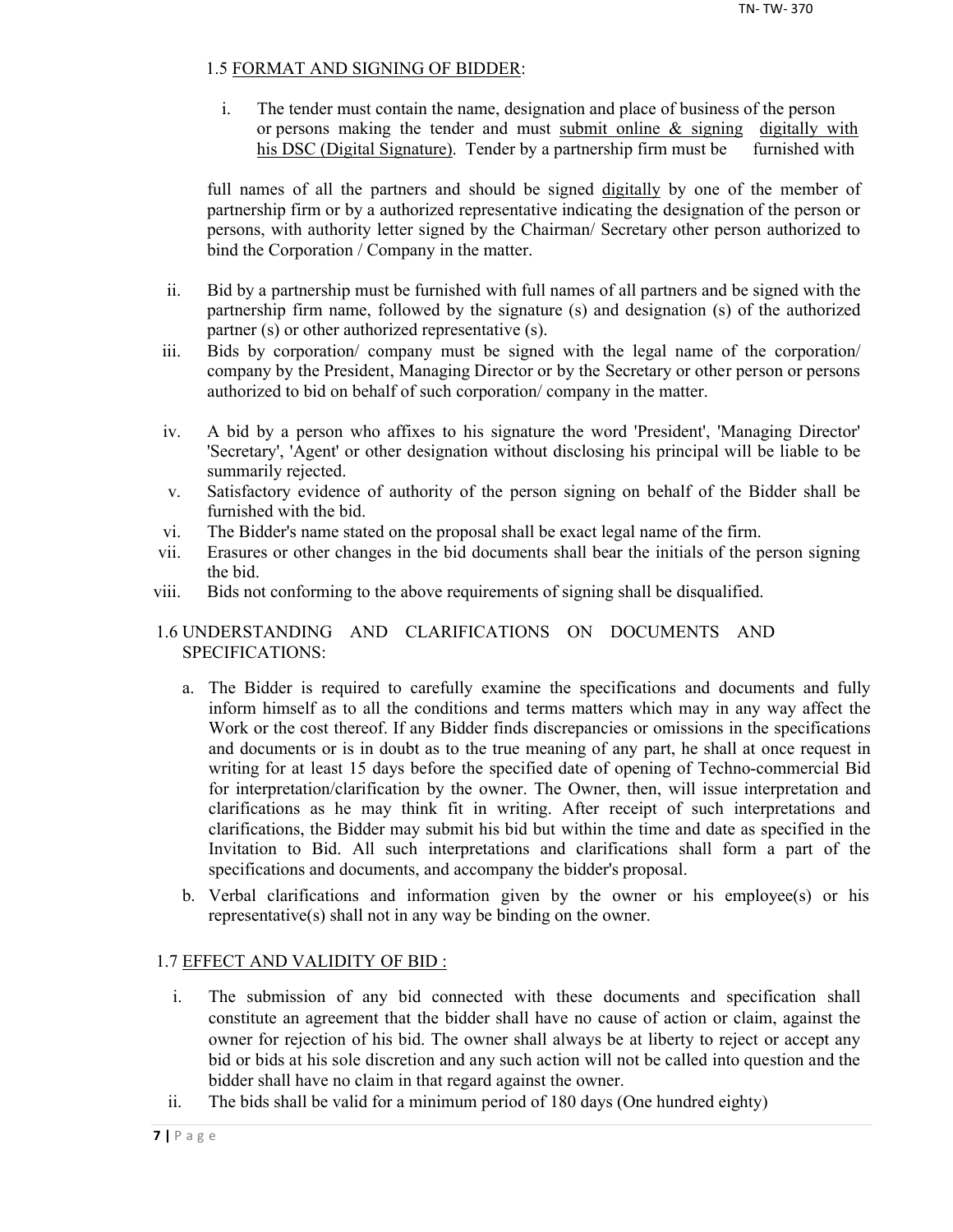days from the date of opening of technical bids or 180 days from the date of opening of financial bid whichever is later. Bids mentioning a shorter validity period than specified are likely to be summarily rejected /ignored.

iii. Owner may ask for extension in validity period. The bidder will be at liberty to accept it or not. In case bidder agrees to extend the validity period without changing his original offer, he will be required to extend validity period of the Bank Guarantee (Submitted against the EMD) suitably.

## 1.8 COST OF SPECIFICATION:

The cost of Bid document as published in NIT shall be furnished along with EMD prior to opening of bid and scan copy be upload on website of RISL. The document shall be downloaded/ uploaded in the manner prescribed in bid document. The cost of bid and EMD shall be furnished through Bank Draft payable to Senior Accounts Officer (CPC), JdVVNL, Jodhpur

## 1.9 LATE BIDS:

The system does not permit electronic submission of late tenders after the due date  $\&$  time.

## 1.10 CLARIFICATION OR MODIFICATION OF BIDS:

To assist in the examination, evaluation and comparison of bids, JDVVNL may ask Bidders individually for clarification, in writing. No change in the substance of the bid shall be permitted except as required to confirm the correction of any typographical error. JDVVNL may modify 'Financial bid' based on discussions with individual Bidders short-listed even after opening of 'Technical bid'.

## 1.11 REJECTION OF BIDS :

Any action on the part of the Bidder to revise the rates / prices and modification in the substance of original tender. Submission of any supplementary information unless & otherwise asked for at his own instance after the opening of the Bid may result in rejection of the Bid and also debar him from submission of Bid to the NIGAM at least for one year.

The owner reserves the right to accept or reject any bid, and to annul the bidding process and reject all bids at any time prior to award of contract, without thereby incurring any liability to the affected bidder or bidders or any obligation to inform the affected bidder or bidders of the grounds for the owner's action.

### 1.12 OPENING OF FINANCIAL BID:

The date and time for opening "Financial bid" will be intimated to the short-listed Bidders by JDVVNL in due course through 'E'-Procurement web portal. 'Financial Bid' of the Bidders, not short-listed shall not be opened and shall be returned to such Bidders.

## 1.13 UNDERSTANDING & CLARIFICATIONS ON DOCUMENTS & SPECIFICATIONS.

The Bidder is required to carefully examine the specifications and documents and fully inform himself as to all the conditions and terms matters which may in any way affect the Work or the cost thereof. If any Bidder finds discrepancies or omissions in the specifications and documents or is in doubt as to the true meaning of any part, he shall at once request in writing for an interpretation / clarification by the owner. The Owner, then, will issue interpretation and clarifications as he may think fit in writing. After receipt of such interpretations and clarifications,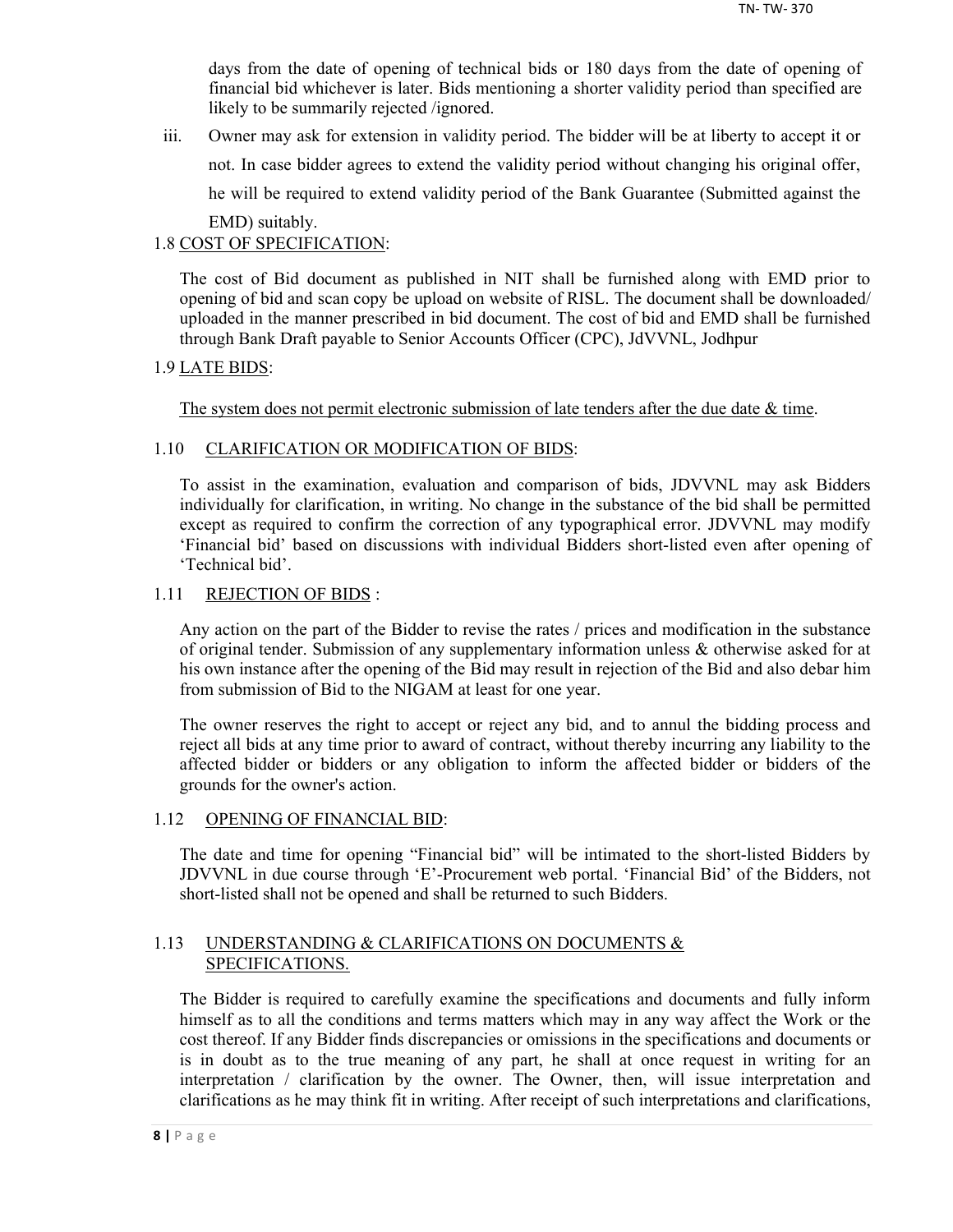the Bidder may submit his bid but within the time and date as specified in the Invitation to Bid. All such interpretations and clarifications shall form a part of the specifications and documents, and accompany the bidder's proposal.

Verbal clarifications and information given by the owner or his employee(s) or his representative(s) shall not in any way be binding on the owner.

#### 1.14 POLICY FOR BIDS UNDER CONSIDERATION:

Bids shall be deemed to be under consideration immediately after they are opened and until such time official intimation of award / rejection is made by the owner to the bidders. While the bids are under consideration, bidders and / or their representatives or other interested parties are advised to refrain from contacting by any means, the owner and / or his employees / representatives on matters related to the bids under consideration. The owner, if necessary, will obtain clarifications on the bids by requesting for such information from any or all the bidders, either in writing or through personal contact, as may be necessary. Bidder will not be permitted to change the substance of the bid after the bid has been opened.

#### **3. SUBMISSION OF BIDS:**

The bidders, in their own interest, are requested to read very carefully Technical Specification before filling the bid. The Bid documents be downloaded from JDVVNL website www.JdVVNL.com or http://eproc.rajasthan.gov.in and upload the tender on website of RISL www.http://eproc.rajasthan.gov.in. No hard copy of the bidding documents will be provided to the bidders through this office. In case of any discrepancy found in bidding documents downloaded from the website and appended with the bid (as a bid document) and original copy of such document available in the office of Superintending Engineer (TW), Jodhpur Discom, Jodhpur will be considered as final document for all purpose. The cost of Bid document as published in NIT shall be furnished along with EMD before opening of bid and scan copy be upload on website of RISL. The document shall be downloaded/ uploaded in the manner prescribed in bid document.

3.1 Tenders shall be submitted online in the electronic format attached here to and all blanks in the tender and the schedule to the specification shall be duly filled in. The completed forms, schedule(s) shall be considered as part of the contract documents in the case of successful tenderer (s).

3.2 No alteration should be made to the format of the tender specification and schedules. The tenderer must comply entirely with specification.

3.3 The tender and all accompanying documents shall be in Hindi/English Language and shall be signed digitally by a responsible and authorized person. The name, designation and authority of the signatory shall be stated in the tender.

3.4 Tender should be filled in only with ink or typed and must be submitted online after signing digitally .

3.5 All additions, alterations and over-writing in the bid must be clearly signed by the signatory of the bidder otherwise bid will be summarily rejected.

3.6 The bidder must quote the prices strictly in the manner as indicated herein, failing which bid is liable for rejection. The rate/prices shall be entered in words as well as in figures. These must not contain any additions, alterations, over-writing, cuttings or corrections and any other marking which leave any room for doubt.

3.7 The Purchase Authority will not be responsible to accept any cost involved in the preparation or submission of bids.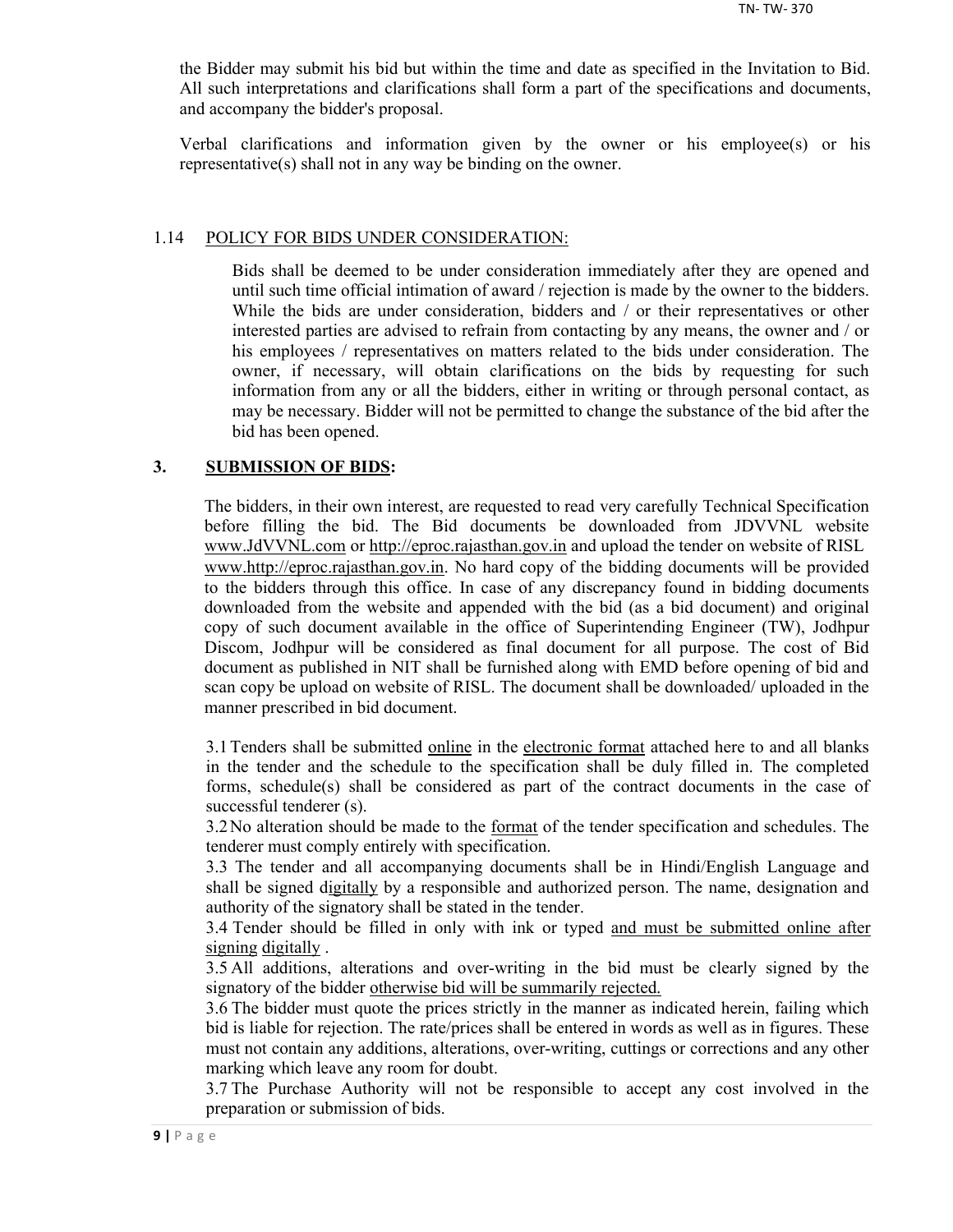3.8 Any printed conditions of sale on the bid shall not be accepted by the purchase Authority. 3.9 The tender offer shall be submitted in time specified on http://eproc.rajasthan.gov.in in electronic format in the following manner:

i. COVER – I for details of EMD / Valid exemption certificate/ Registration certificate with copy of letter indicating validity of B.G. / Tender processing fee and Cost of Tender

document (to be filed in pdf format).

- ii. COVER II for Techno- Commercial Bid (to be filed in pdf format): In this part of bid, tenderer will have to furnish Guaranteed Technical Particulars in regard to all required details of Technical Specification and confirmation of commercial terms and conditions of GCC (General Conditions of Contract) and its addendum/corrigendum, if any, along with details required in various/schedules "EXCEPT THE PRICE SCHEDULE" so that the purchaser may be able to examine whether the offer submitted is technically acceptable and also confirm to our commercial terms and conditions or not.
- iii. COVER III for Financial/Price Bid/BOQ (to be filed in pdf and xls format).

This price bid shall include submission of details of prices as per specification. The price bid will be opened only after being satisfied with Technical and Commercial Bid as per qualifying requirement stipulated in the Specification and bid of such qualified bidderswill only be opened. The date of opening of such price Bids will be intimated in due course of time.

- 2.1 Bidders shall indicate in their bid the name and complete address of Excise authorities under whose jurisdiction is their works / offices falls.
- 2.2 All bids and accompanying documents shall be addressed to the S.E. (TW) Jodhpur Vidyut Vitran Nigam Limited, Jodhpur.
- 2.3 The tenderer should sign the tender documents digitally and stamped on each page.
- 2.4 The tenders given in the form other than prescribed form will not be considered.
- 2.5 Only one representative, on submission of valid authorization of the signatory of the bid, will be allowed to be present during the opening of the bid.
- 2.6 The conditional bids shall not be accepted.

## **4. PRICE:**

The rates for operation and maintenance of 33/11 KV sub-station are inclusive of all taxes, duties local levies including surcharge and other misc. Charges and Service tax, if payable, shall be reimbursed on submission of documentary proof in support of the claim. The price is firm in all respect. However, in case a new statutory tax, duty or local levies are imposed on this contract during its currency the same shall be reimbursed by the Nigam at actual on submission of documentary evidence.

Note:- The bidders are required to quote the price as per clause No. 1 and 3(ii) of section –II regarding worker to be deployed and minimum wage criteria in prescribed Price Bid/BOQ format.

## **5. EARNEST MONEY DEPOSIT:**

i. In pursuance to RTPP Act, 2012 of Govt. of Rajasthan, Bid security / earnest money deposited by the bidder should be 2% of the estimated cost in the form of banker cheque / DD/ BG in favour of concerned AO(O&M). No preference/relaxation should be given to CLRC registered contractors in compliance to RTPP act. The Demand draft shall be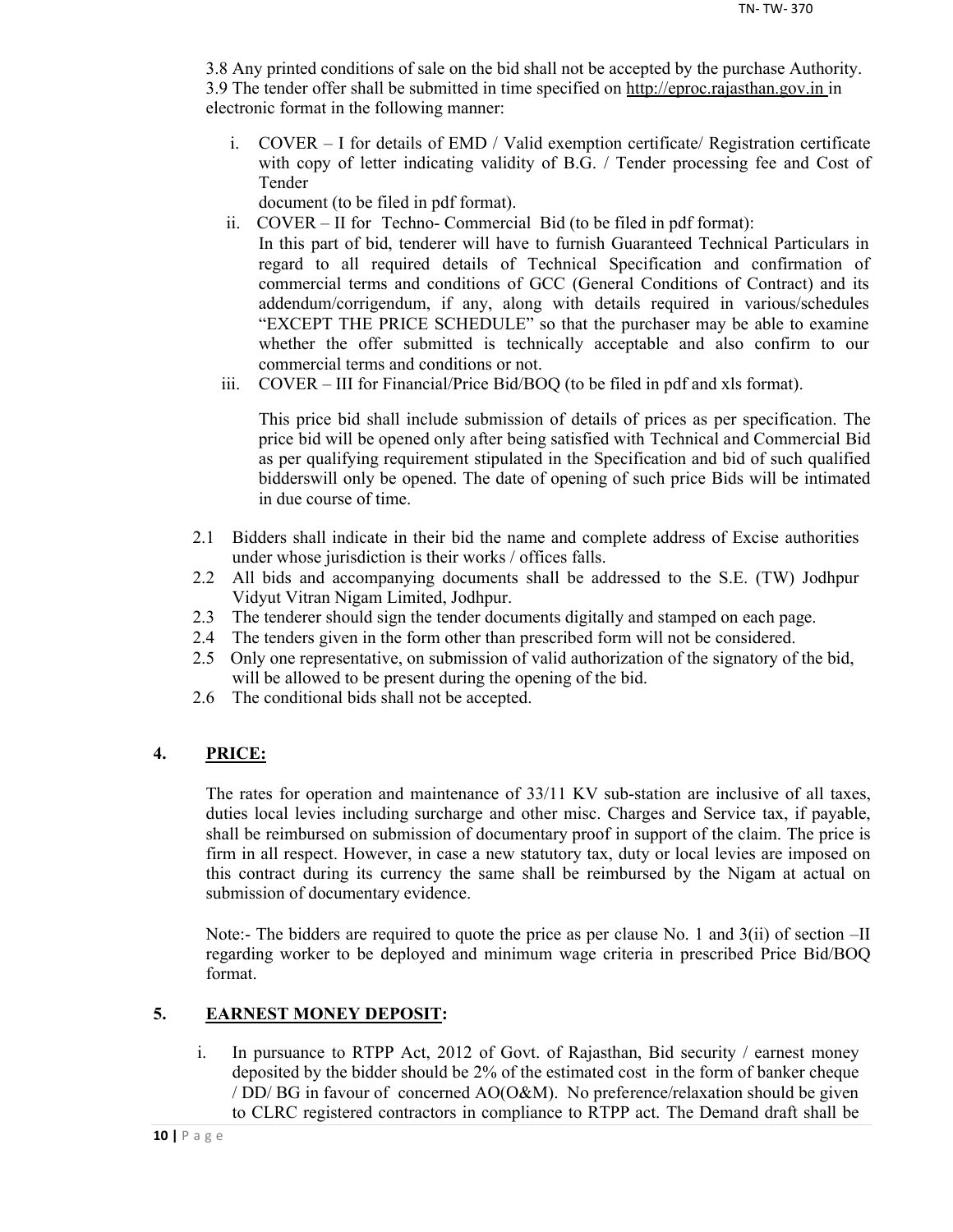accompanied with the bid in an envelope as per instructions given in these bidding documents. No other mode of deposit shall be accepted.

- ii. Any other mode except as specified under clause (i) above such as Postal orders/ cheques/ other forms of instruments are not acceptable.
- iii. In case of unsuccessful tenderer, the Earnest money will be refundable on production of the original receipt within a fortnight after finalization of the tender. In case of successful tenderer(s) the Earnest Money will be taken into account in arriving at the amount of the security cum performance guarantee if vendor(s) desires to furnish cash security deposit. However if the security cum performance guarantee is furnished through bank guarantee (BG) the EMD will be released consequent to acceptance of such BG.
- iv. Request for adjustments/proposals for acceptance of Earnest Money deposits, if any, already lying with the Discom's in connection with some other tenders/orders shall not be entertained.
- v. No interest shall be payable on such Deposits.
- vi. The JDVVNL reserves the right to forfeit Earnest Money Deposit or a part thereof in circumstances, which according to it indicate that the tenderer is not earnest in accepting/executing order placed under the specification.

#### **Documents to be Uploaded with the Tender:-**

- a. **Cover I** for details of EMD / Tender processing fee and Cost of Tender document as detailed below:
	- i. Proof of depositing EMD (DD/Banker's Cheque) /vendor Registration certificate with copy of letter indicating validity of B.G / central or state Govt. undertaking certificate for exemption.
	- ii. Proof of depositing DD/Banker's Cheque towards e- tender processing fee.
	- iii. Proof of depositing cost of tender documents (DD/Banker's Cheque).
- b. **Cover II** for Techno- Commercial Bid as detailed below duly signed and stamped:-
	- (i) Schedule-1.(Bid –bank guarantee form for EMD ).
	- (ii)Schedule 3 for confirmation with regard to "NIL DEVIATION" in respect of commercial terms & conditions of the specifications otherwise Schedule VB.
	- (iii) Schedule-4 for confirmation with regard to "NIL DEVIATION" in respect of Technical terms & conditions of the specifications otherwise Schedule VA.
	- (iv) Schedule-5 for list of past Experience.
	- (v) Schedule-6 for Particulars & details regarding list of equipments & Technical hands available as per requirement of specification.
	- (vi) Schedule-6(A) regarding qualification requirement for annual turn-over /Profit and Loss account /balance sheet/Income Tax Returns along with necessary supporting documents and certificate of registered charted Accontant for eligibility.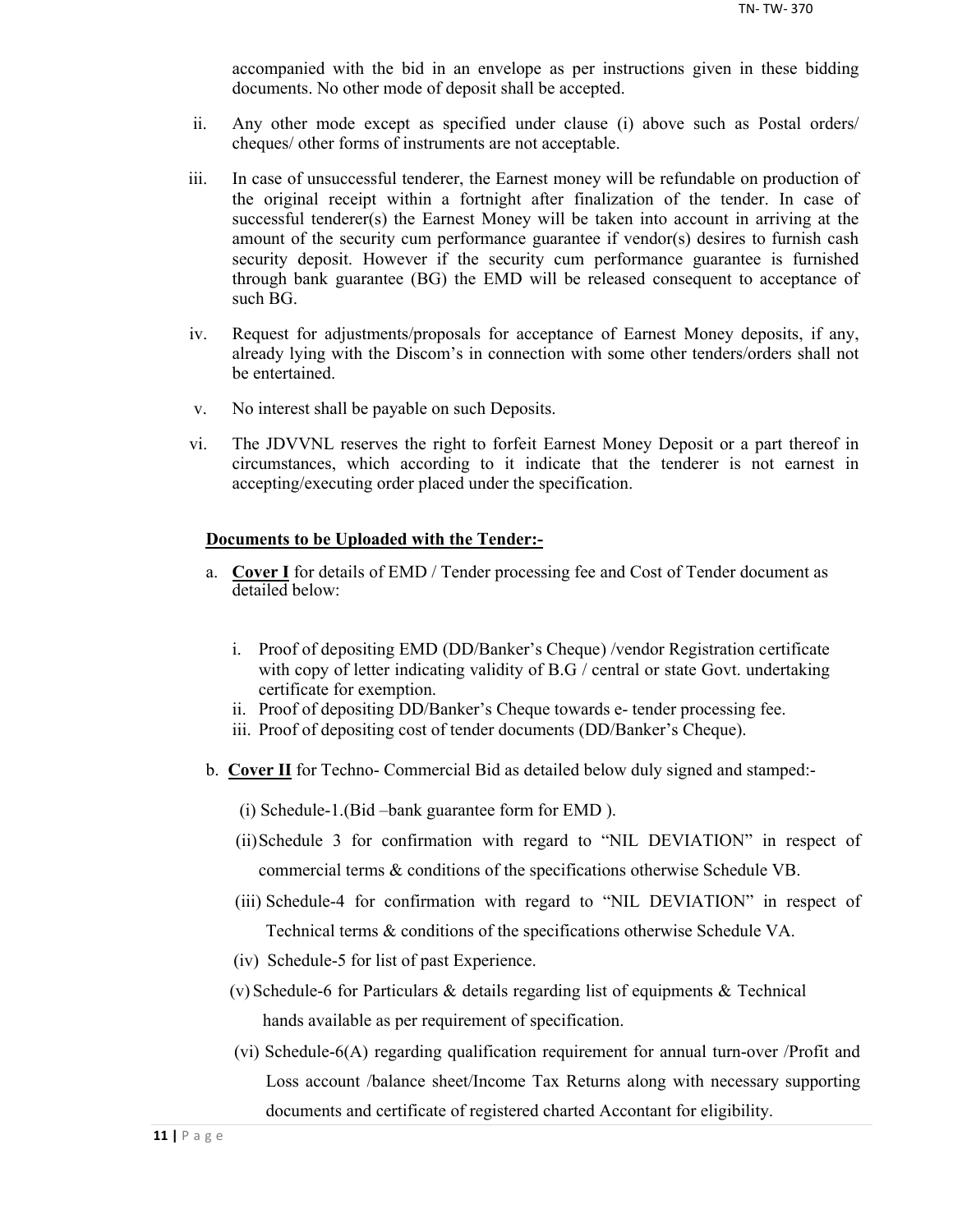- (vii) Schedule-6(B) for detail indicating execution of works durning last five financial years along with supporting documents like copy of W.O , G-Schedule, final bill, duly notarized completion certificate atc. Specified on "Qualification Requirement".
- (viii) Schedule7 for Security Bank Gurantees for safe custady of 33/11KV GSS regarding

opreatiopn & Mainenence of GSS.

Following documents are also required to be uploaded with the Tender are here under:-

- (i) Copy of class "A/B" Electrical contractor license.
- (ii) Copy of Registration with labour department, insurance certificate, undertaking in respect of resistration of Building & Construction, Act-1996 and oth supporting documents required as per specifications.
- (iii) Power of Attorney for authorized signatory to sign the tender document digitally.
- (iv) Copy of latest Balance-Sheet for last 3 years.
- (v) Name & correspondence address of the bidder along with phone /Fax No. & email address.
- c. **Cover-III** For financial/price bid/BOQ (to be filled in Excel format) in prescribed schedule.P1-P12 alongwith corresponding lot number mentioned in Annexure-F.

### **6. PAYMENT:**

After completion of period of one month for operation and maintenance, the contractor shall submit bills in triplicate, in first week of following month to the concerned Assistant Engineer for verification. While verifying the bill following certificates shall be recorded by Assistant Engineer (O&M) on each bill: -

- 1 The contractor has carried out all the operation & maintenance duties satisfactorily as specified in the specification during the month for which payment has been claimed.
- 2 All the records prescribed under the specification were regularly maintained by the contractor during the month at each Sub-Station.
- 3 The power availability during the month of has been  $\%$
- 4 The contractor has deployed one ITI holder worker in each shift of 8 hours per day.
- 5 Weekly duty chart was displayed by the contractor on the notice board.
- 6 Appointment letter of workers were pasted by the contractor on the notice board.
- 7 The contractor had performed watch and ward of every Sub-station area and equipment and had maintained lighting arrangement properly.
- 8 Payment to worker should be ensured / verified by Contractor as per wages rules and next payment shall be released after verification of same through Bank Statement of worker.

During operation & maintenance of SubStation, proper supply as per prevailing Nigam rules should be given by his deployed workman as intimated by Nigam time to time. The same labour must not be allowed to perform duty more than 8 hours duty during a day (24 hours), failing which it will be treated violation of Labour Act/ Rules and panelty will be imposed as per penal provision.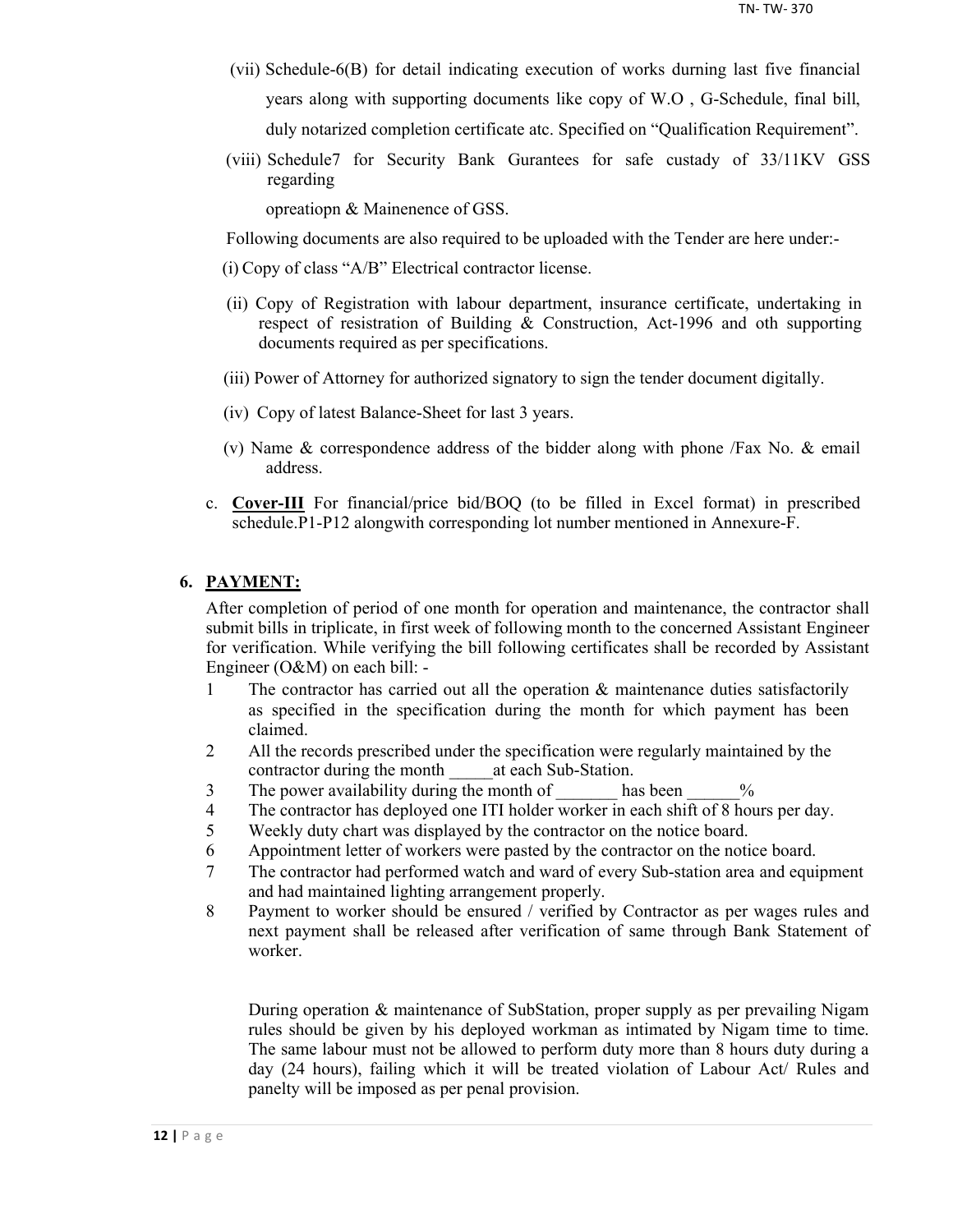The contractor will deploy workmen for sub-stations which could be used **partially or solely** for any of the sub-station and shall be at the discretion of Discom.

The bidder shall produce copy of Bank statement of payment proof of the previous month in the forthcoming bills.

After due verification and recording above certificates, the AEN (O&M) will further forward the bill to concerned XEN for counter checking and signature and onward transmission to the Sr. Accounts Officer (CPC), JDVVNL, Jodhpur for arranging 95% payment subject to any deduction covered under the contract, 5 % payment is deducted against performance security for Tender.However contractor may submit Bank Gurantee of 5 % value of work order of Tender/cluster valid for one year with grace period of three month. The payment shall be made by the Sr. Accounts Officer (CPC), JDVVNL, Jodhpur within the period of 30 days from the date of receipt of the bills in his office and on receipt of copy of insurance premium receipt in respect of the workers engaged by contractor and copy of challans with supporting details of the workers engaged, wages paid, PF  $\&$  ESI (if applicable) subscription and contribution duly tallied with the challan amount from the contractor in token of deposition of  $PF \& ESI$  (if applicable) amount for the previous month as well as on completion of the contractual formalities as mentioned at clause No. 2,3,6,7 which ever is later. However, 95% payment of first bill of every contract shall only be made after random checking of at least 3 Sub-stations per division by the officer(s) nominated by Circle SE for ensuring the compliance of the entire contractual obligation to be discharged by the contractor. The checking officer shall submit his report to Circle SE  $\&$  Sr. AO (CPC) within a week from the date of nomination (by second week positively). The Sr. AO (CPC) on receipt of this report only shall arrange payment of the first bill to the contract as per the terms of payment. The balance 5% payment shall be made along with final bill after satisfactory completion of contract and after meeting out all legal and contractual liabilities by the contractor as per terms and condition of the contract and if contractor submits PBG amounting 5 % of value of

work order Tender/ Cluster instead of 5 % deduction from bill, 5 % PBG shall be refunded after satisfactory completion of contract and after meeting out all legal and contractual liabilities by the contractor as per terms and condition of the contract.The final bill shall also be routed through Executive Engineer concerned. All other statutory deductions like taxes and duties etc. as per prevailing rates shall be made by the Sr. Accounts Officer (CPC) while payment to the contractor.

In the event of introduction of GST in the course of performance of contract, project Implementation Agency (PIA) i.e. JDVVNL shall examine its impact on the affected transactions under the contract in totality, for equitable adjustment in the contract price, if required. The contractor shall furnish the relevant details/documents for this purpose, as may be required by PIA.

For the purpose of the Contract, it is agreed that the Contract Price specified in (Contract price and terms of Payment) of the Contract Agreement is based on the taxes, duties levies and charges prevailing at the date seven (07) days prior to the last date of bid submission. If any rates of Tax are increased or decreased, a new Tax is introduced, an existing Tax is abolished, or any change in interpretation or application of any Tax occurs in the course of the performance of the Contract, which was or will be assessed on the Contractor in connection with performance of the Contract, an equitable adjustment of the contract price shall be made to fully take into account any such change by addition to the Contract price or deduction there from, as the case may be, in accordance with Changes in Laws and Regulations thereof. However, these adjustments would be restricted to direct transactions between the Employer and the Contractor for which the taxes and duties are reimbursable by the Employer as per the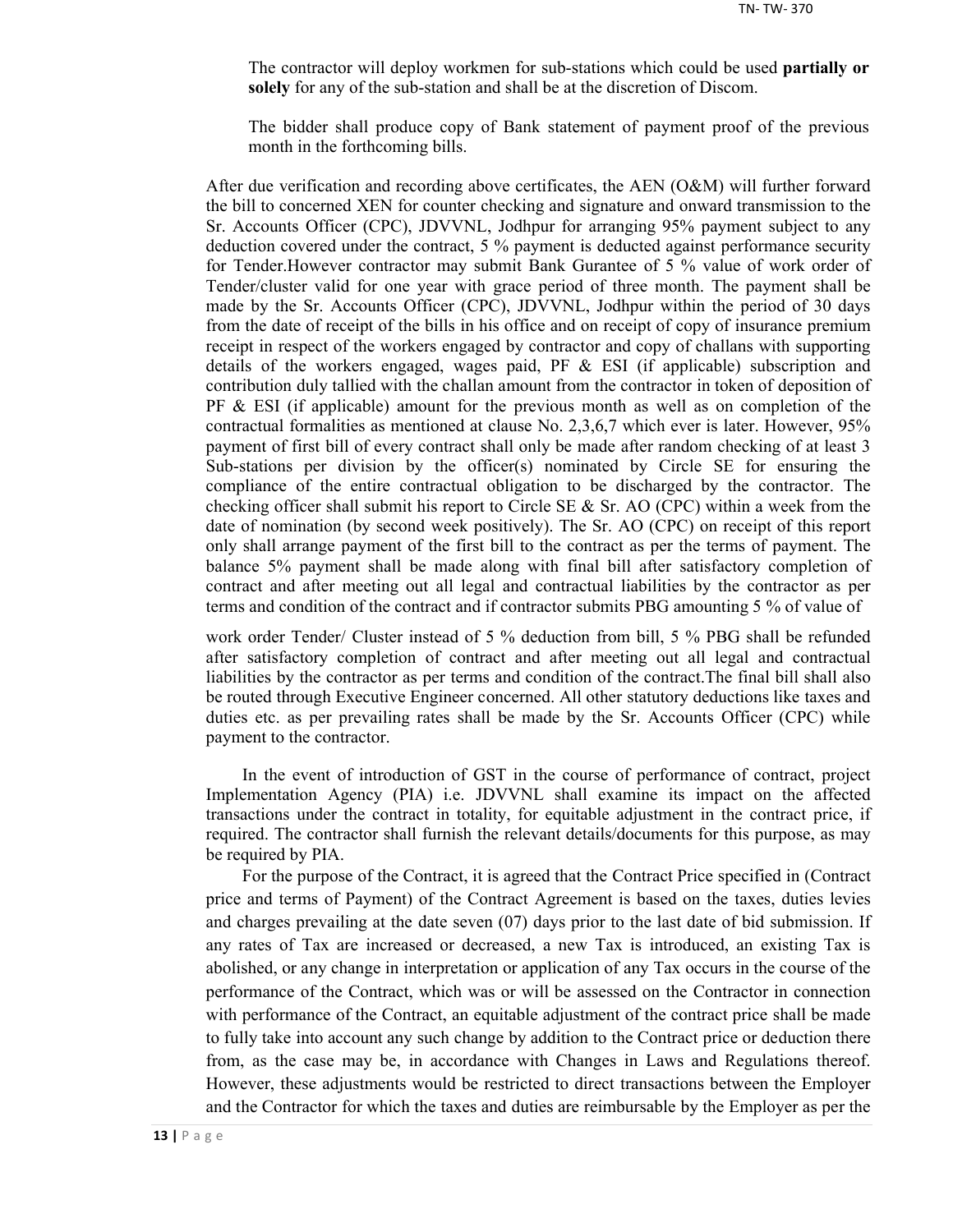Contract. These adjustments shall not be applicable on procurement of raw materials, intermediary components etc. by the Contractor and also not applicable on the bought out items dispatched directly from sub-vendor's works to site.

**No interest shall be paid for delay in payment, if any.**

#### **7. BANK GUARENTEE AGAINST SAFETY OF MATERIAL & EQUIPMENT:**

Before commencement of work by the contractor, he shall furnish a Bank Guarantee in favour of Superintending Engineer (TW), JDVVNL, Jodhpur equivalent to 10 % of Contract value towards safety of JDVVNL"s material and equipment installed. The Bank Guarantee shall remain valid during the currency of the contract with a grace period of 3 months. The Bank Guarantee shall be released after ascertaining that all the legal and contractual liabilities as per contract have been met out by the contractor to the entire satisfaction of Nigam. Performa for safe custody Bank Guarantee has been enclosed.

## **8. AWARD OF CONTRACT:**

Notification of award of contract will be made in writing to the successful bidder(s) by the owner.

The contract will be awarded to the best qualified and the substantially responsive bidder offering the lowest evaluated bid in conformity with requirements of these specifications and documents and the owner shall be the sole judge in this regard and subject to the provisions of these instructions to bidders and other terms and conditions detailed out in these documents and specifications. A responsive bid is one which accepts all terms and conditions of these specifications and documents without any major modifications. A major modification is one which affects in any way the prices, quality, quantity or delivery period of the equipment or which limits in any way the responsibilities or liabilities of the bidder or any rights of the owner as required in these specifications and documents. However, the owner may waive any minor formalities or irregularities in the bid.

The contract will be awarded to first lowest responsive bidder after having discussions  $\&$ negotiations with him, for ascertaining the reasonable price for tendered work. However where the prices quoted / agreed by such first lowest bidder, even after negotiation is considered higher, the competent purchase committee / authority may offer a still lower price, considered reasonable to all qualified participating bidders including first lowest one. On acceptance of such price by one or more bidders, the contract would be awarded to bidder standing lowest among those counter offer prices) as per original comparative statement.

The contractor shall be fully responsible for the works to be executed under the contract and it should be expressly understood by him that any breach under any one of contract shall automatically be deemed as a breach of another contract and any such breach or occurrence giving the owner a right to terminate a contract and or recover the damages under that contract shall give owner a right to terminate the another contract and or recover the damages under such contract as well. However such breach or occurrence in any contract shall not automatically relieve the contractor of any of his obligations under another contract.

If more than one bidder exists at same price then quantity of GSS to be awarded shall be distributed equally among the bidders existed on same price.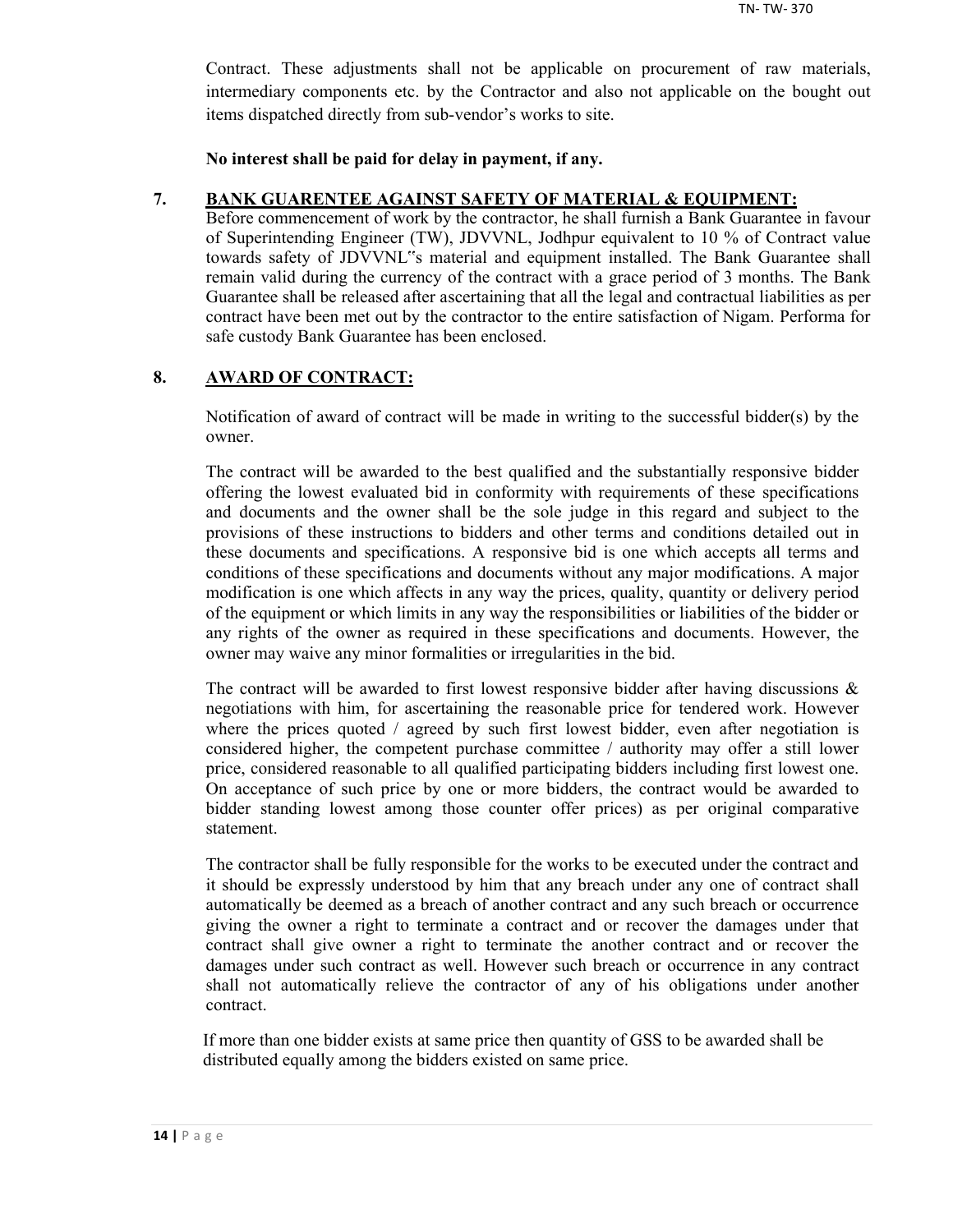## **9. FUNCTION AND DUTIES TO BE PERFORMED BY CONTRACTOR/ CONTRACTOR WORKERS:**

#### **(A) Operational function & duties to be performed: -**

Workmen of contractor shall strictly provide three phase & single phase supply on each 11 KV outgoing feeder 33/11 KV Sub-station as per schedule / block hours and timings as intimated by officers of JDVVNL from time to time.

For making supply off and on, workmen shall operate main 11 KV and outgoing feeders VCB/OCB/KIOS (if available on 11 KV feeders) along with operating GO"s and fuses of 11 KV feeders.

- (iii)For providing single-phase supply by removing 33 KV sides and 11 KV side fuses or by other single phasing mechanism as per prevailing methodology and system instructed/ directed by officers of JDVVNL.
- (iv)All operation for providing three phase /single-phase supply on 11 KV feeders should be done carefully with all safety measure as well as guidelines prescribed for operations.
- (v) The contractor will be solely responsible for any damage of equipment or accident of any workman.
- (vi)In case contractor needs shut down at 33 KV/11 KV sub-station to carry out any repair or maintenance work prior permission of shut down shall be obtained from the concerning Assistant Engineer/ Junior Engineer. The material required for such maintenance (excluding T&P) shall be provided by the Assistant Engineer Incharge of the sub-station. Any shut down on any of the 33/11 KV lines at the sub-station required by Jodhpur Discom"s authorized employee(s) shall be given by the contractor or his authorized representative on the requisition of PTW form (Annexure-I).
- (vii) On failure of 33/11 KV line the contractor or his authorized person shall intimate to the concerned Assistant Engineer / Junior Engineer promptly.
- (viii) In case of tripping of supply or blowing of fuse of any feeder the same will be replaced immediately according to capacity by the contractor or his authorized person. The capacity of fuses for each feeder shall be prescribed by Assistant Engineer concerned.

(ix) The appropriate capacity TC fuse wire shall be arranged by the contractor. The other required material as per requirement shall be arranged by the Nigam after due verification from the concerned AEN of the sub-division.

#### **(B) Maintenance duties to be performed: -**

- (i) The contractor shall check oil level of power Transformers leakage, if any in the power transformer checking air passage are free and also check the color of the silicagel. The contractor shall observe earthing of the transformer and he will inspect any crack ness of flat of earthing of the dryness. He will intimate the position to JEN/AEN.
- (ii) The contractor shall carry out inspection & maintenance of circuit breaker as under: The contractor shall inspect switchgear premises  $\&$  circuit breaker. He will clean the circuit breaker. He will inspect oil position of the circuit breaker and if any leakage is found he will intimate to JEN/AEN. Any unusual smell /noise observed in the OCB shall be intimated to JEN/AEN. He will also observe position of auxiliary fuses whether intact or not. The position shall be intimated to JEN/AEN. The contractor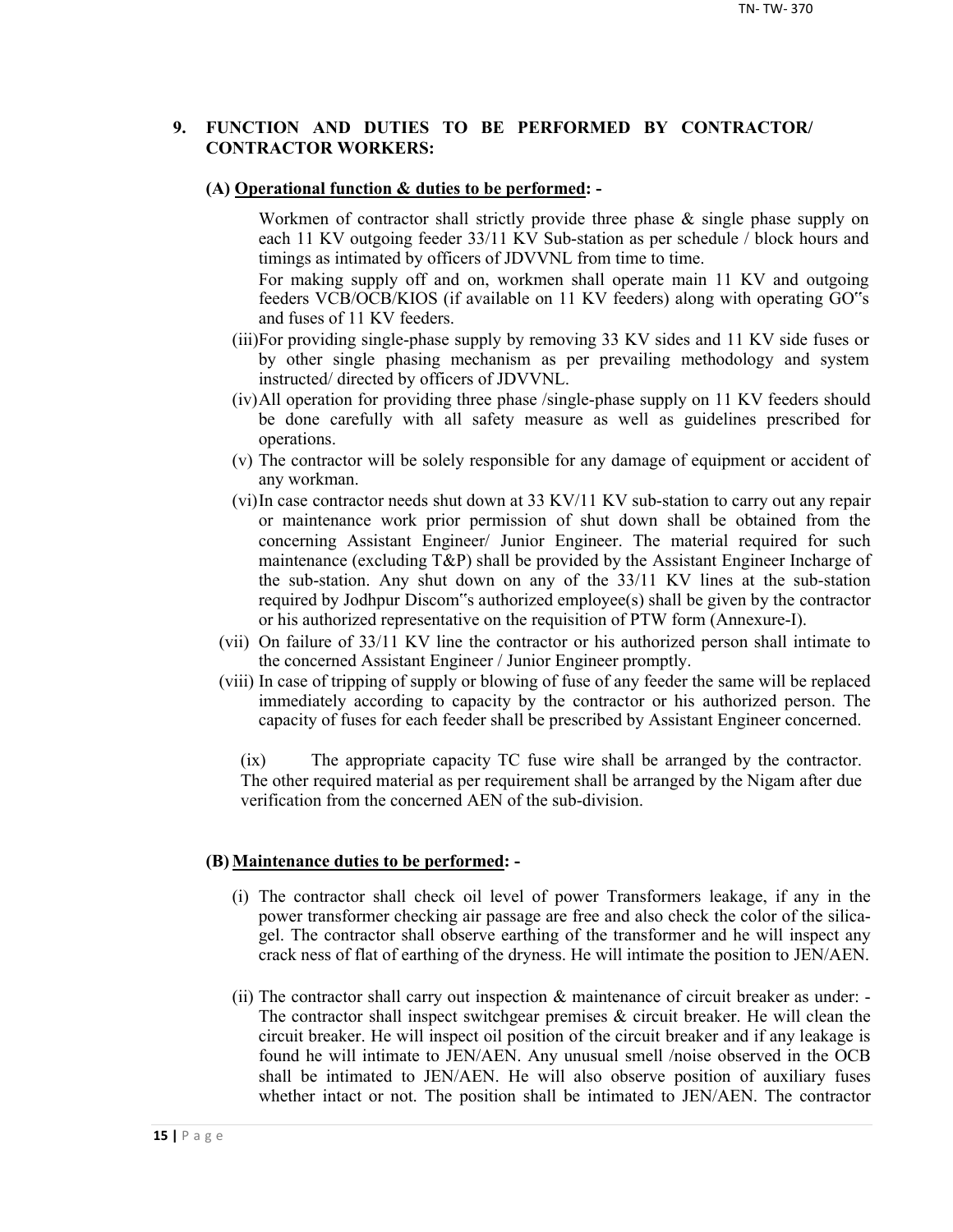shall observe working order of indicating & measuring instrument whether they are in working order or not. The position / condition will be intimated to JEN/AEN. He will also examine position of dirt, top fitting and oxide film on lighting arrester. He will clean with dry cloth and tight bolt if found any looseness. The position will be

intimated to JEN/AEN. The contractor shall observe water level of battery if the water level is low he will fill water and position will be intimated to JEN/AEN.

- (iii)The 33/11 KV sub-station area will be maintained clean by cutting grass and shrubs and toilet cleaning etc. by the contractor at his own cost and material required for this work will be arranged by the contractor himself.
- (iv)The contractor shall be full responsible for watch and ward of the Sub-Station area and equipments.
- (v) The contractor shall maintain the Jodhpur Discom property and equipment safely and any damage caused solely due to lack of contractor or his employee then losses will be recovered form his due payment. If amount of damage/losses are more than due payment then he will be liable to deposit the balance amount otherwise this will be recoverable as per law.
- (vi)The contractor shall replace 33 KV and 11 KV GO Blades/Rods. The requisite material shall be provided by Jodhpur Discom.
- (vii) Initially the Nigam shall hand over the sub-station to the contractor with proper lighting arrangements including providing of fixture and bulbs, tube light etc. subsequently; the contractor shall maintain the lighting arrangements at the substation.
- (viii) The contractor or his authorized persons shall pour sufficient quantity of water in earthing pits in 33/11 KV Sub-station premises from time to time.

(ix) All the T&P like earth chain, plier, screw driver, hand gloves required for maintenance including safety items shall be arranged by the contractor firm.

## **10. SECURITY DEPOSIT:**

In pursuance to RTPP Act 2012 Govt. Of Rajasthan, the contractor shall deposit 10% amount of the total contract value in form of DD with the Sr. Accounts Officer (CPC), JDVVNL, Jodhpur within 7 days from the dates of work order towards security amount and same will be refunded to contractor on successful completion of contract and after meeting out all legal and contractual liabilities by the contractor as per terms and condition of the contract. The security deposit so received would be non-interest bearing.

#### **11. CONTRACT DOCUMENTS AND AGREEMENTS:**

The contractor shall execute a contract agreement with Superintending Engineer (TW) concerned within a period of 7 days from the date of work order on a non -judicial stamp paper of appropriate value as per the Indian Stamp Duty Act.

The order placed under this specification shall be governed by the terms and conditions as incorporated in this section of the Specification and as given in the detailed work order and its annexure(s). The terms and conditions as specified in this section if differ from the terms indicated in the detailed work order and its annexure(s) the latter shall prevail. The contract shall for all purposes be construed according to the Laws of India and subject to jurisdiction of Rajasthan Courts only. For the due fulfilment of the contract, the contractor shall execute an agreement in the prescribed form Annexure-C on Rajasthan State Non-judicial stamp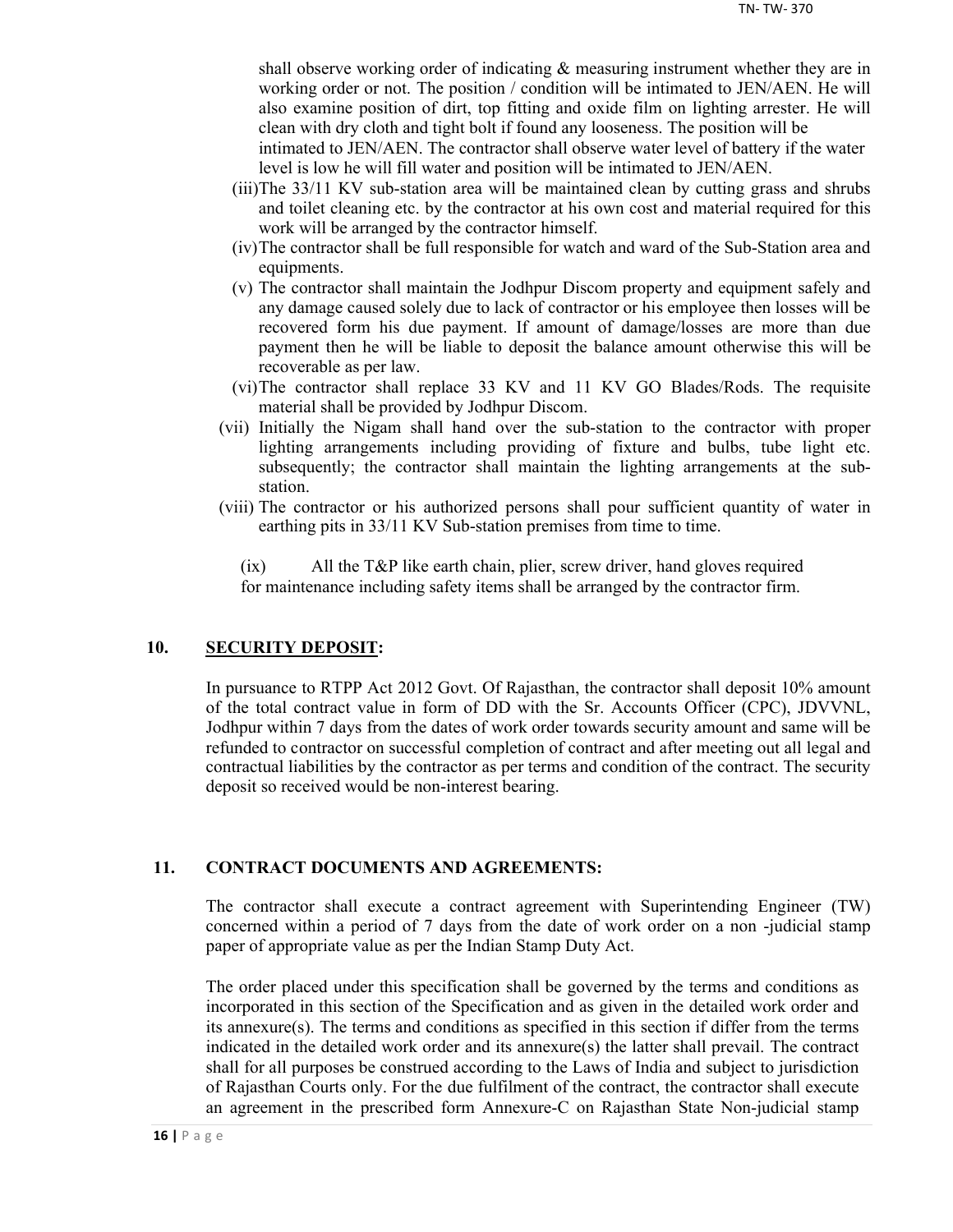paper bearing stamp duty as applicable. The expenses of completing and stamping the contract agreement shall be borne by the Contractor. Such agreement shall be executed and signed by the competent authority of the contractor on each page thereof. The original copy is only to be executed on the stamp paper. The remaining two copies may be executed on simple paper. Such complete agreement form along with the contract documents together with a Power of Attorney" in favour of the Executants shall be required to be submitted returned to the owner within a period of 15 days from the receipt of order duly signed on each page. One copy of the executed agreement duly signed by the purchaser/owner shall be sent to the supplier for his reference. The contract documents shall mean and include the following:-

- 1. Contract agreement along with letter of Intent.
- 2. Work order and its annexures.
- 3. Instructions to bidders.
- 4. General Technical Conditions and Specifications
- 5. Power of Attorney in favour of the signatory.

**Commencement Period And Delay Panelty ;-** The contractor shall have to commence the work within a period of one and half month (45 days) from date of issuing work order. He has to also complete the execution of contract agreement and other formalities during the commencement period. After lapses of commencement period, if work is not started then delay penalty based on contract value per month per GSS shall be as under:-

- (i) 10% per week or part thereof for first two weeks.
- (ii) In case delay exceed more than two weeks then  $\omega$  of 30% per week and part thereof.
- (iii) If delay exceed four weeks then work order shall be cancelled with forfeiture of EMD and Security Deposite.

#### **12. SUPERVISION:**

The work shall be carried out under the supervision  $\&$  control of the contractor and supervision  $\&$  control of the work /job will be contractor's responsibility. Contractor will dictate about the work to his persons without any interference / instructions from Jodhpur Discom in day working. Supervision, control and regulation of condition of the workmen engaged by contractor shall be his responsibility. The contractor shall ensure that the persons deployed by him are fully trained for the job. The persons engaged by him shall be treated his employees for all purposes. He will be responsible for payment of remuneration to such staff as may be provided by any law, rule and regulations of the time being in force and that the Jodhpur Vidyut Vitran Nigam Limited shall not be responsible in any of the matters connected with the employees of the authorized contractor.

However to ascertain and maintain the quality of work and other conditions specified for supply of electricity, any Officer of Jodhpur Discom not below the rank of Junior Engineer may suddenly check the sub-station at any time. Any short coming / deficiency in the work observed during checking shall be rectified/ attended free of cost immediately otherwise Jodhpur Discom will be free to get the deficiencies rectified / attended at the cost and risk of the contractor besides withholding his payment/ terminating the contract.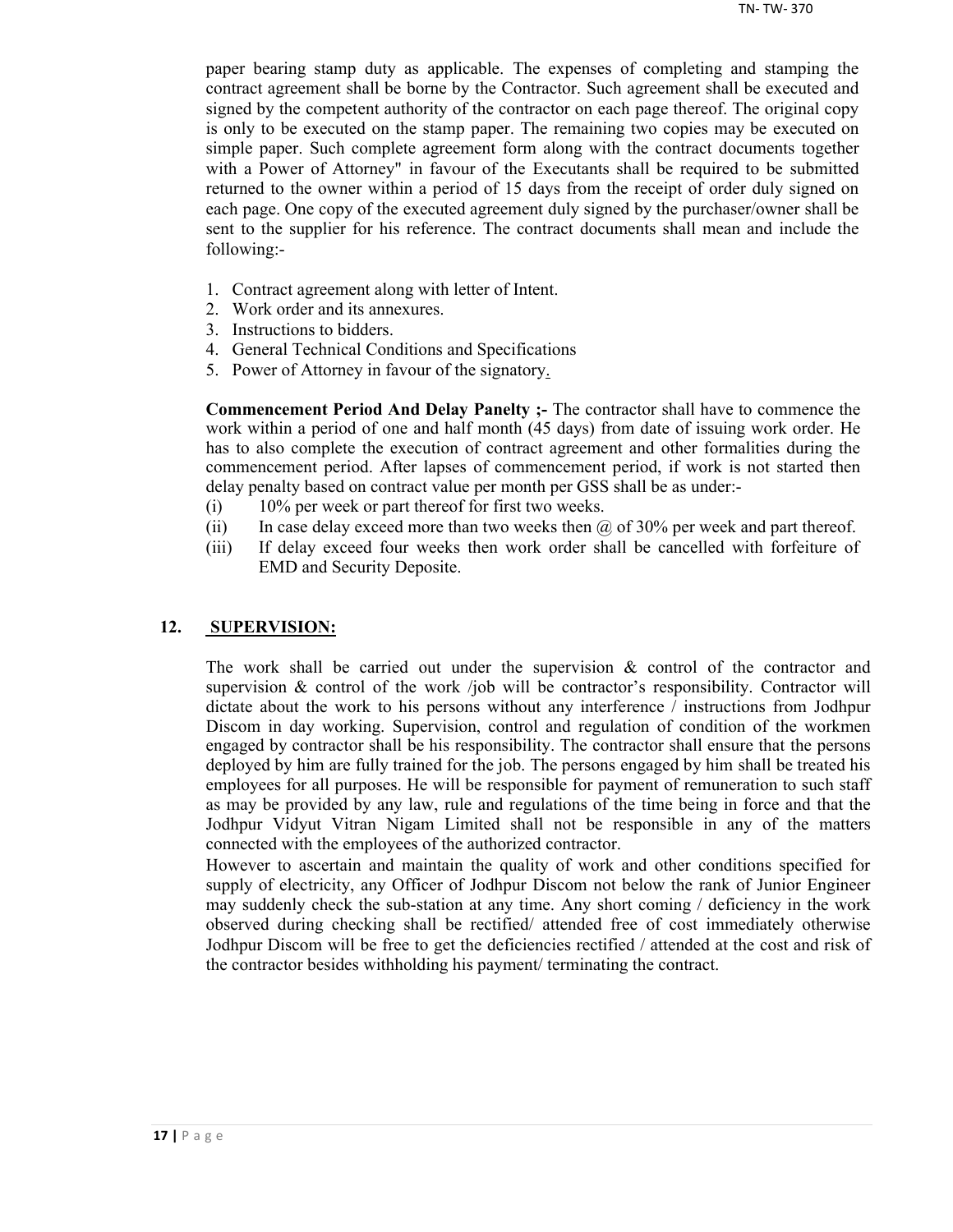## **13. WORK COMPLETION SCHEDULE & AVAILABILITY OF POWER:**

(i) Power availability means the supply available on 33 KV mains/ 11 KV Bus Bar. If any month availability of power is less than 95 % in aggregate due to the reasons solely attribute to the contractor, then a penalty of 2% of monthly contract value (for the concerned sub-station) for every fall of 1% below availability of 95% shall be recovered from the contractor. If power availability falls below 90% in any month then besides deduction of above penalty contract may be terminated without any further notice.

In case of block hours supply specified on each 11 KV feeder if any distributed /shortage/ excess in supply occurs due to deficiency /negligence of the contractor, the sum of duration of individual feeder for the time supply remained disturbed /contrary to block hours will be deducted time of availability of supply. The concerned Unit Officer shall record a certificate on each bill regarding availability of power. Further, in case of excess supply of power on any feeder beyond block hours by the contractor due to the reasons not beyond his control, the contract shall be liable to be terminated without further notice besides above deduction of penalty.

## **14. PERIOD OF CONTRACT:**

The work may be awarded initially for a period of <u>one year</u> extendable by another one year on satisfactory performance of the contractor, on the discretion of management same rates, terms & conditions with mutual consent.

## **15. SETTLEMENT OF DISPUTES:**

- i. All disputes, differences, questions whatsoever so arising between the owner & contractor upon or in relation to or in connection with contract shall be deemed to have arisen at Jodhpur (Rajasthan.) and no court other than court in Jodhpur (Rajasthan) shall have jurisdiction to entertain the same. In any time any question, dispute or difference what so ever which may arise between the JDVVNL and the agency, the same shall be decided by the MD, JDVVNL or by the settlement committee constituted by him and shall be final and binding on both the parties
- ii. The NIGAM has constituted settlement committee to settle the disputed cases. For the disputed amount up to Rs.2.5 Lac the case may be referred to the CE level settlement committee and if the disputed amount is more than 2.5 Lac the case shall be referred to the corporate level settlement committee. The non refundable fees for referring the case to the settlement committee is as given below:

| i) Reference fee for CE level settlement committee -        | $Rs$ 300/-  |
|-------------------------------------------------------------|-------------|
| ii) Reference fee for corporate level settlement committee- | $Rs$ 3000/- |

iii) Fee for review of cases by corporate level settlement committee- Rs.5000/

\* The Nigam has rights to revise above fees without any prior notice.-

iii. The settlement committee fees as shown above shall be deposited in cash/demand draft /pay order with the Sr. Accounts Officer (EA & Cash) JDVVNL, Jodhpur and shall furnish receipt thereof with a request for referring their disputes to the settlement committee for consideration/decision.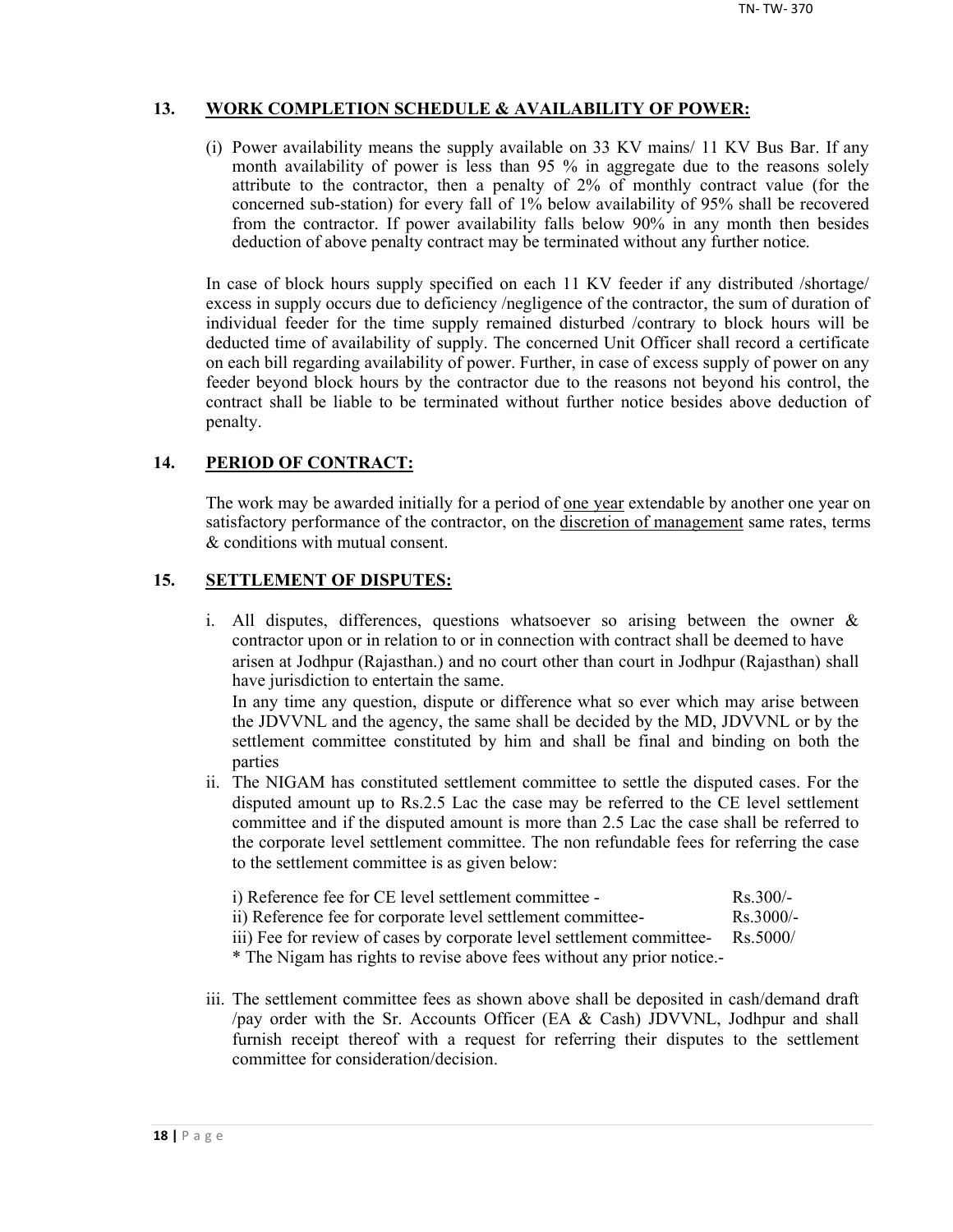## **16. FURTHER CORRESPONDENCE:**

All correspondence pertaining to the work order shall be addressed to the Superintending Engineer (TW), JDVVNL, Jodhpur.

#### **17. PENAL PROVISION:**

i Workmen/person found performing duty more than One shift (8 Hours) at any substation i.e. He continues the duty in next shifts then penalty at rate of Rs.250/- Per shift per day shall be imposed.

ii If deficiency as mentioned above at point (i) remains/continues upto 7 days then the work order shall be cancelled / terminated and the Security deposit and safe custody bank guarantee against equipment shall be forfeited.

iii In case of non maintenance of any or all the records as set out in the specification or incomplete records at any Sub-Station assigned to the contractor is reported during checking by the Inspecting officer then an amount equivalent to 10% of the contract value for the month in respect of the Sub-Station assigned where deficiency noticed, shall be recovered from the contractor's bill.

iv In case of such deficiencies (as mentioned in sub clause (iii) above) , penalty of Rs. 500 / - per incidence shall be imposed . And if such incidences are more than thrice a month at any sub-station, then besides above deductions, the contract shall be cancelled for that particular sub-station and the contractor shall be liable for penalty as per prevailing penal rules.

v In case any sub-station is reported to be unmanned (without contractor's worker) by the Inspecting officer then work order shall stand terminated with immediate effect.

vi Single Phase and Three Phase supply must be maintained as per instruction issued by Nigam Authority time to time and in case of non compliance of instruction noticed at any substation the Penlty  $\omega$  10% contract value per GSS per month shall be imposed.

vii In case a contractor feeds, excess block supply from prescribed block hours more than 1.00 hr per day and 15 hrs in a month on the feeder then penalty amount of Rs.2000/-(Rupees Two thousand ) for each excess hour shall be recoverable from the contractor firm. If such violation is repeated in more than two months during the contractual period then that 33/11 KV sub-station will be detached from the contractor and personnel deployed on such sub-station will be terminated. If such practice is repeated at other substation also than the Superintending Engineer (O&M) in concurrence with the Zonal Chief Engineer may take action as per prevailing penal rules. Excess supply hours will be verified through CMRI. If CMRI of the feeder meter is not available then it is to be verified from log-sheet to be maintained at sub-station or any other available authenticated data."

## **18. CANCELLATION OF THE CONTRACT:**

The performance of the contractor shall be watched regularly. If at any stage it is found that the performance of the agency is not satisfactory or if the contractor commits breach of any of the terms  $\&$  condition then the contract may be rescinded by giving one-month notice in writing to the contractor to this effect. In such case, no compensation will be paid by the Nigam. In case the contractor wishes to rescind the contract then he will have to give three months notice in writing to the Nigam.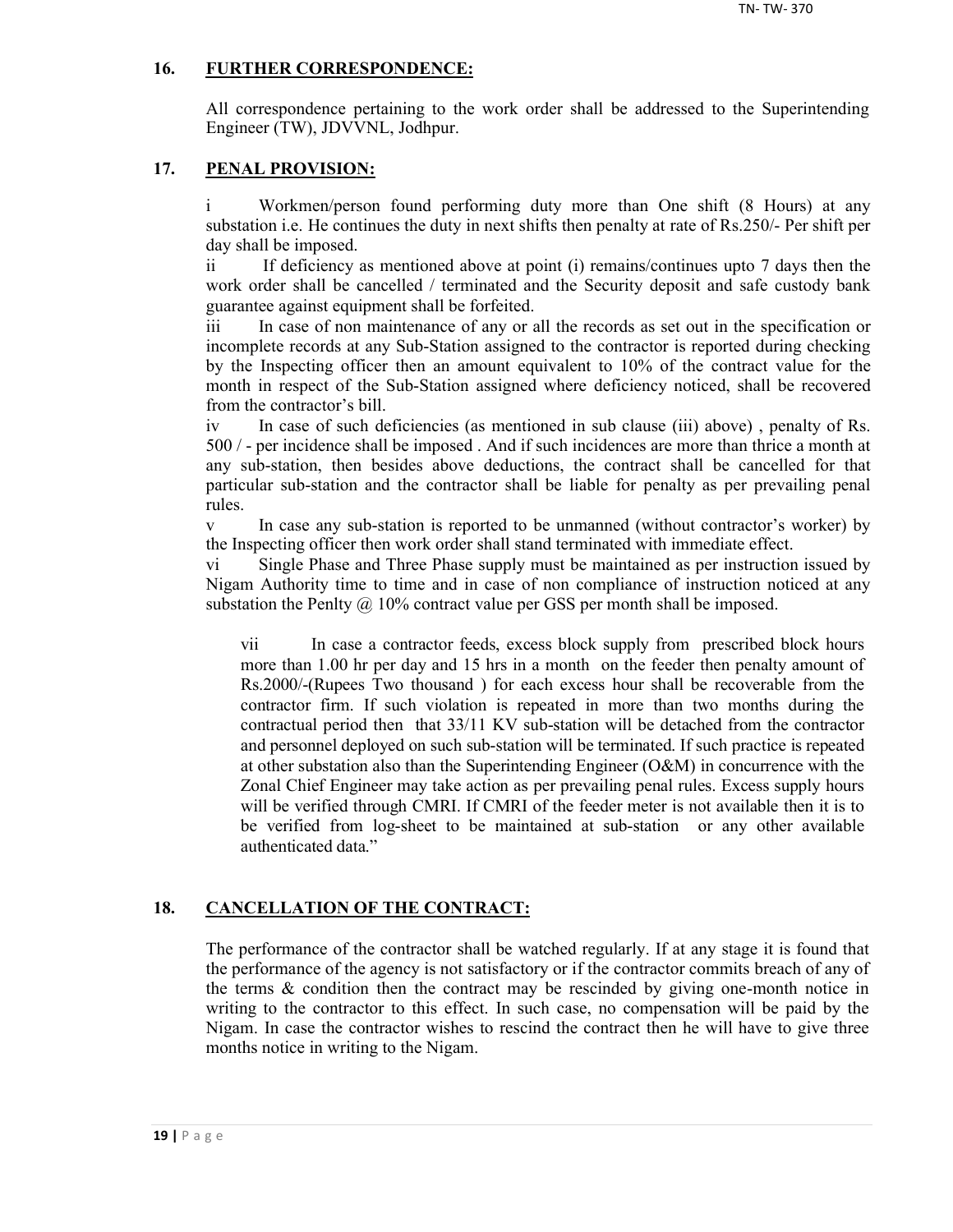Due to unforeseen reasons / change of Nigam"s policy the contract can be rescinded by the Nigam at any time by giving three months notice in writing to the contractor to this effect.

#### **19. SUB-LETTING:**

The contractor shall not sublet the contract or any part of this contract to any other person / Agency. In case of violation, action will be taken against him as per prevailing law in force/ besides termination of contact.

#### **20. UNDER TAKING:**

The Jodhpur Vidyut Vitran Nigam Limited reserves right to withhold payment of the contractor for any liability put on the department due to workmen compensation Act or any other liability by any other court for the period beyond six month from the date of expiry of contract for which contractor shall give an undertaking on non -judicial stamp paper worth Rs. 500/- of Rajasthan Government. The contractor shall be solely responsible for payment of compensation to the workers in case of accident as provided by the Workmen Compensation Act.

#### **21. HANDING OVER BACK ON COMPLETION/ CANCELATION:**

The contractor shall be fully responsible for upkeep, operation & maintenance, security and safety of the equipment, property and records etc. of each sub-station let out to him under the contract. On completion/cancellation of the contract, the contractor shall hand over back to Jodhpur Discom the equipments. Property and record etc. of each sub-station in good working order. The contactor shall make good to Jodhpur Discom any loss suffered by it due to contractor's default in this regard.

## **22. TELEPHONE AND TRUNK CALL CHARGES:**

Jodhpur Discom (JDVVNL) shall pay the rental charges & free call/ minimum charges of BSNL/other company telephone only. Excess call charges over the minimum charges shall be borne by the contractor. However when telephone is being used for JEN/AEN office, full charges shall be paid by the Nigam.

#### **23. ACCEPTANCE OF THE ORDERS:**

On receipt of work order, the contractor shall submit its acceptance within a period of 7 days from the date of work order to the Superintending Engineer (TW), JDVVNL, Jodhpur, and copy to concerned Superintending Engineer (O&M) failing which his security Deposit as available with the Nigam shall be liable to be forfeited.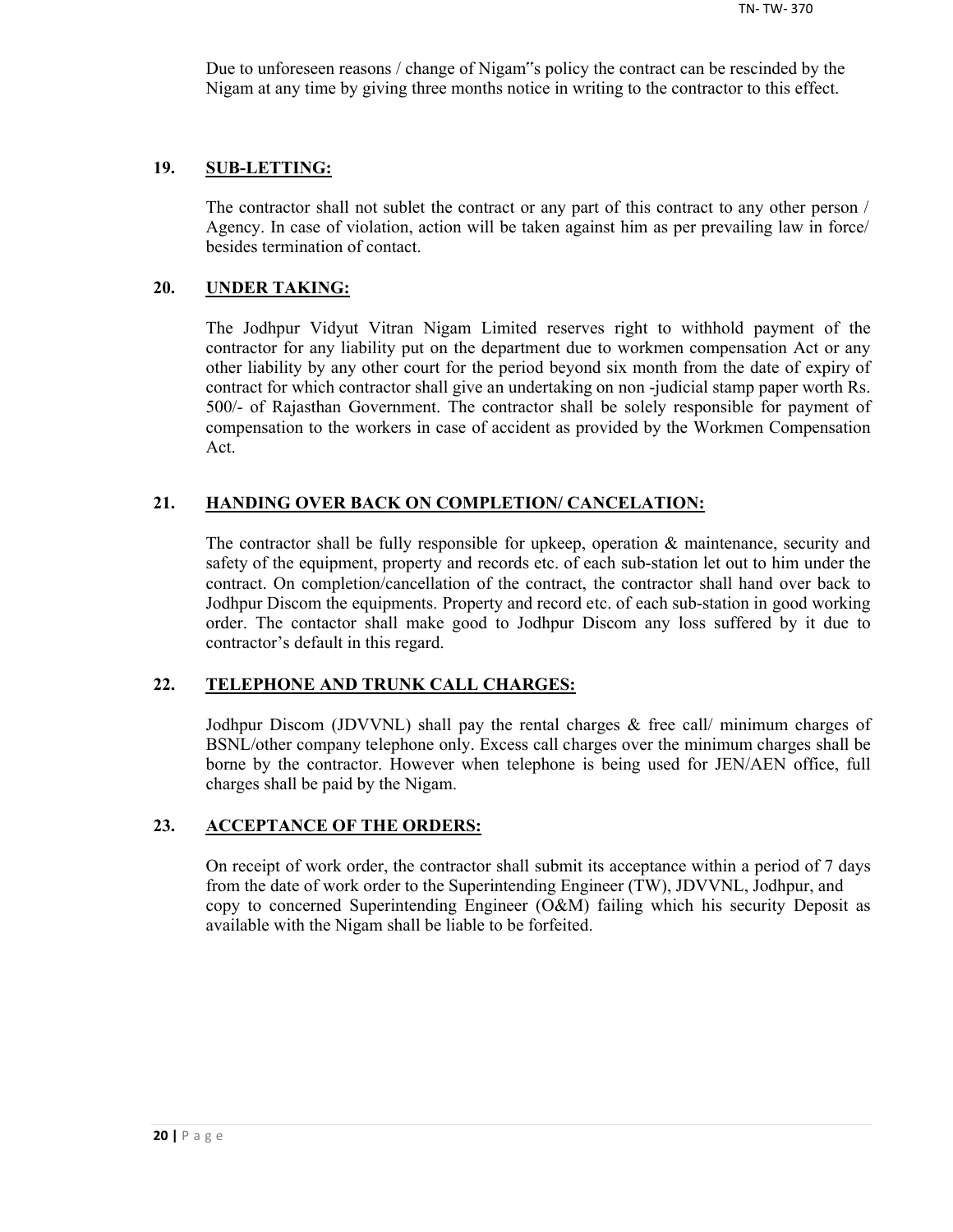## **SECTION-III**

## **TECHNICAL TERMS & CONDITION FOR THE WORK OF OPERATION AND MAINTENANCE OF 33/11 KV SUB-STATION UNDER JODHPUR DISCOM**

- **1.** For carrying out round the clock operation & maintenance of the 33/11 KV Sub-Station, the contractor shall employ his own, 3 (three) persons per day per GSS who possess a minimum qualification of ITI from a recognized/ Govt. Institution in each shift i.e one Skilled (ITI) in each shift is to be deployed. The contractor shall ensure that the persons engaged by him should not continue the shift for more than 8 hours in a day. The contractor shall provide following details of each worker engaged by him on each sub-station at his own cost:
	- a. Appointment letter with photo affixed duly counter signed by the Assistant Engineer (O&M) containing details such as name, father"s name date of birth, age, home address. Per month wages including confirmation from such persons about having been engaged by the contractor along with wages at which employed and educational qualification, duly signed by the employee engaged and attested by the contractor. A copy of this appointment letter issued by the contractor to his worker shall be providing to the Assistant Engineer concerned and also pasted on the Notice Board of the Sub-Station. The copy of appointment letter of workers shall also be provided to the circle Accounts Officer along with the first bill.
	- b. Identity card of each employee engaged in enclosed Performa (Annexure-II) for counter signature of concerned Executive Engineer. The identity card after counter signature will be returned back to the contractor for keeping it with his employees. The identity card so issued will not be used for any legal purposes and will be treated as null and void for the same. Further the identity card so issued shall be used by the workers in 33/11 KV substation premises only.
	- c. If any engaged person(s) to be replaced/ shifted by the contractor, then a written prior permission from the concerned Executive Engineer will be obtained by the contractor.
	- d. Weekly duty chart (Monday to Sunday) shall be displayed by the contractor on the Notice Board of the Sub-Station.
- **2.** Contractor shall abide by all the applicable laws in-force and non-compliance shall be his responsibility. The contractor shall comply with Rules/ Regulation issued by Government of India as well as of Rajasthan Government and local bodies from time to time.
- **3.** (i) The Contractor shall abide by factories Act, 1948, Minimum Wages Act, Payment of Wages Act, 1936, Industrial Dispute Act, 1947, EPF & MP Act, Workmen Compensation Act, Contract Labour (R&A) Act, 1970, ESI Act, 1948 and other Acts, Rules as applicable to workers employed by him. The act of Govt of Rajasthan for minimum wages be also followed while deciding the tendered prices.

(ii) Contractor/bidder shall abide by factory Act 1948 minimum wages Act, and he is bound not to pay wages to worker less than the prevailing rate of minimum wages as per above Act which is declared by Labour Department of GOI/GOR time to time. Therefore bidders are required to quote the price in view of above minimum wages Act with Taxes, if any.

- **4.** All T&P and safety devices like hand gloves, safety belt, earth chain, insulated pliers, screw driver, spanner set etc. of standard quality for this work will be arranged by the contractor at his own cost.
- 5. The contractor has to provide proper safety to equipment/ items and workman/ labour deployed at sub-station and also issue protection tip/ instructions to them.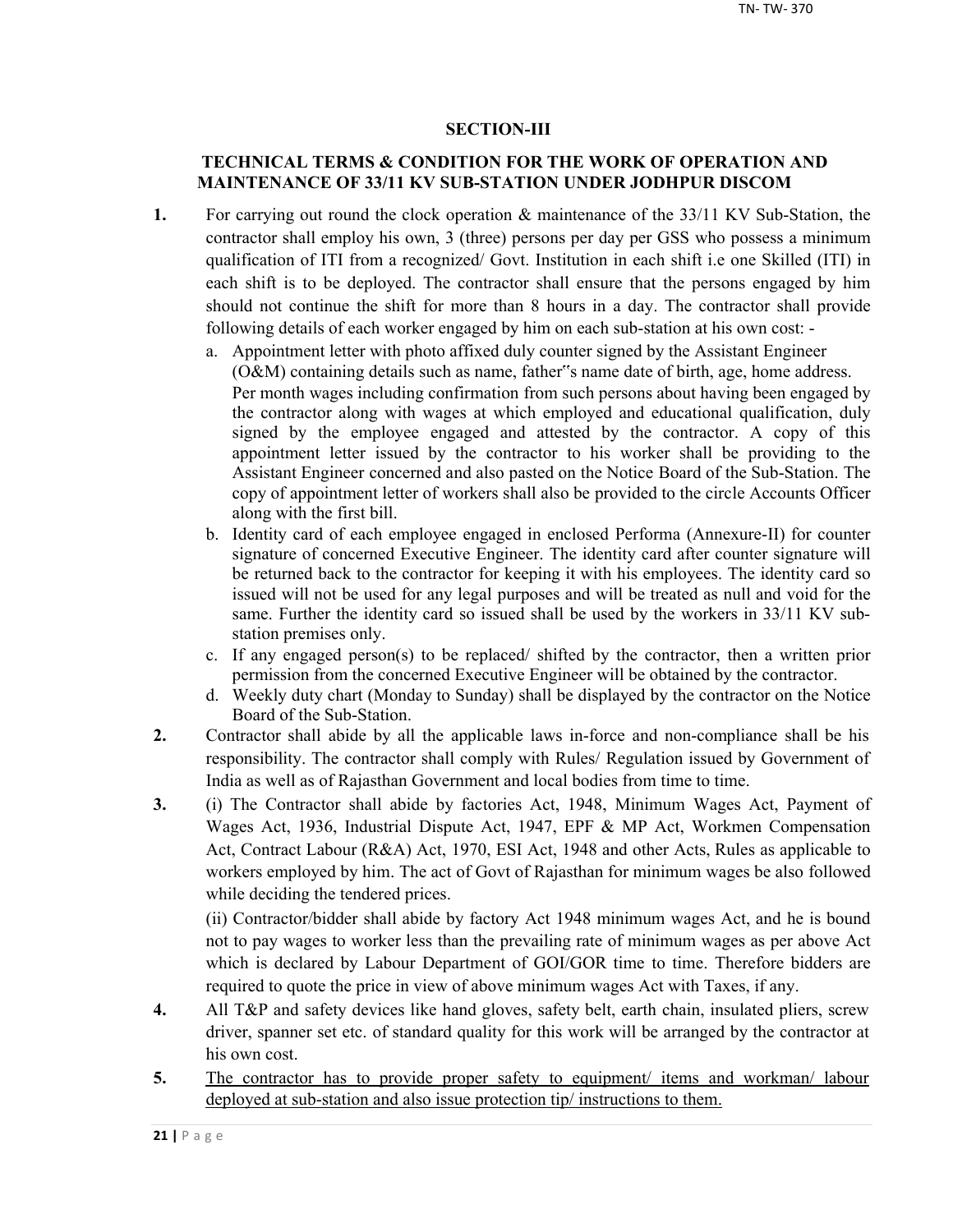- **6.** The contractor shall be required to get all workmen insured under Group Insurance Scheme against accident/miss-happening of the workmen during execution of work at his cost to cover the liability of workman as per workmen"s compensation Act, which should be paid by the Insurance Company against the accident. The Jodhpur Discom shall not be held responsible for any accident/ injury/ casualty during the execution of the contract, total responsibility will be of the contractor whatsoever and contractor/ Insurance Company will pay the compensation as per workmen compensation Act, 1923 and amendment thereto.
- **7.** The contractor and his authorized person will not interfere in the working of Jodhpur Discom. Any unlawful activities shall not be allowed. No person other then the contractor"s duty person and officers/ officials of Jodhpur Discom shall be allowed to enter into the premises of 33/11 KV sub-station.
- **8.** Jodhpur Discom shall not be responsible in any manner for any act or omission or commission of the workers engaged by the contactor No. claim in this regard shall lie against Jodhpur Discom. If by virtue of any law in force, Jodhpur Discom is made liable to pay any amount by way of penalty / damages/ fine etc. contractor shall be liable to indemnify/ reimburse to the extent of amount so paid along with other expenses incurred by Jodhpur Discom to defend such cases.
- **9.** The concerned officers of the Jodhpur Discom shall have the authority to inspect the work site/ sub-station at any time during the period of contract.
- **10.** All the consumable items such as TC fuse wire, bulbs, tube lights, distilled water etc. shall be arranged by the contractor at his own cost.

## **11. Engineer Incharge/Nodal Officer:-**

The engineer In-charge for verification and monitoring of supply position and other technical issues against this order shall be concerned Superintending Engineer (O&M).

- **12.** The following record shall be maintained at each sub-station by the contractor or his authorized representative and shall be produced on demand for which register shall be provided by Jodhpur Discom:
	- a. PTW (Permit to Work) Register (Annexure- I)
	- b. Identity Card (Annexure- II)
	- c. Log Sheet (Annexure- III)
	- d. Maintenance of power Transformer (Annexure- IV A)
	- e. Maintenance of Circuit Breaker (Annexure- IV B)
	- f. Transformer failure report (Annexure- V)
	- g. Roznamcha containing the incidence of all nature like disturbance of supply on 11 KV, failure of 33 KV supply and damage of equipment of sub-station etc. (To be maintained in ordinary register).
	- h. Daily attendances register of workers.
	- i. Register of workmen employed by contractor (Form ix). Employment Card (Form x) and Register of wages (Form xii) prescribed under Rajasthan Contract Labour (R&A) Rules, 1971.
	- j. Certificate of principal employer (Form-V), Renewal with Licensing officer (Form-VI, pt-I), Register of particulars of contractors (Form-VII), Progress of contract work(Form-VII, Pt-II), Annual return of principal employer to be sent to registering officer (Form-XXI)
	- k. Jodhpur Discom will provide Notice Board to the contractor having (a) Name of utility.
	- l. Name of 33/11 KV sub-station with district on which contractor person will write by chalk as under:
		- i. Block of supply hours for agriculture sector giving feeder wise details.
		- ii. Name of employee on duty.
		- iii. Single-phase supply hours.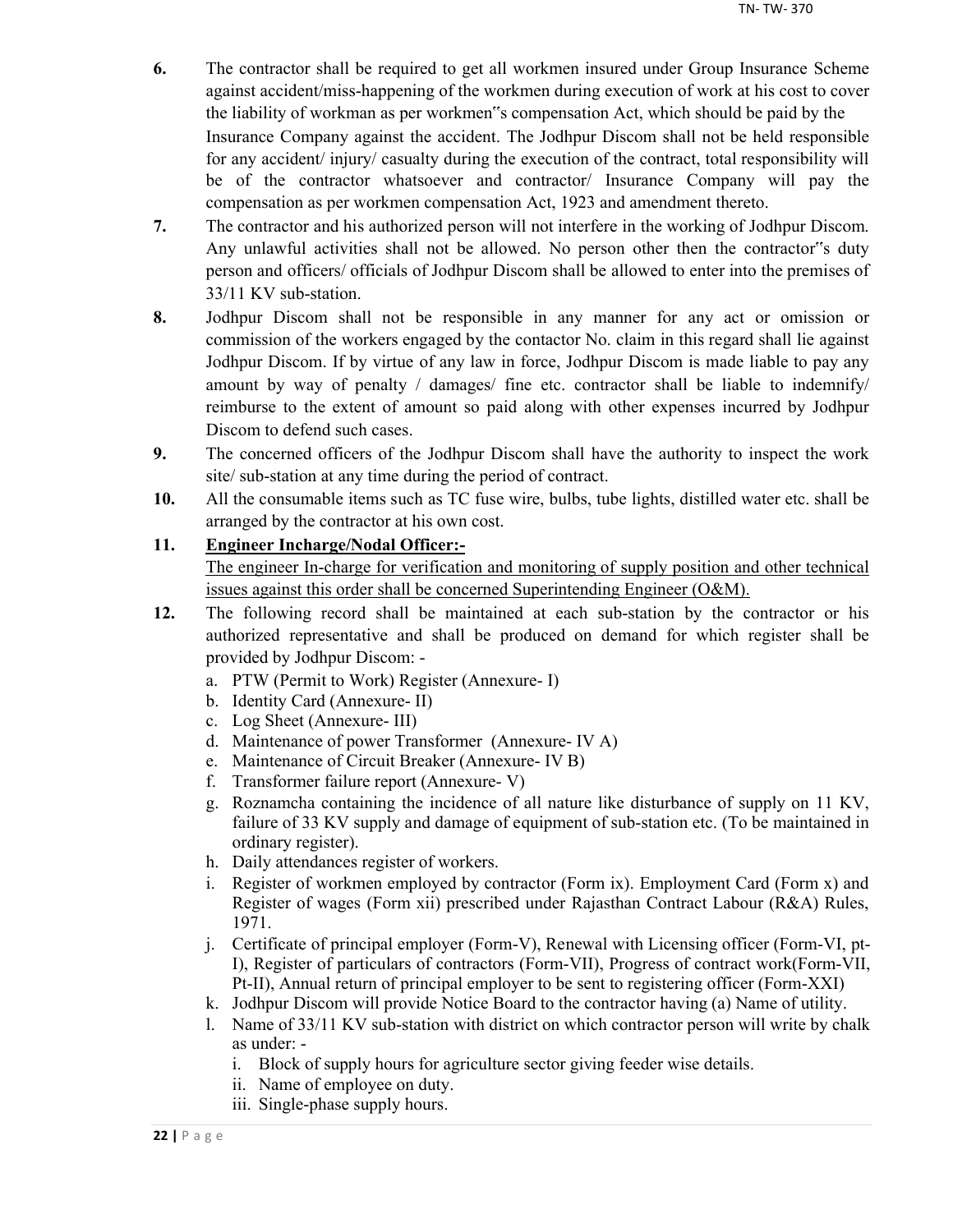## **RESPONSIBILITIES OF THE BIDDER:**

- i. Employee on duty at the S/S shall record consumption on feeder meter reading hourly and shall maintain the record in the log sheet as well as in the soft copy. The bidder shall develop a technically support system in such a way that the details of meter readings shall be communicated to concern JEN & AEN on daily basis through e-mail/ digital form.
- ii. Contractor shall analyze the excess power drawl on feeder on daily basis such as excess load during single phase supply  $\&$  shall intimate the same to concern JEN, AEN, XEN & the SE through e-mail/digital form.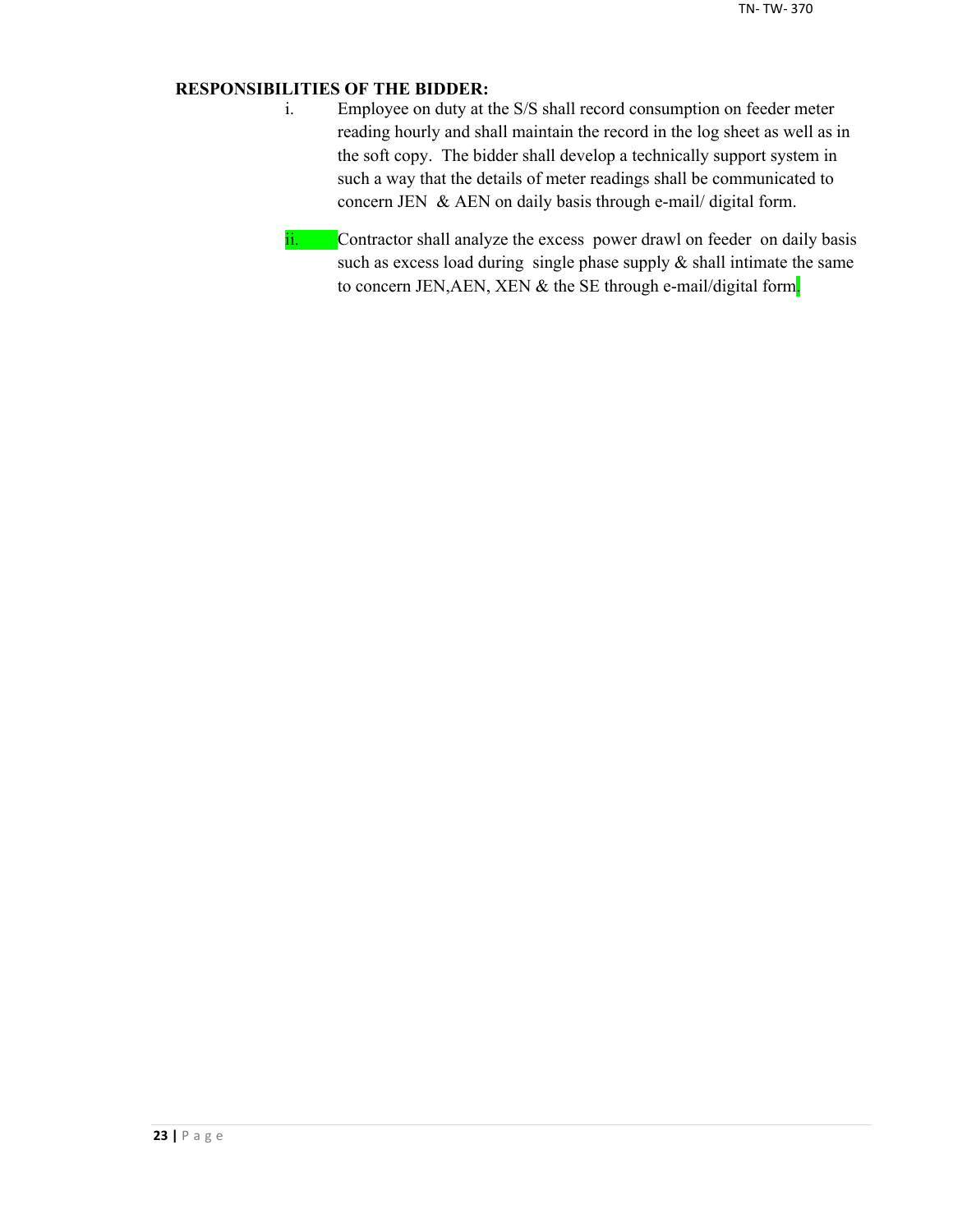## **Annexure – E**

## **TN No. 370**

| S. No. | Name of<br><b>Circle</b> | No. of<br>33/11<br><b>KV GSS</b> | <b>Estimated</b><br>Value in Rs (<br>for $1 yr$ ) | <b>Tender</b><br>Fee for E-<br>Proc. (Rs) | <b>Bid</b><br><b>Document</b><br>fee<br>(Rs) | <b>Earnest</b><br>Money $@2\%$<br>of ECV<br>(Rs)                        |
|--------|--------------------------|----------------------------------|---------------------------------------------------|-------------------------------------------|----------------------------------------------|-------------------------------------------------------------------------|
| 1      | <b>Barmer Circle</b>     | 150                              | 63000000.00                                       | 1000                                      | 2500                                         | 1260000.00<br>$(20\% \text{ cash and } 80)$<br>% BG may be<br>accepted) |
|        | Cost                     |                                  |                                                   |                                           |                                              |                                                                         |

#### **Note :-**

- 1. The tender quantity of 33/11 KV Substation which are to be given on contract for Operation and maintenance may be reduced or enhanced as per Nigam Requirement.
- 2. Bid Document fee for each Lot is Rs. 2500/- and Tender Fee for e-procurement for each Lot is Rs. 1000/-.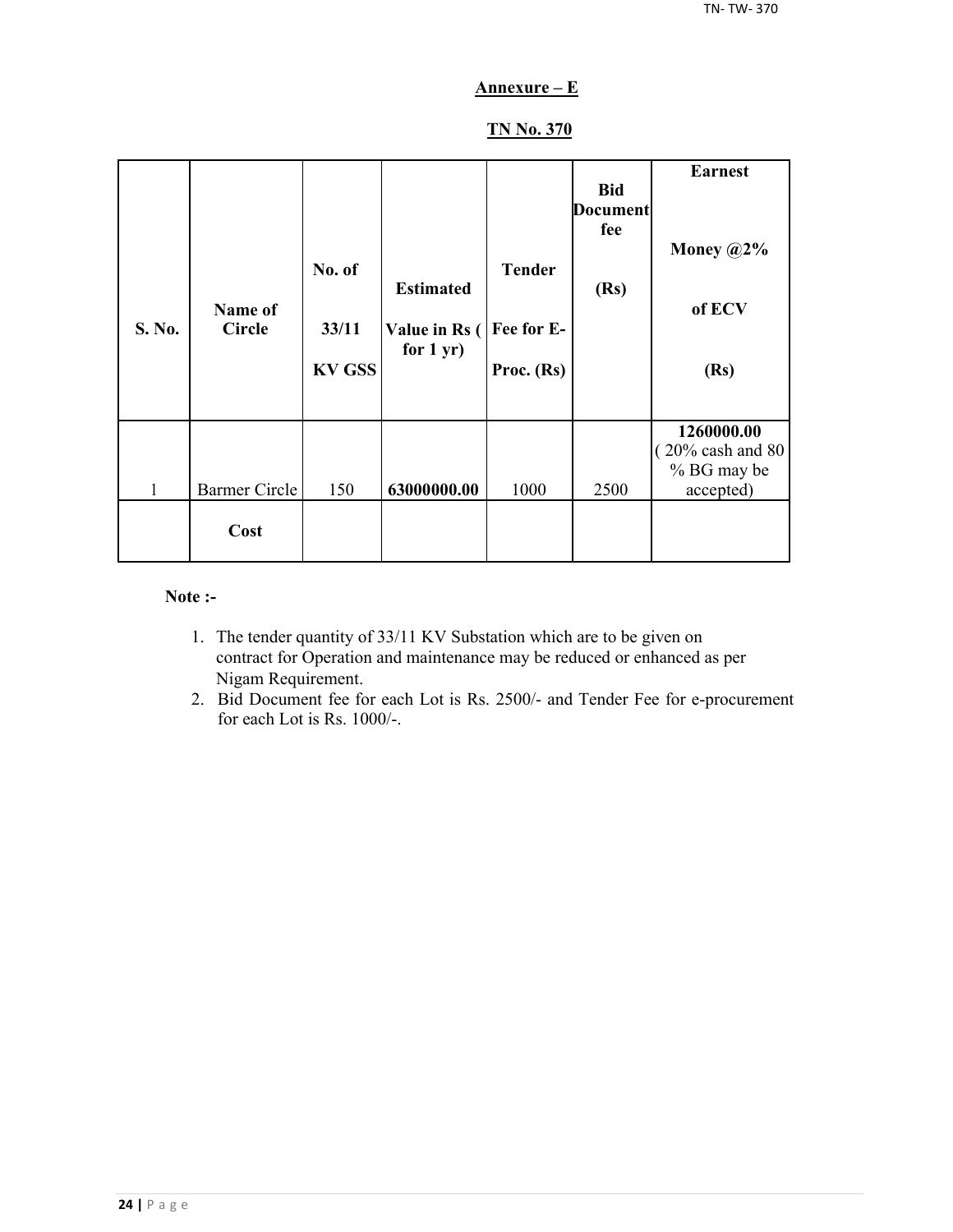TN- TW- 370

Schedule - I

#### *Bid Bank Guarantee* **(FOR EARNEST MONEY)**

**Ref : Bank Guarantee No. .................... Dated: ........**

**To, The Superintending Engineer (TW), Jodhpur Vidyut Vitran Nigam Limited, New Power House Road Jodhpur-342003**

- **1. Whereas .............................[name of the Bidder] (hereinafter called "the Bidder") has submitted its bid dated .............................[date of submission of bid] for the construction of......................... [name of contract] (hereinafter called "the Bid").**
- **2. KNOW ALL PEOPLE by these presents that WE.......................... [name of bank] of ..................... [name of country], having our registered office at................................ [Address of bank] (hereinafter called "the Bank"), are bound unto.................................... [name of Purchaser] (hereinafter called "the Purchaser") in the sum of Rs.\*\_\_\_\_\_\_\_\_\_\_\_\_\_\_\_\_ for which payment well and truly to be made to the said Purchaser, the Bank binds itself, its successors, and assigns by these**  presents. Sealed with the Common Seal of the said Bank this day of 200<sup>1</sup>.
- **3. THE CONDITIONS of this obligation are:**
- **i. If the Bidder withdraws its Bid during the period of bid validity specified by the Bidder in the Bid Form; or**
- **ii. If the bidder refuses to accept the correction of error in his Bid ; or**
- **iii. If the Bidder, having been notified of the acceptance of its Bid by the Purchaser during the period of bid validity:**
- **(a) fails or refuses to execute the Contract agreement, if required; or**
- **(b) fails or refuses to furnish the performance security, in accordance with the General Conditions of Contract;**
- **4. we undertake and authorize our branch situated at Jodhpur (Rajasthan) address:**

to pay to the Purchaser up to the above amount upon **receipt of its first written demand, without the Purchaser having to substantiate its demand, provided that in its demand the Purchaser will note that the amount claimed by it is due to it owing to the occurrence of one or all of the three conditions, specifying the occurred condition or conditions.**

- **5. The decision of the SUPERINTENDING ENGINEER (TW), JODHPUR VIDYUT VITRAN NIGAM LIMITED, JODHPUR shall be final whether breach has been committed on the right to demand the amount of guarantee from us which has accrued to the purchaser.**
- **6. This guarantee shall not cease or determine, if the purchaser grants time or indulgence or vary the terms of the contract with the contractor or without our consent or knowledge.**
- **7. The guarantee herein contained shall not be affected by any change in the constitution of the contractor.**
- **8. We, \_\_\_\_\_\_\_\_\_\_\_\_\_\_\_\_\_\_\_\_\_ further undertake not to evoke this guarantee during its currency except with the previous consent of the SUPERINTENDING ENGINEER (TW), JODHPUR VIDYUT VITRAN NIGAM LIMITED, and JODHPUR.**
- **9. All disputes arising under the said guarantee between the Bank and the Nigam or between the Contractor and the Nigam pertaining to the guarantee shall be subject to the jurisdiction of Courts in Jodhpur, Rajasthan alone.**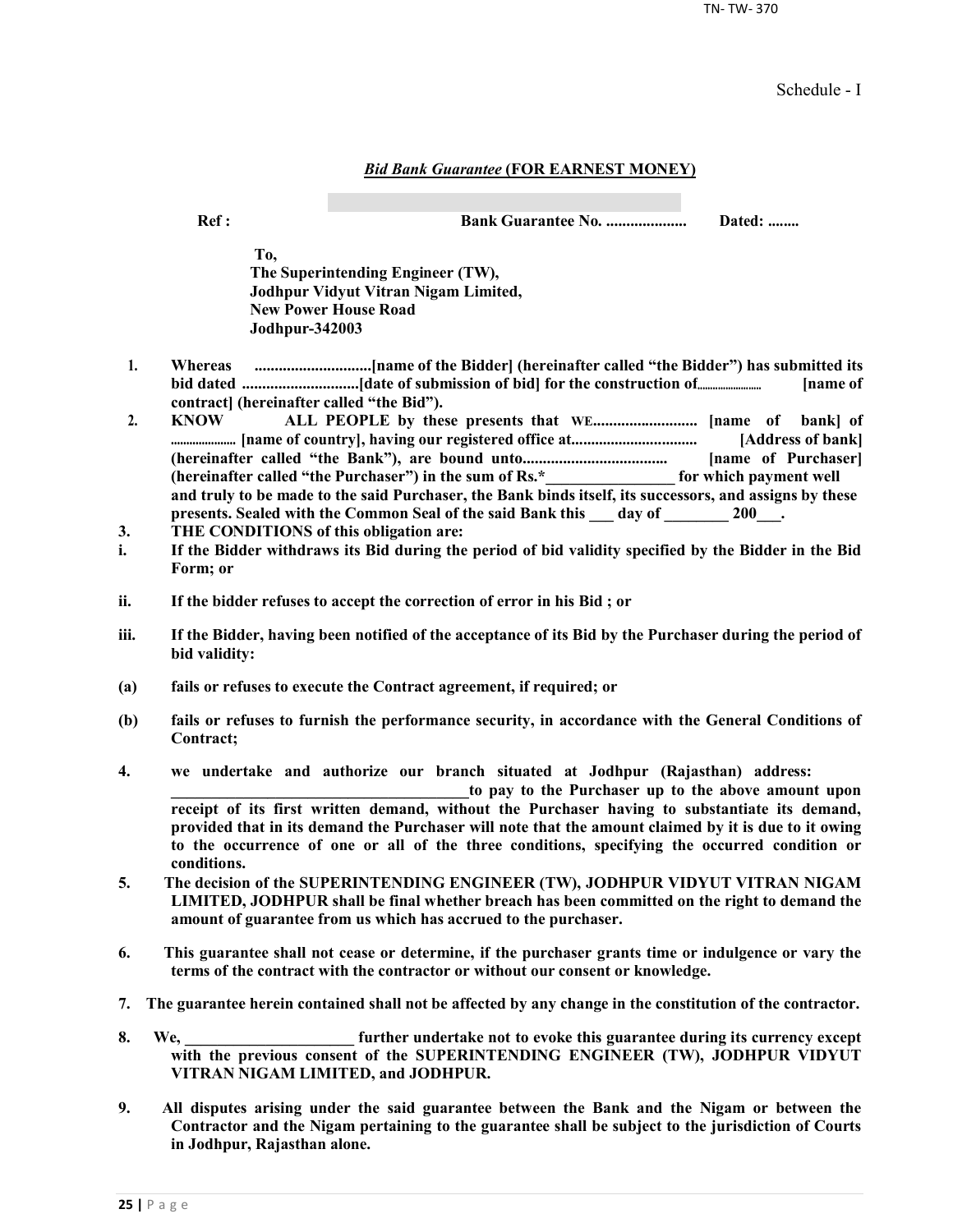**10. This guarantee will remain in force up to and including one hundred Eighty (180) days after the date**

**of the opening of bids, i.e. up to \_\_\_\_ , with a further grace period of Ninety (90) days and any demand in respect thereof should reach the Bank not later than the above date.**

**Yours faithfully,**

**Bankers (EXECUTANT)**

**Witness:-1.**

**2.**

**The Bidder should insert the amount of the guarantee in words and figures denominated in the currency of bid.**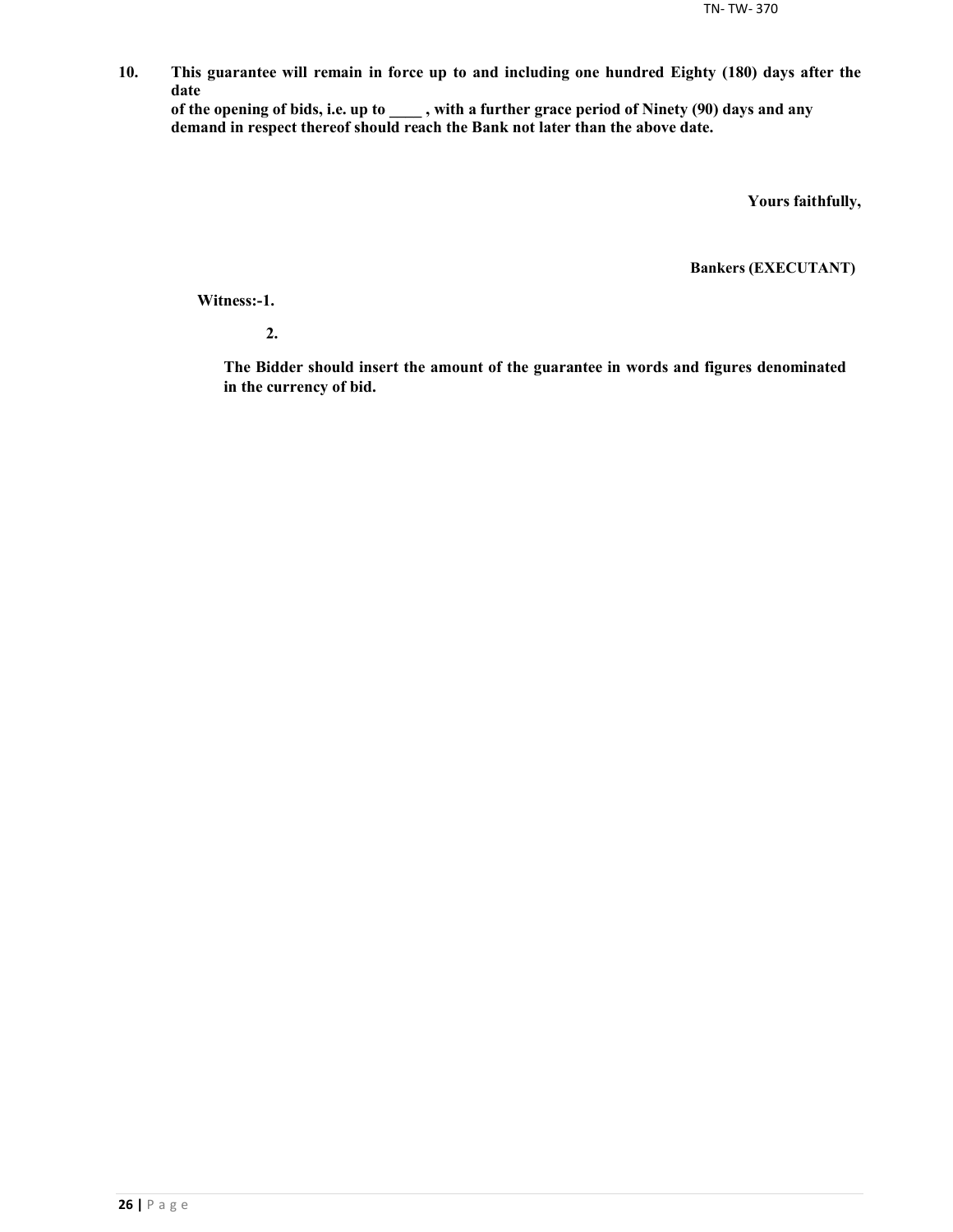| <b>SCHEDULE-2</b><br>JODHPUR VIDYUT VITRAN NIGAM LIMITED<br><b>AGREEMENT</b>                                                                                                                                                                                       |  |
|--------------------------------------------------------------------------------------------------------------------------------------------------------------------------------------------------------------------------------------------------------------------|--|
| (On non-judicial stamp paper of Govt. of Rajas than having stamp duty as applicable)                                                                                                                                                                               |  |
| This indenture made at on this day of the Month of<br>0f<br>between the Managing Director, Jodhpur Vidyut Vitran<br>the year <u>the sear and</u>                                                                                                                   |  |
| Nigam Ltd.<br>(hereinafter referred to as the Owner) which expression unless the context does not<br>permit includes successors and assigns) of the one part and                                                                                                   |  |
| (I) To be used in case of Limited Companies                                                                                                                                                                                                                        |  |
|                                                                                                                                                                                                                                                                    |  |
| incorporated<br><b>Example 2</b> under the <b>companies</b> act and                                                                                                                                                                                                |  |
| having                                                                                                                                                                                                                                                             |  |
| (hereinafter referred to as<br>its Registered office at<br><b>Contractor</b> which                                                                                                                                                                                 |  |
| expression unless the context does not permit includes their successors and permitted<br>assigns).                                                                                                                                                                 |  |
| (2) To be used in case of Partnership concerns<br>M/s a Partnership Firm consisting of the following Partners namely:                                                                                                                                              |  |
| (Age) (Residence)(Occupation)<br>(Name)                                                                                                                                                                                                                            |  |
| 1                                                                                                                                                                                                                                                                  |  |
|                                                                                                                                                                                                                                                                    |  |
| 2                                                                                                                                                                                                                                                                  |  |
|                                                                                                                                                                                                                                                                    |  |
|                                                                                                                                                                                                                                                                    |  |
| 3                                                                                                                                                                                                                                                                  |  |
|                                                                                                                                                                                                                                                                    |  |
|                                                                                                                                                                                                                                                                    |  |
| 4                                                                                                                                                                                                                                                                  |  |
| (hereinafter referred to as Contractor which expression unless the context does not<br>permit includes their respective heirs, executors, administrators, legal representatives,<br><b>nermitted</b><br>assigns) of the second part, witness the as follows:-      |  |
|                                                                                                                                                                                                                                                                    |  |
| (1) The contractor, does by these presents agree to supply and execute/complete the<br>erection work of (Name of work) to the Owner and the Owner does agree to purchase<br>and execute/complete the erection work from the Contractor, the material/equipment and |  |
| erection work as<br>specified in the                                                                                                                                                                                                                               |  |
| work order No. _________ dated _________ and amendment<br>letter No.                                                                                                                                                                                               |  |
| dated appended and on the terms & conditions constrained in the                                                                                                                                                                                                    |  |
| said order and amendment letter. The General terms and conditions of the contract                                                                                                                                                                                  |  |
| appended hereto are considered a part of this agreement.                                                                                                                                                                                                           |  |
| The Contractor has deposited Rs.<br>Rs.<br>(2)<br>$(\text{In}$                                                                                                                                                                                                     |  |
| $*(a)$ In cash, or<br>word<br>$\mathbf{s}$                                                                                                                                                                                                                         |  |
| by furnishing a Demand Draft No.___dated ______<br>drawn in<br>$*(b)$                                                                                                                                                                                              |  |
| favor of<br>0r                                                                                                                                                                                                                                                     |  |
| *(c) by furnishing a Bank Guarantee amounting to Rs. _ _____________towards security and performance o<br>(* delete which is not applicable)                                                                                                                       |  |
| (3) The contractor is also bound to fulfill all the conditions<br>mentioned in the above work order.                                                                                                                                                               |  |
| (4) The work to be executed under this agreement shall be as per<br>terms and conditions mentioned in the above work order.                                                                                                                                        |  |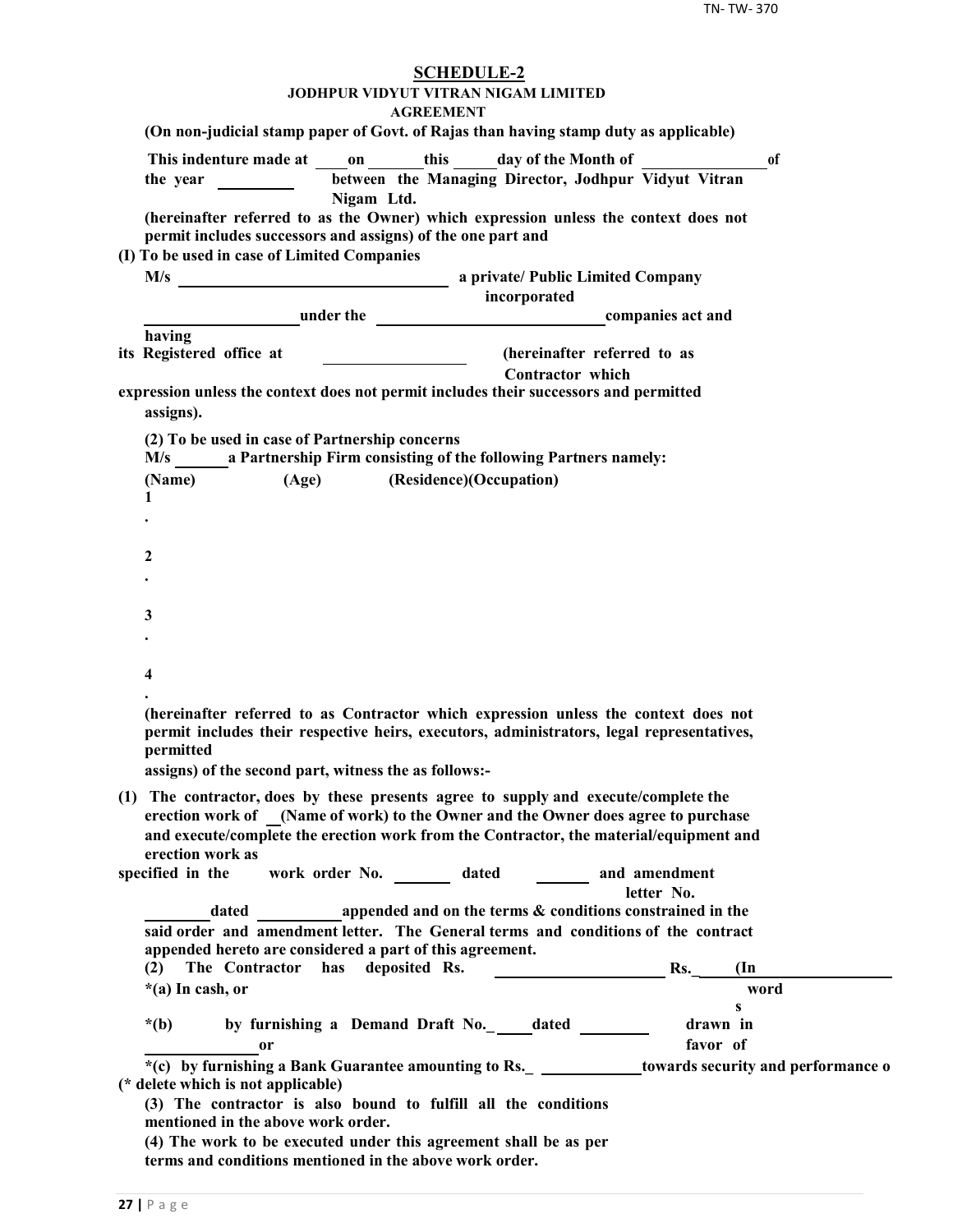| (5)                                                  |                                                                                                             | -of<br>In case |
|------------------------------------------------------|-------------------------------------------------------------------------------------------------------------|----------------|
|                                                      | dispute as to whether any materials supplied are or are not in accordance with                              |                |
|                                                      | specifications set forth in the schedule, the decision of The Superintending Engineer                       |                |
|                                                      | (TW), JDVVNL shall be final and binding on both the parties.                                                |                |
|                                                      | (6) The delivery shall be effected and completed as per clause No.<br>of the                                | work order     |
|                                                      | from the date of this Work Order and amendment letter No.<br>dt.                                            | . The first    |
| installment of supplies will begin as per clause No. | of the<br>work                                                                                              | order<br>and   |
| amendment letter No.                                 |                                                                                                             |                |
| dt.                                                  | to the work order.                                                                                          |                |
|                                                      | (7) Payment of the work executed under this agreement shall as under :                                      |                |
| <b>As per clause No.</b>                             | of the Work Order and amendment letter No.                                                                  | dt             |
| to the work order.                                   |                                                                                                             |                |
|                                                      | (8) If the Contractor fails wholly or in part to fulfill this agreement, the Owner shall be entitled at his |                |

**discretion to retain the whole or any part of the deposit made by the Contractor under clause (2) and if the loss suffered by the Owner exceeds the amount of said deposit, he will be entitled to recover the said loss from the Contractor.**

**(9) If any sum remains due or becomes recoverable from the Contractor on account of the nonfulfillment of this agreement or on account of any other reason, the Contractor shall pay the same immediately on demand, the Owner shall be entitled to recover the same from the Contractor as arrears of Land Revenue.**

**(10) In witness of the due execution of this agreement the parties have hereunder set their hands the day and the year first above written.**

**Signed and delivered by**

| In case of                                           | (1)Signature               |                    |
|------------------------------------------------------|----------------------------|--------------------|
| <b>Limited/Partnership Shri</b>                      |                            |                    |
| Companies & Firms ation                              | (2) Signature              |                    |
| For and on behalf of                                 | (1) Signature              |                    |
| In presence of witnesses                             | (2) Signature              |                    |
| <b>Signed and</b>                                    |                            |                    |
| delivered by                                         | (1) Signature              |                    |
| In case of individuals Shri                          |                            |                    |
| Signed and delivered by                              |                            |                    |
| In case of Individuals Shri<br>witness:              | (1) Signature              | In the presence of |
| (1) Shri ation                                       | (2) Shri(1) Signatureation | (2) Signature      |
| Signed and delivered by the                          | <b>JDVVNL</b>              |                    |
| by order and on behalf of the MD of<br><b>JDVVNL</b> |                            |                    |
|                                                      |                            |                    |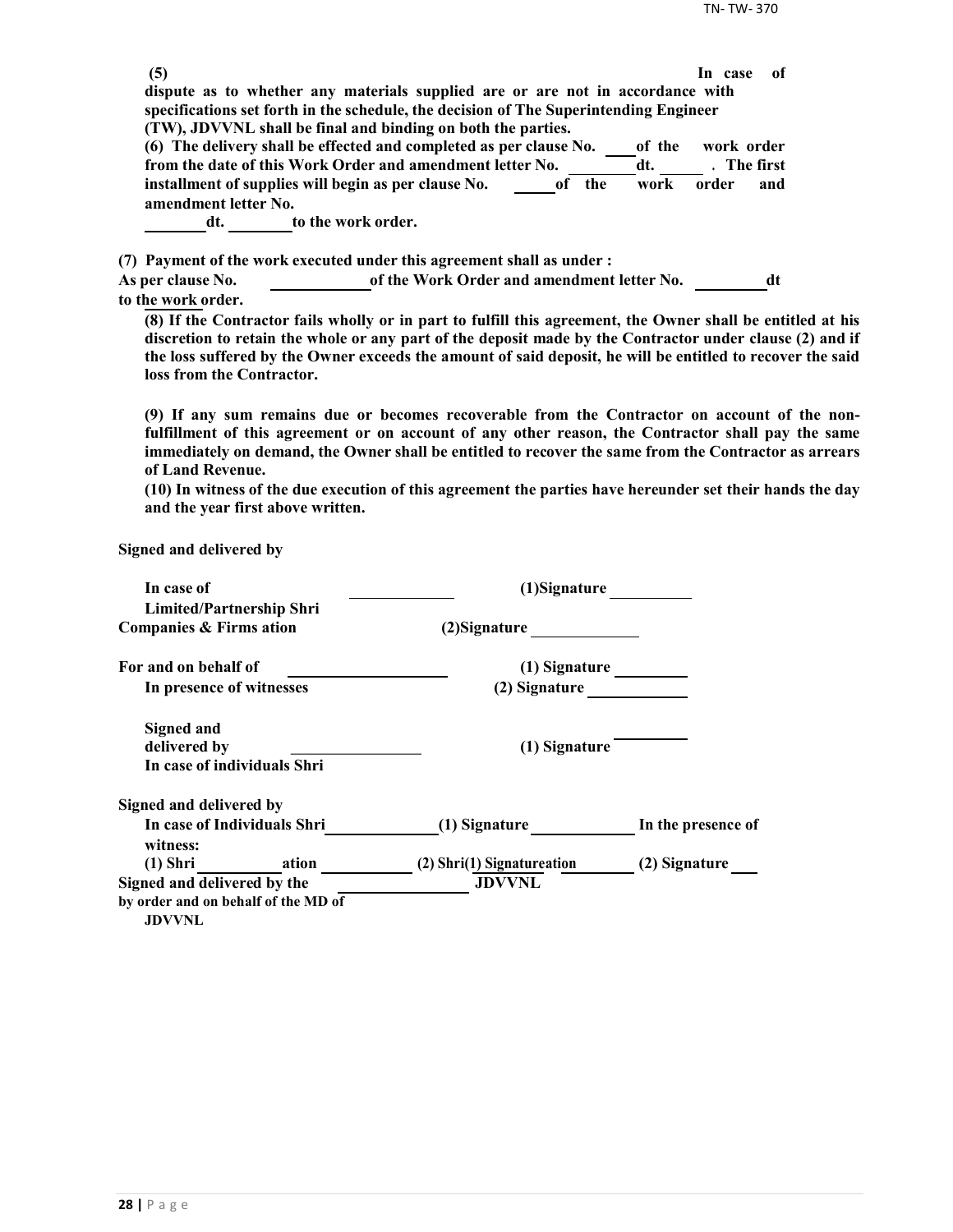## **Commercial Terms & Conditions**

Bidder's Name & Address:

| Tο                                   |
|--------------------------------------|
| The Superintending Engineer (TW),    |
| JODHPUR Vidyut Vitran Nigam Limited, |
| New Power House Road,                |
| JODHPUR $-342003$                    |
|                                      |

Dear Sirs,

Sub : Confirmation for "No Deviation" in Commercial terms & conditions of package No JdVVNL/ SE/ TW/ TN-370

We hereby confirm that there is no deviation in commercial terms  $\&$ conditions stipulated in the bidding documents and we are agreed to adhere the same strictly.

(Signature)……...........................

Date :

| Place : |  |
|---------|--|
|         |  |
|         |  |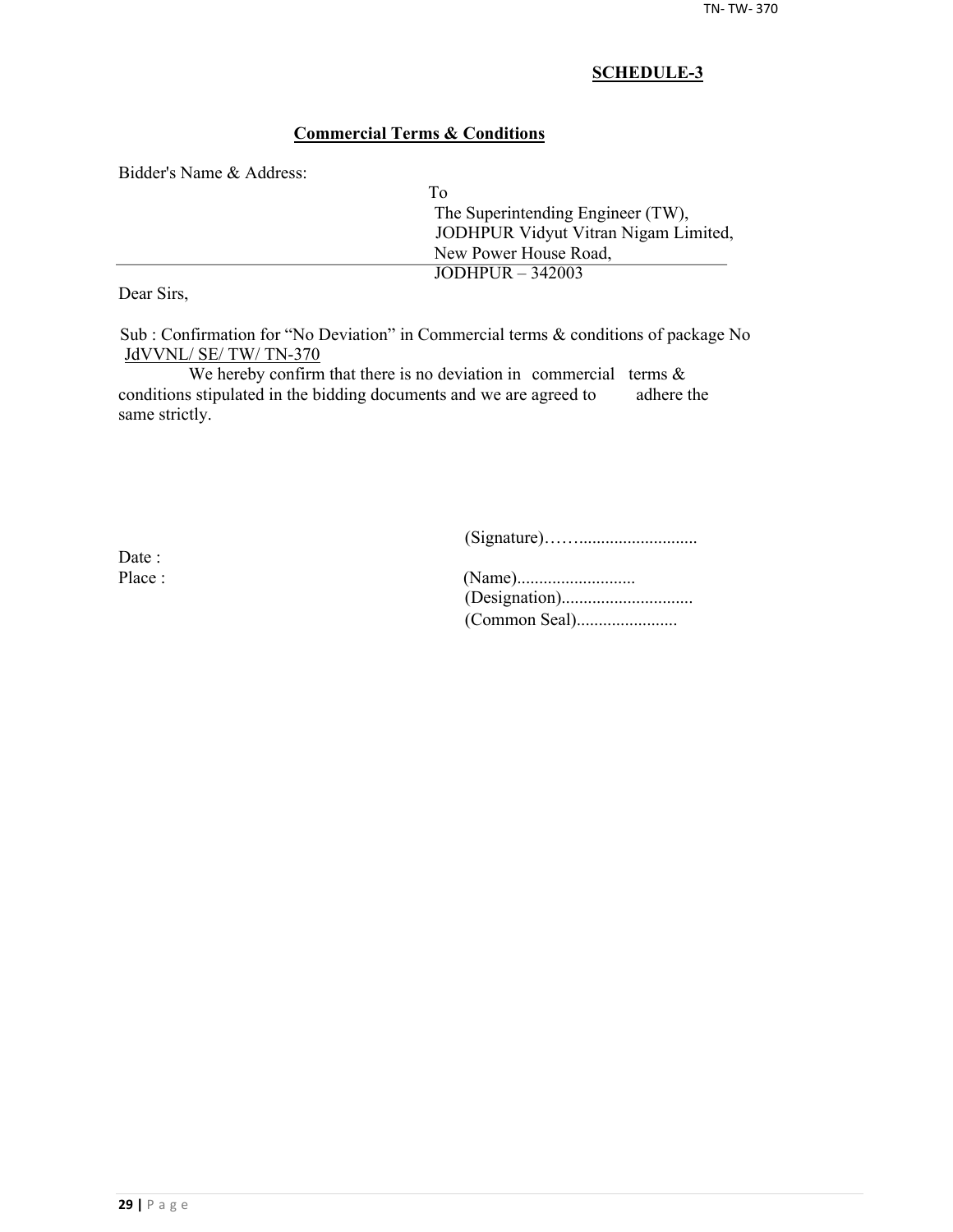## **Technical Terms & Conditions**

To

Bidder's Name & Address :

The Superintending Engineer (TW), JODHPUR Vidyut Vitran Nigam Limited, New Power House Road JODHPUR – 342003

Dear Sirs,

Sub :- Confirmation for "No Deviation" in Technical terms & conditions of package No. JdVVNL/ SE/ TW/ TN-370

We hereby confirm that there is no deviation in technical terms  $\&$  conditions stipulated in the bidding documents and we are agreed to adhere the same strictly.

We also confirm that tendered material shall be procured from vendors approved by JDVVNL and shall be conforming to various requirements of relevant ISS/Specification/orders and as per design and drawing approved by the Nigam.

(Signature) ……...........................

Date :

| Place : |  |
|---------|--|
|         |  |
|         |  |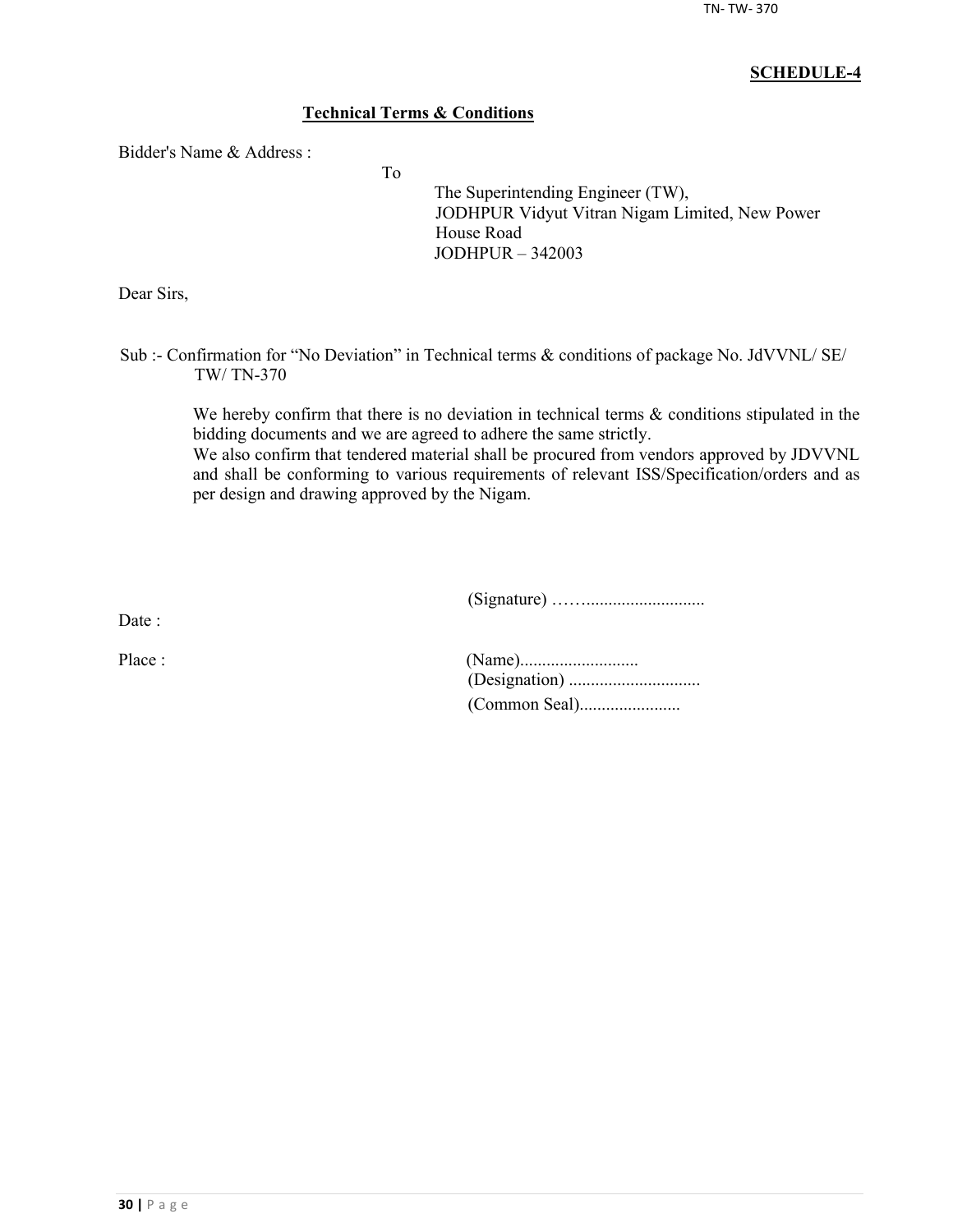#### **List of Past Experience**

Bidder's Name & Address :

To, The Superintending Engineer (TW), Jodhpur Vidyut Vitran Nigam Limited, New Power House Road JODHPUR – 342003

Dear Sirs,

We have completed /executed the work orders Turn key pacages Labour contracts required as per spec under TN-370 successfully as per details given hereunder:-

|                          |            |                  | Name        |              |
|--------------------------|------------|------------------|-------------|--------------|
| S.No                     | Details of |                  | & details   | Date of      |
|                          | ordered    | Order No. & Date |             |              |
| $\overline{\phantom{a}}$ |            |                  | of ordering | commencement |
|                          | work       |                  |             |              |
|                          |            |                  | utility     |              |
|                          |            |                  |             |              |
|                          |            |                  |             |              |

| Date       | Contract value of        | Whether<br>order executed                                     | Remarks |
|------------|--------------------------|---------------------------------------------------------------|---------|
| of         |                          |                                                               |         |
| completion | ordered/executed<br>work | stipulated work<br>per<br><b>as</b><br>completion<br>schedule |         |
|            |                          | <sub>or</sub><br>not                                          |         |
|            |                          |                                                               |         |
|            |                          |                                                               |         |

Note: Certificate(s) of competent authority of the utility for satisfactory execution of stated works are to be furnished along-with this schedule.

Date:

| $(Name)$ |
|----------|
|          |
|          |

Place :

(Common Seal).............................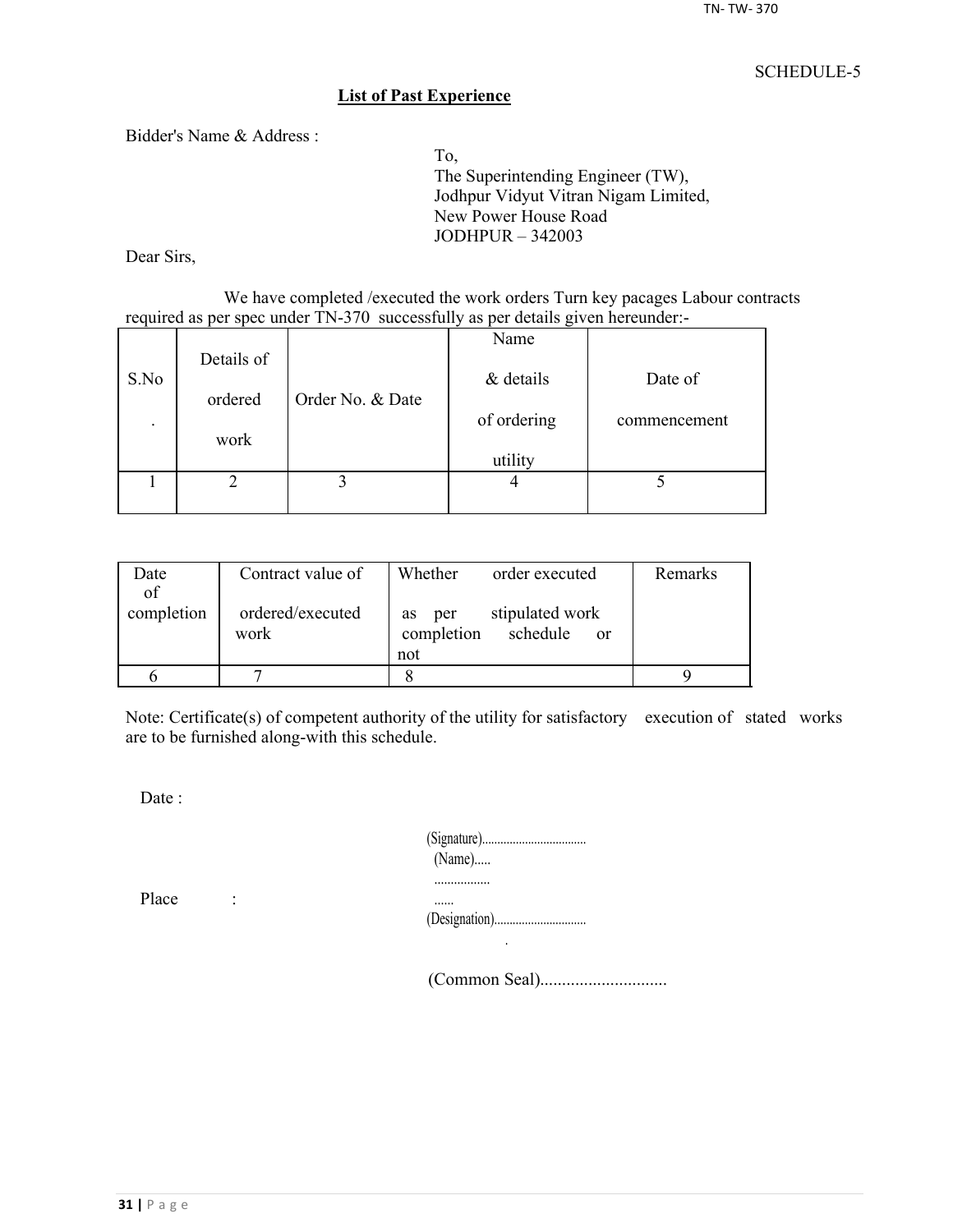## **LIST OF EQUIPMENTS AND TECHNICAL HANDS**

Bidder's Name & Address :

To, The Superintending Engineer (TW), Jodhpur Vidyut Vitran Nigam Limited, New Power House Road, JODHPUR – 342003

Dear Sirs,

We hereby declare that we have sufficient men  $\&$  machinery for successful execution of work against this tender enquiry, the details of which are given as under:-

Date :

| Place |  |
|-------|--|
|       |  |
|       |  |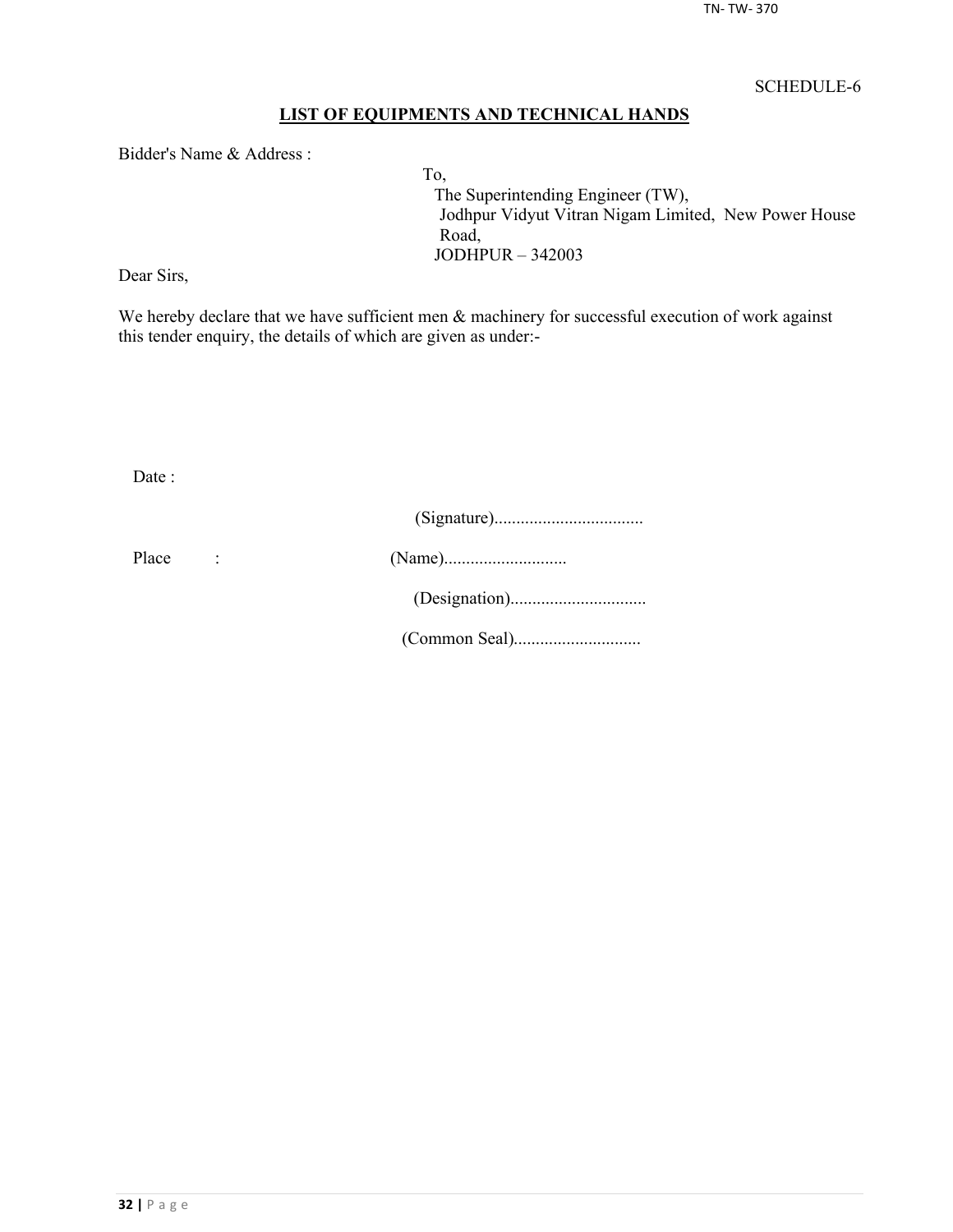### **SCHEDULE-6(A)**

#### **Qualification Requirements (Tender No.** JdVVNL/ SE/ TW/ TN-370**)**

#### **Details of Turnover during last three financial years (2014-15,2015-16 & 2016-17)**

**Bidder's Name & Address:**

**To**

**The Superintending Engineer (TW) Jodhpur Vidyut Vitran Nigam Limited New Power House Road, Jodhpur- 342003**

## **Dear Sirs,**

**We hereby declare that we are qualified for bidding in reference to "Qualification Requirements" indicated in Sec.III of the bidding documents as per details given here under:**

| S.No                    | <b>PARTICULARS</b>      | <b>DETAILS</b> |                         |  |  |  |  |
|-------------------------|-------------------------|----------------|-------------------------|--|--|--|--|
| $\mathbf{1}$            | <b>Turn Over</b>        |                | (In Crores of Rs. only) |  |  |  |  |
|                         |                         | 2014-15        |                         |  |  |  |  |
|                         |                         | 2015-16        |                         |  |  |  |  |
|                         |                         | 2016-17        |                         |  |  |  |  |
| $\overline{2}$          | <b>Net Profit After</b> |                | (In Crores of Rs. only) |  |  |  |  |
|                         | Int. & Dep.             | 2014-15        |                         |  |  |  |  |
|                         |                         | 2015-16        |                         |  |  |  |  |
|                         |                         | 2016-17        |                         |  |  |  |  |
| $\overline{\mathbf{3}}$ | Corporate/              |                | (In Lacs of Rs. only)   |  |  |  |  |
|                         | <b>Income Tax Paid</b>  | 2014-15        |                         |  |  |  |  |
|                         |                         | 2015-16        |                         |  |  |  |  |
|                         |                         | 2016-17        |                         |  |  |  |  |

**and submitting the following certificate(s) /documents in support of the above: -**

- **1. Copy of Valid Contractor License.**
- **2. Copy of registration with Jodhpur-Discom, if registered.**
- **3. Copies of Audited Balance Sheet pertaining to last three years**
- **4. Furnishing of a certificate issued by a registered Chartered Accountant certifying of specified qualification requirements is essential. The name, stamp and the registration no. of the Chartered Accountant are necessary of the certificate.**

| Place: | <b>Name:</b> |
|--------|--------------|
|        |              |

| Date: | Designation: |
|-------|--------------|
|       |              |

**Signature: \_\_\_\_\_\_\_\_\_\_\_\_\_\_\_\_\_\_\_\_**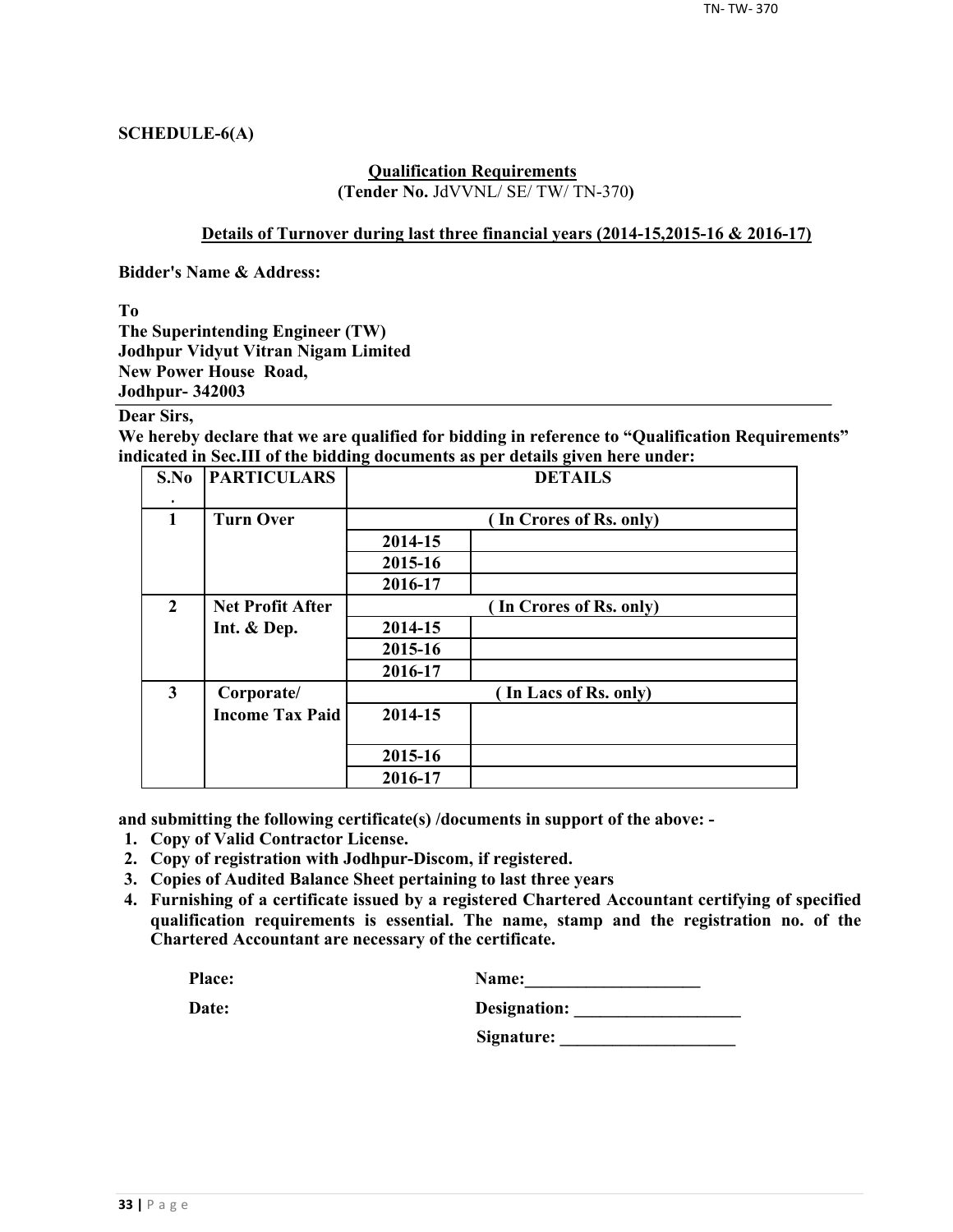#### Schedule-6(B)

#### **Qualification Requirements**

## **(Tender No.** JdVVNL/ SE/ TW/ TN-TW 370**)**

#### **Details of Works Executed during last Five financial years (2012-13, 2013-14,2014- 15, 2015-16 & 2016-17)**

| Order Awarding Authority |                          | Work<br>order |                      | Stipulated completionPeriod<br>commencement<br>ompletion |               |         |         |         | Value of work actually executed (as per<br>completion certificate) during last FY<br>2012-13, 2013-14, 2014-15, 2015-16 & 2016-<br>$17$ ) (Amt.in Rs. Lacs) |             |       | 17/ balance                                              | <b>Remarks</b> |
|--------------------------|--------------------------|---------------|----------------------|----------------------------------------------------------|---------------|---------|---------|---------|-------------------------------------------------------------------------------------------------------------------------------------------------------------|-------------|-------|----------------------------------------------------------|----------------|
|                          | <b>DescriptionofVork</b> | No.&Date      | Amount (Rsimla<br>อิ | $\mathfrak{b}$<br>Date                                   | Date of actua | 2012-13 | 2013-14 | 2014-15 | 2015-16                                                                                                                                                     | $2016 - 17$ | Total | $\dot{\mathcal{L}}$<br>$\overline{\mathbf{5}}$<br>After: |                |
|                          |                          |               |                      |                                                          |               |         |         |         |                                                                                                                                                             |             |       |                                                          |                |
|                          |                          |               |                      |                                                          |               |         |         |         |                                                                                                                                                             |             |       |                                                          |                |
|                          |                          |               |                      |                                                          |               |         |         |         |                                                                                                                                                             |             |       |                                                          |                |
|                          |                          |               |                      |                                                          |               |         |         |         |                                                                                                                                                             |             |       |                                                          |                |
|                          |                          |               |                      |                                                          |               |         |         |         |                                                                                                                                                             |             |       |                                                          |                |
|                          |                          |               |                      |                                                          |               |         |         |         |                                                                                                                                                             |             |       |                                                          |                |
| <b>TOTAL:</b>            |                          |               |                      |                                                          |               |         |         |         |                                                                                                                                                             |             |       |                                                          |                |

**Note:**

- **1. Copy of each work order, G-schedule & completion report be enclosed.**
- **2. Completion report must be certified by a competent technical officer only, i.e. not below the rank of Executive Engineer as per Qualification Requirement mentioned at section –I and should also be duly attested by Notary Public.**
- **3. Furnishing of the completion report of each of work executed specially indicating the amount thereof, is essential as the qualification of the bidder shall be determined on this basis. The Work experience shall not be counted on account of non-furnishing of such documents.**

**(Signature) ……...........................**

**Date :**

**Place : (Name)........................... (Designation) .............................. (Common Seal).......................**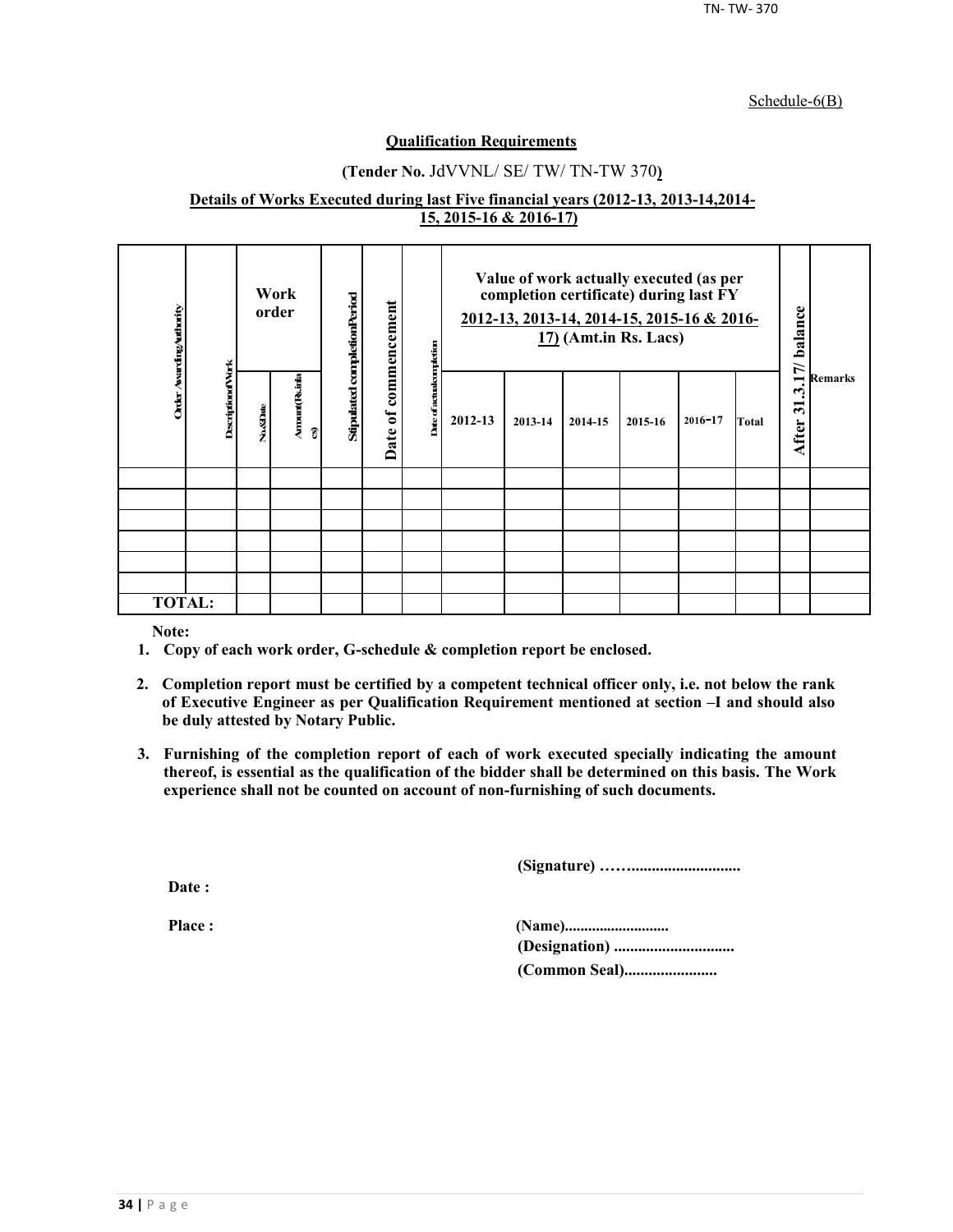## **SECURITY BANK GUARANTEE FOR SAFE CUSTADY OF 33/11 KV GSS REGARDING OPERATION AND MAINTENANCE OF GSS**

**The Superintending Engineer (TW),**

# **JDVVNL, Jodhpur**

## **Bank Guarantee No…………………… Date………………**

Whereas M/s…………………………has entered into a contact with Jodhpur Vidyut Vitran Nigan Limited, New Power House Road, Jodhpur-342003(Raj.) the Nigam (herein after called the Nigam) vide work order no.JDVVNL /SE(TW)/XEN(TW)..........for contract of operation and maintenance of GSS. And where as under the terms of the said contract the contractor is to furnish the Nigam a security Bank

Guarantee for an amount of,……………………………………………………… for safe custody of 33/11 KV GSS i.e.loss on account of damages, fire, riots and flud for GSS under contract.

And whereas the contractors has requested Bank having its registered office at …………………………………………………..…………. to guarantee to pay the due payments by the contractor of the aforesaid amount of the Nigam.

Now we ……………………………………………………………………………….hereby agree unequivocally and unconditionally to pay within 48 hours on demand in written from the Nigamn or any officer authorized by it in this behalf and without demur, any amount upto and not exceeding

Rs………………………………………..to the Nigam on behalf of the contractor.

The Guarantee shall be valid and binding on us ……………………………………………..for the period of 12 months from this date and shall not be terminable or affected by notice of any change in the constitution of the Bank or of the Firm or contractors or by any other reason whatsoever and the

……………………………………………………..liablity hereunder shall not be impaired or discharge by any extension of time of variations of alternations made give conceded, agreed to with or without our knowledge or consent, by or between the parties to the said written contract.

All the rights of the Nigam under this Guarantee shall be relieved and discharged from all liabilities there under:

All disputes arising under the said guarantee between the Bank and the Nigam or between the supplier and the Nigam pertaining to this Guarantee shall be subject to the Jurisdiction of Court at Jaipur, Rajasthan.

Notwithstanding any thing to the contrary contained herein:

1. Our liability under this Bank Guarantee shall not exceed ………………………………………

2. This Bank Guarantee shall be valid upto …………………….. with claim period Three months upto ……………………..

3. We are liable to pay the Gurantee amount or any part thereof under this Guarantee only and only if you serve upon us a written claim or demand on or before Date :…………………..

**Yours faithfully,**

**Bankers (EXECUTANT)**

**Witness:-1.** 

**2.**

**The Bidder should insert the amount of the guarantee in words and figures denominated in the currency of bid.**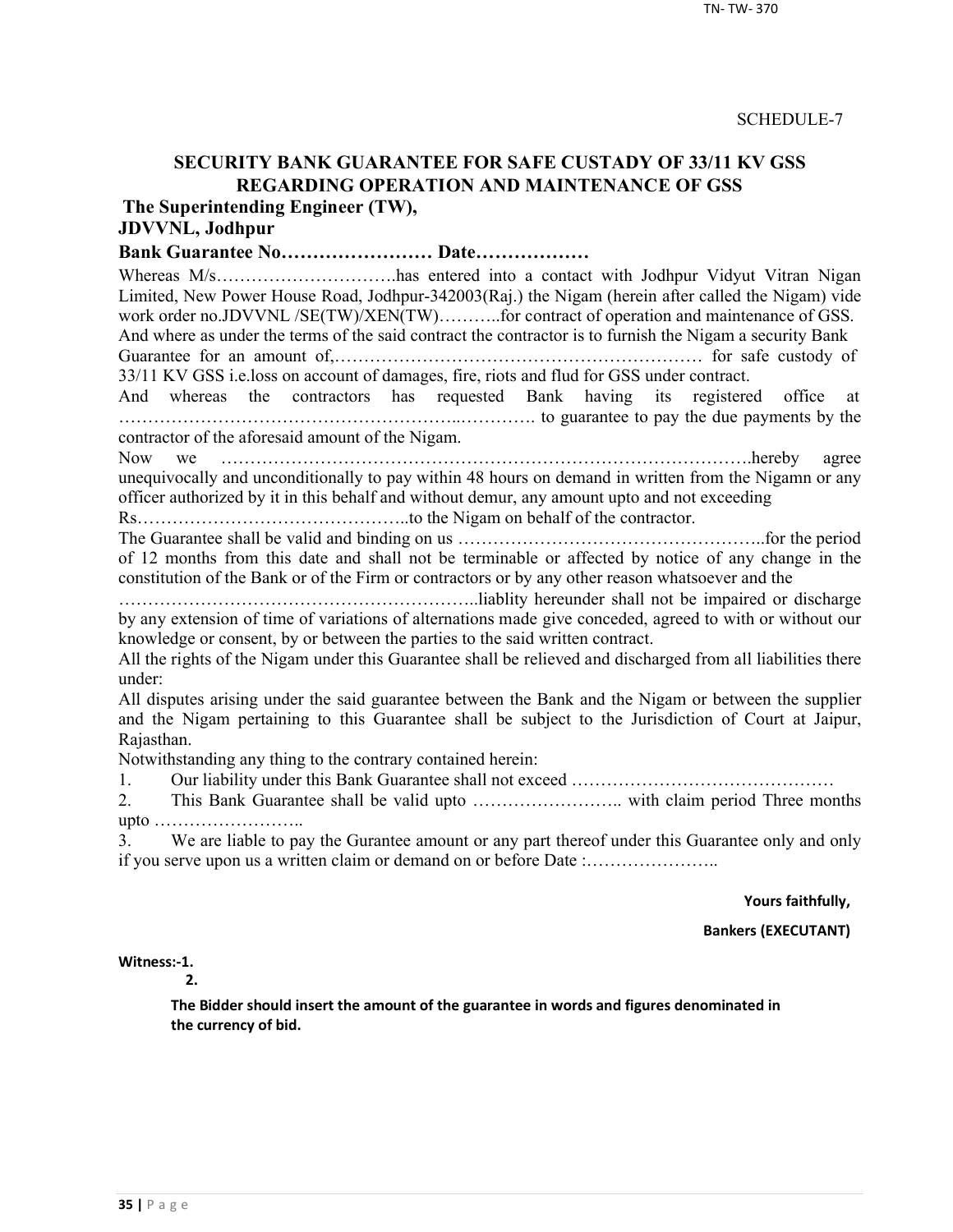|                                                                                                                                                                     |                                                                          |          |                                                                                                     | <b>ANNEXURE-I</b> |
|---------------------------------------------------------------------------------------------------------------------------------------------------------------------|--------------------------------------------------------------------------|----------|-----------------------------------------------------------------------------------------------------|-------------------|
| Name of 33 KV S/S                                                                                                                                                   |                                                                          |          | PTW/Book No.                                                                                        |                   |
| The Shift Incharge,<br>33/11 KV Sub-Station<br><u> Lista de la contrada de la contrada de la contrada de la contrada de la contrada de la contrada de la contra</u> |                                                                          |          |                                                                                                     |                   |
|                                                                                                                                                                     |                                                                          |          |                                                                                                     |                   |
| 1.<br>2.                                                                                                                                                            |                                                                          |          |                                                                                                     |                   |
|                                                                                                                                                                     |                                                                          |          | Signature:<br>Name of Employee:<br>Designation:<br>Office:<br>Time:<br>Date:                        |                   |
| <b>PTW</b>                                                                                                                                                          |                                                                          |          |                                                                                                     |                   |
| I<br>feeder                                                                                                                                                         |                                                                          |          |                                                                                                     |                   |
| (i)<br>(ii)                                                                                                                                                         | Feeder is isolated from 33/11 KV S/S<br>Earthing to be done at work site |          |                                                                                                     |                   |
|                                                                                                                                                                     |                                                                          |          | Shift Incharge:<br>Designation:<br>Office:                                                          |                   |
| Signature of Employee:                                                                                                                                              |                                                                          |          |                                                                                                     |                   |
| Return of PTW                                                                                                                                                       | Time                                                                     | Page No. |                                                                                                     |                   |
| I<br>completing of work. All men and material have been removed from the line.                                                                                      |                                                                          |          | hereby return the PTW No. _________ issued to me at _________________on dated _______________ after |                   |
|                                                                                                                                                                     |                                                                          |          | Signature:<br>Name:<br>Designation:<br>Office:<br>Time:<br>Date:                                    |                   |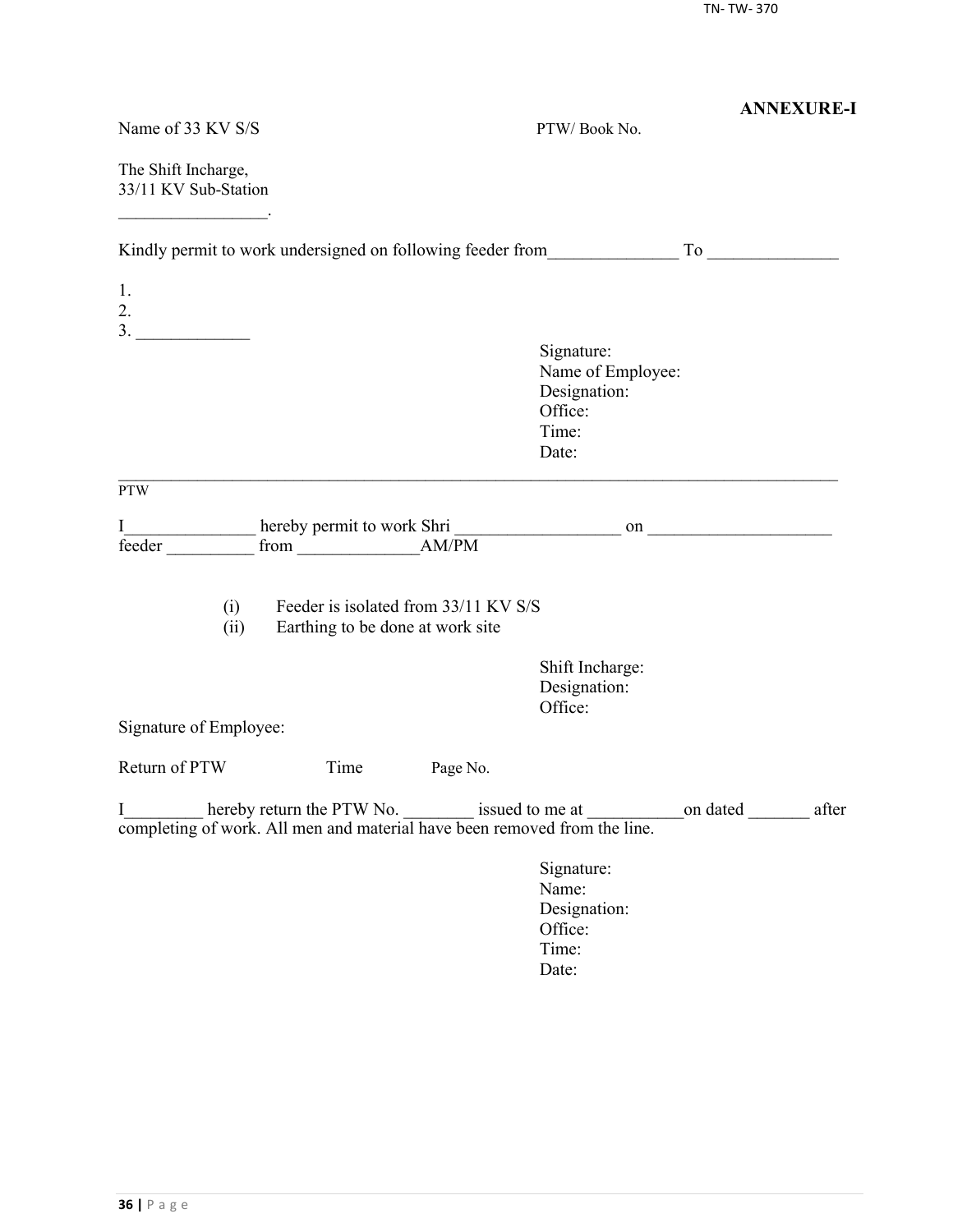### **ANNEXURE-II**

## **IDENTITY CARD** (Contractors labour)

**Card S. No.**



Name of the Employee: Father"s name: Age/Date of birth: Name of contractor: Name of the work: Work Location: Work Order No. & date.:

Employee Signature

Signature of contractor: Counter signature:

Valid from …………To …………..<br>
This card is valid only for 60 days) Signature of concerned XEN<br>
with rubber seal (This card is valid only for 60 days) with rubber seal  $JDVVNL$ 

Note: - This identity card is valid for use in the 33/11 KV JDVVNL Sub-Station premises only.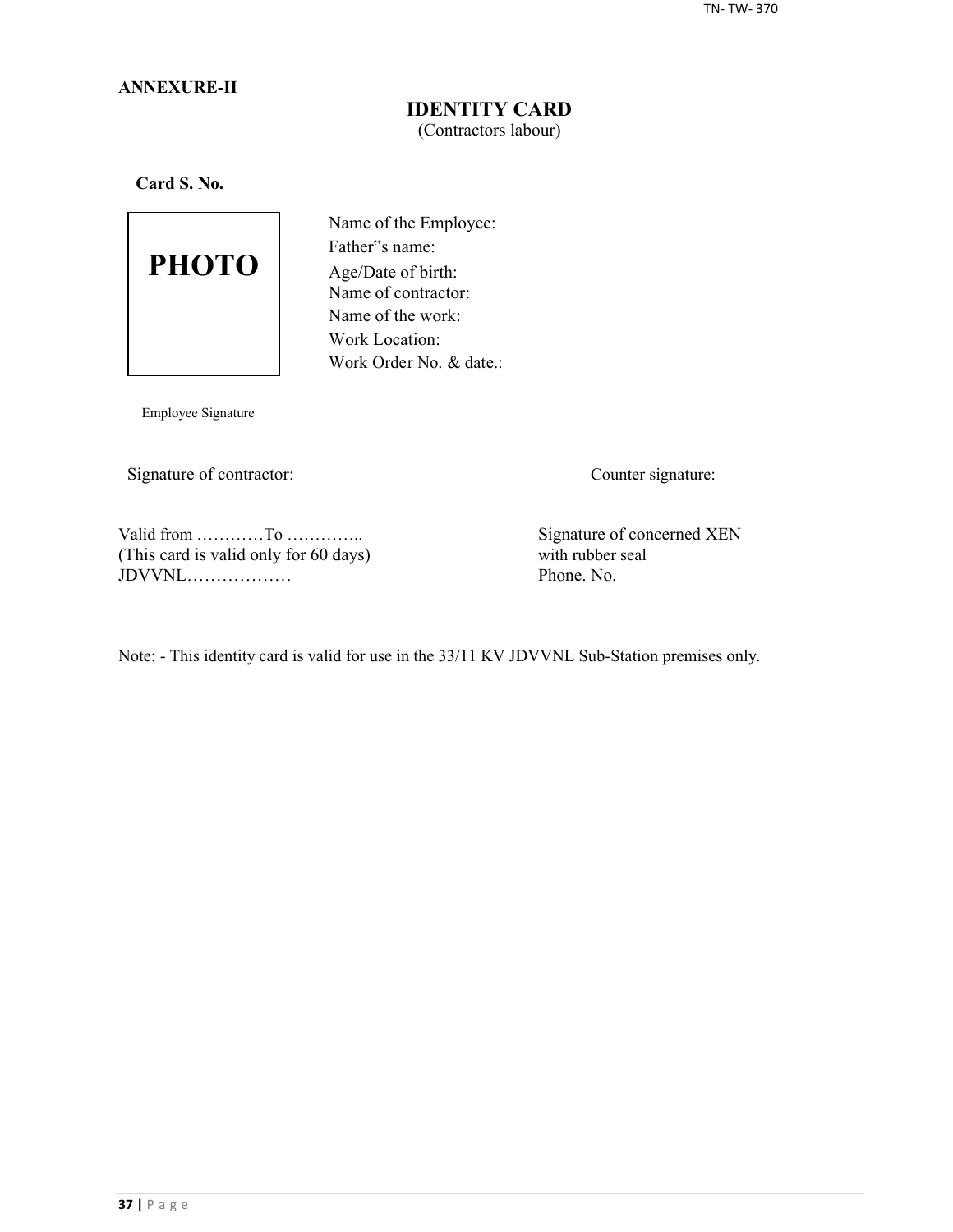# **THE DETAILS TO BE FILLED HOURLY BY AUTHORISED CONTRACTOR PERSON ON DUTY**

|             | <b>LOAD OF</b>     | <b>VOLTAGE OF</b>  | <b>AMBIENT</b> | <b>TRIPPING OF</b>                   | <b>OIL LEVEL</b> | <b>BREATHER</b>  | <b>REMARKS</b> |
|-------------|--------------------|--------------------|----------------|--------------------------------------|------------------|------------------|----------------|
| <b>HOUR</b> | <b>TRANSFORMER</b> | <b>TRANSFORMER</b> |                | <b>TEMPRATURE   FEEDER BREAKER  </b> |                  | <b>CONDITION</b> |                |
| 1.00        |                    |                    |                |                                      |                  |                  |                |
| 2.00        |                    |                    |                |                                      |                  |                  |                |
| 3.00        |                    |                    |                |                                      |                  |                  |                |
| 4.00        |                    |                    |                |                                      |                  |                  |                |
| 5.00        |                    |                    |                |                                      |                  |                  |                |
| 6.00        |                    |                    |                |                                      |                  |                  |                |
| 7.00        |                    |                    |                |                                      |                  |                  |                |
| 8.00        |                    |                    |                |                                      |                  |                  |                |
| 9.00        |                    |                    |                |                                      |                  |                  |                |
| 10.00       |                    |                    |                |                                      |                  |                  |                |
| 11.00       |                    |                    |                |                                      |                  |                  |                |
| 12.00       |                    |                    |                |                                      |                  |                  |                |
| 13.00       |                    |                    |                |                                      |                  |                  |                |
| 14.00       |                    |                    |                |                                      |                  |                  |                |
| 15.00       |                    |                    |                |                                      |                  |                  |                |
| 16.00       |                    |                    |                |                                      |                  |                  |                |
| 17.00       |                    |                    |                |                                      |                  |                  |                |
| 18.00       |                    |                    |                |                                      |                  |                  |                |
| 19.00       |                    |                    |                |                                      |                  |                  |                |
| 20.00       |                    |                    |                |                                      |                  |                  |                |
| 21.00       |                    |                    |                |                                      |                  |                  |                |
| 22.00       |                    |                    |                |                                      |                  |                  |                |
| 23.00       |                    |                    |                |                                      |                  |                  |                |
| 24.00       |                    |                    |                |                                      |                  |                  |                |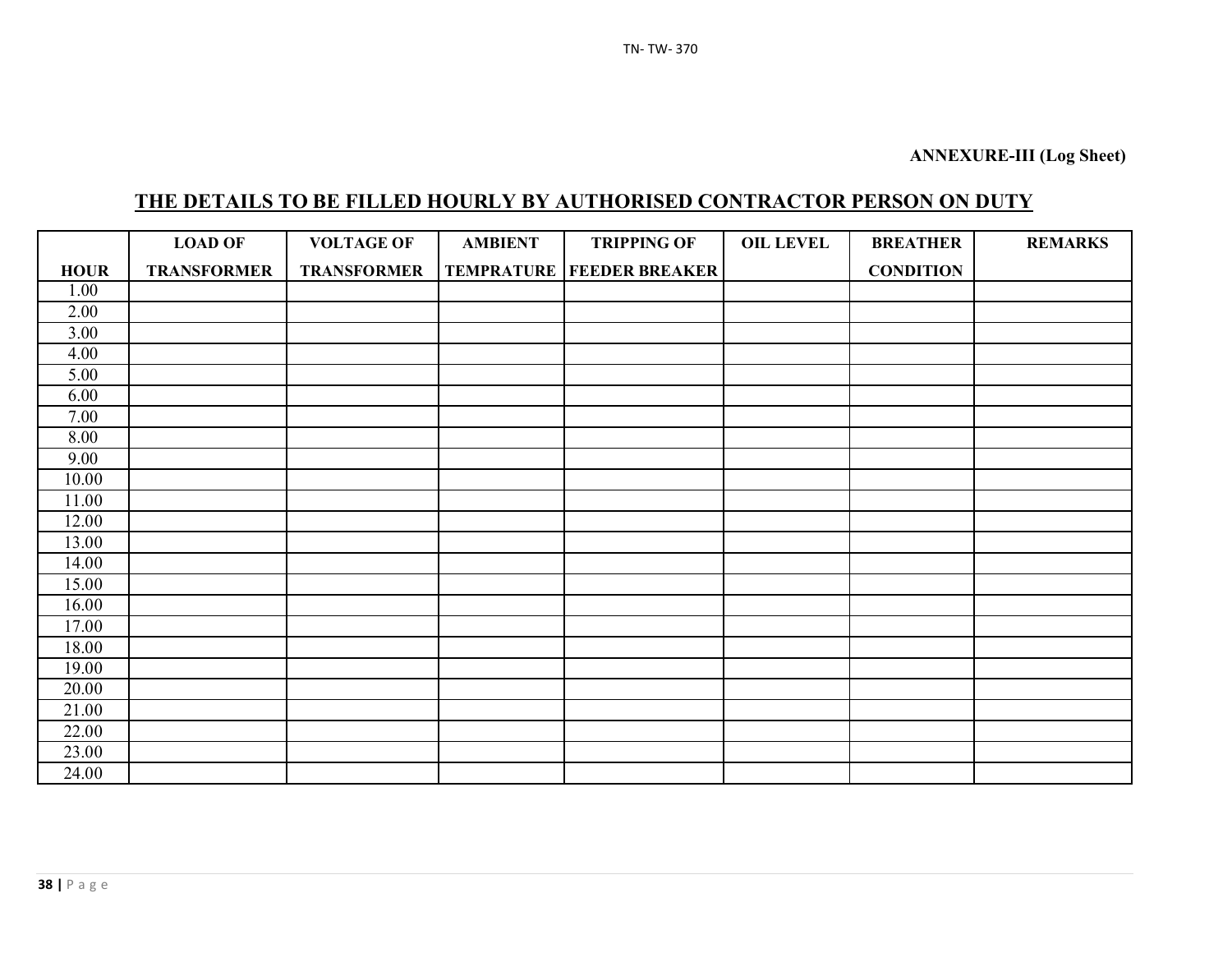#### FORM-V

#### FORM OF CERTIFICATE BY PRINCIPAL EMPLOYER (RULE 21 (2)

Certified that I have engaged the applicant (name of the contractor) as a contractor in my establishment. I undertake to be bound by all the provisions of the contractor labour (Regulation and Abolition) act, 1970 and the contract labour (Regulation and Abolition) Rajasthan State Rules, 1971, in respect of the employment of contract labour by the applicant in my establishment.

Date:-

Place:-<br>
Signature of Principal employers

Name & address of employers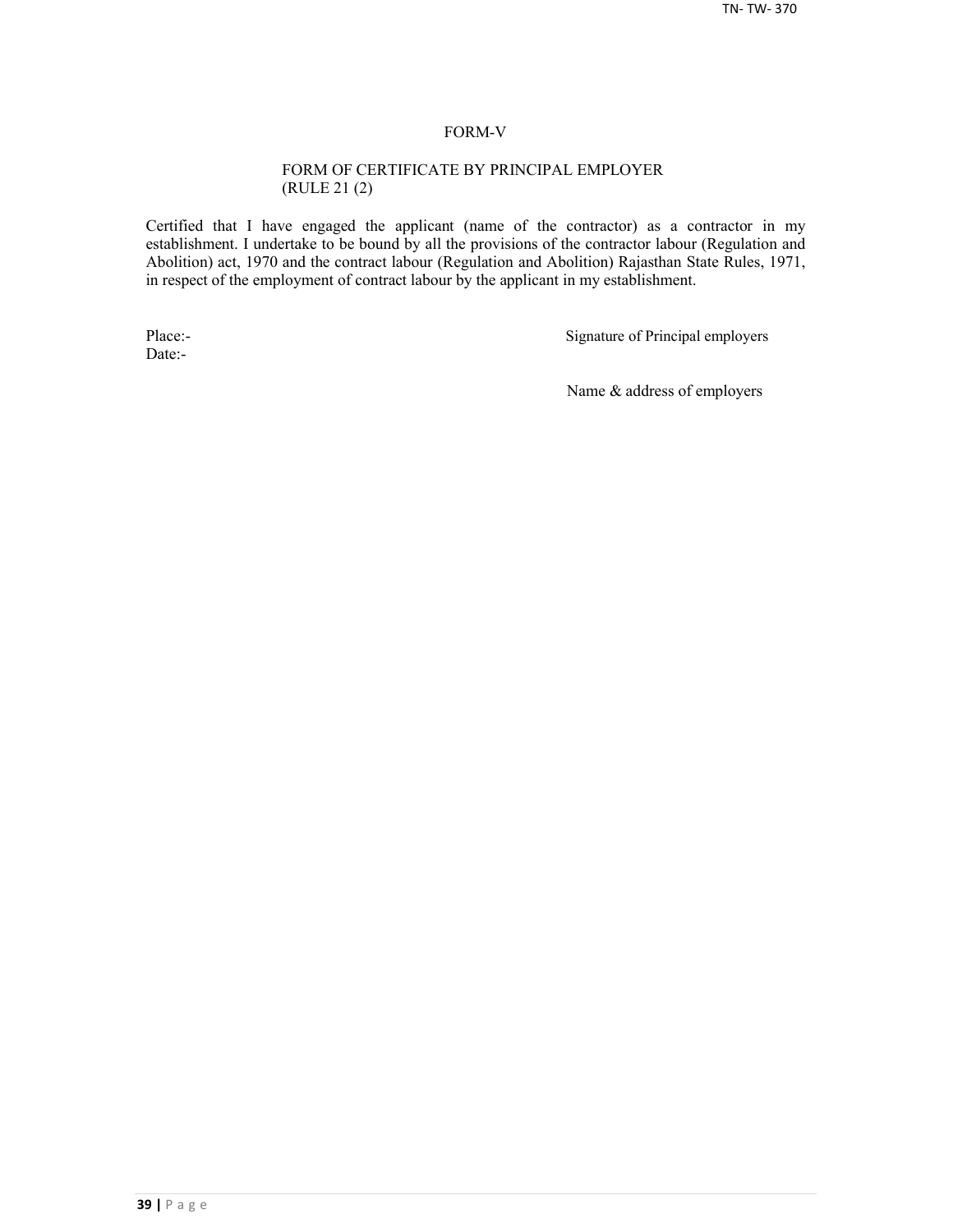#### FORM –VI (SEE RULE 25(1)) GOVERNMENT OF RAJASTHAN OFFICE OF THE LICENSING OFFICER

License No. 2012 Dated: The paid Rs.

1. License is hereby granted to **the under section 12 (2) of the Contract Labour** (Regulation & Abolition) Act, 1970, subject to the condition specified in Annexure/ The license shall remain in force.

Till:\_\_\_\_\_\_\_\_\_\_\_\_\_\_\_\_

Signature and seal of licensing officer

#### RENEWAL  $[PHH]$   $[20(2)]$

| NULEZ9(2)       |                      |                |  |  |  |  |
|-----------------|----------------------|----------------|--|--|--|--|
| Date of Renewal | Fee paid for renewal | Date of expiry |  |  |  |  |
|                 |                      |                |  |  |  |  |
|                 |                      |                |  |  |  |  |
|                 |                      |                |  |  |  |  |

Date:-<br>
Signature and seal of licensing officer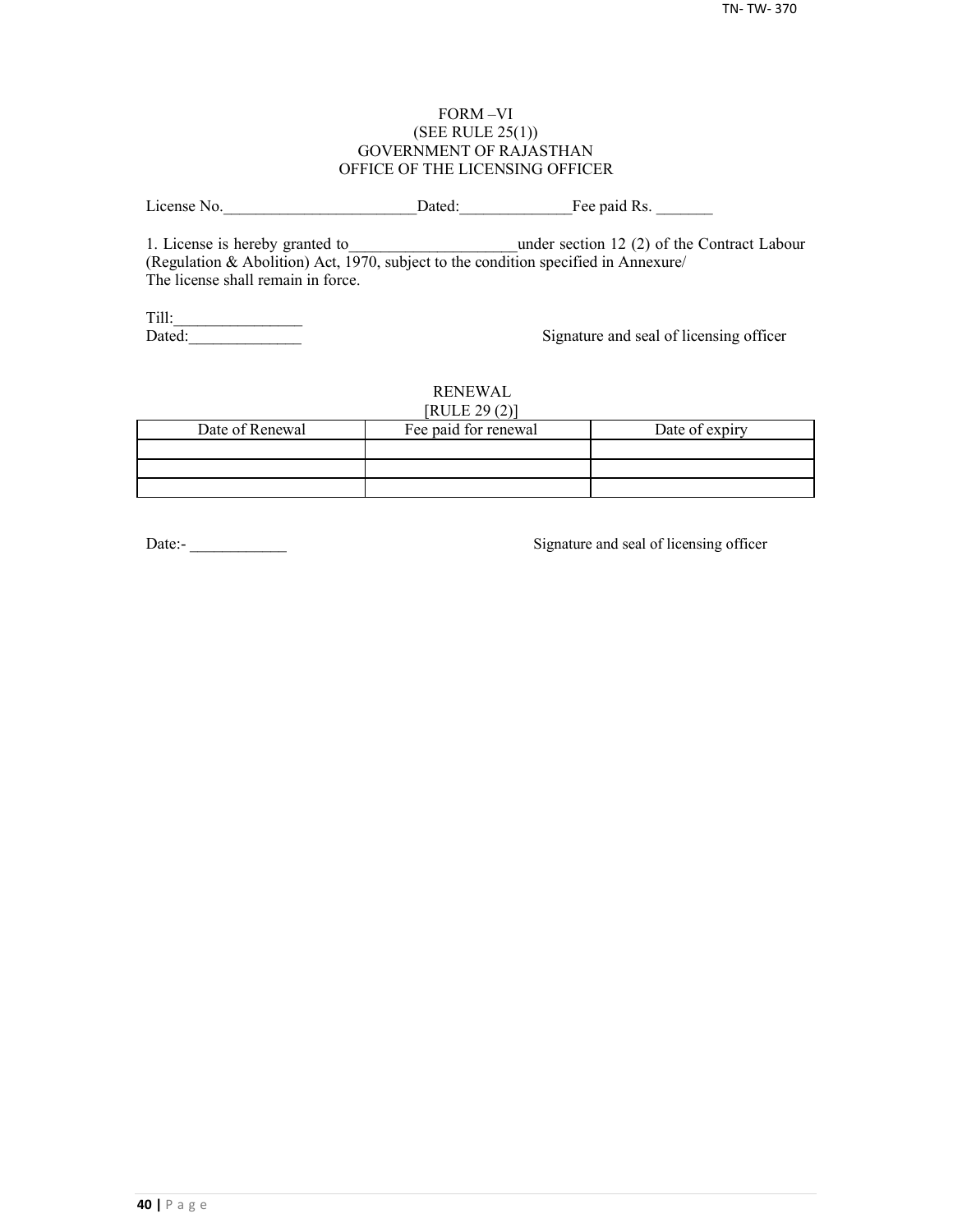#### Form-VII (See Rule 73)

#### Part-I

## REGISTER OF PARTICULARS OF CONTRACTORS

- (1)Name and address of the Principal –Employer
- (2) Name and address of the Establishment

| S. No. | Name and address of | Nature of work on contractor | Location of contractor |  |
|--------|---------------------|------------------------------|------------------------|--|
|        | contractor          |                              | work                   |  |
|        | <u>.</u>            |                              |                        |  |

| Period of contract | Amount/Value of | Max. No. of workmen    | Security deposits with the |
|--------------------|-----------------|------------------------|----------------------------|
| from To            | contractor      | employed by contractor | Principal Employer         |
|                    | ∸               |                        |                            |

## PART –II

## PROGRESS OF CONTRACTOR WORK

Name of Contractor: Nature of work:

| Wages period | Max. number of        | Total amount of wages | Amount actually disbursed |
|--------------|-----------------------|-----------------------|---------------------------|
|              | workmen employed by   | earned by the workmen | on pay day.               |
|              | the contractor during |                       |                           |
|              | the wages period      |                       |                           |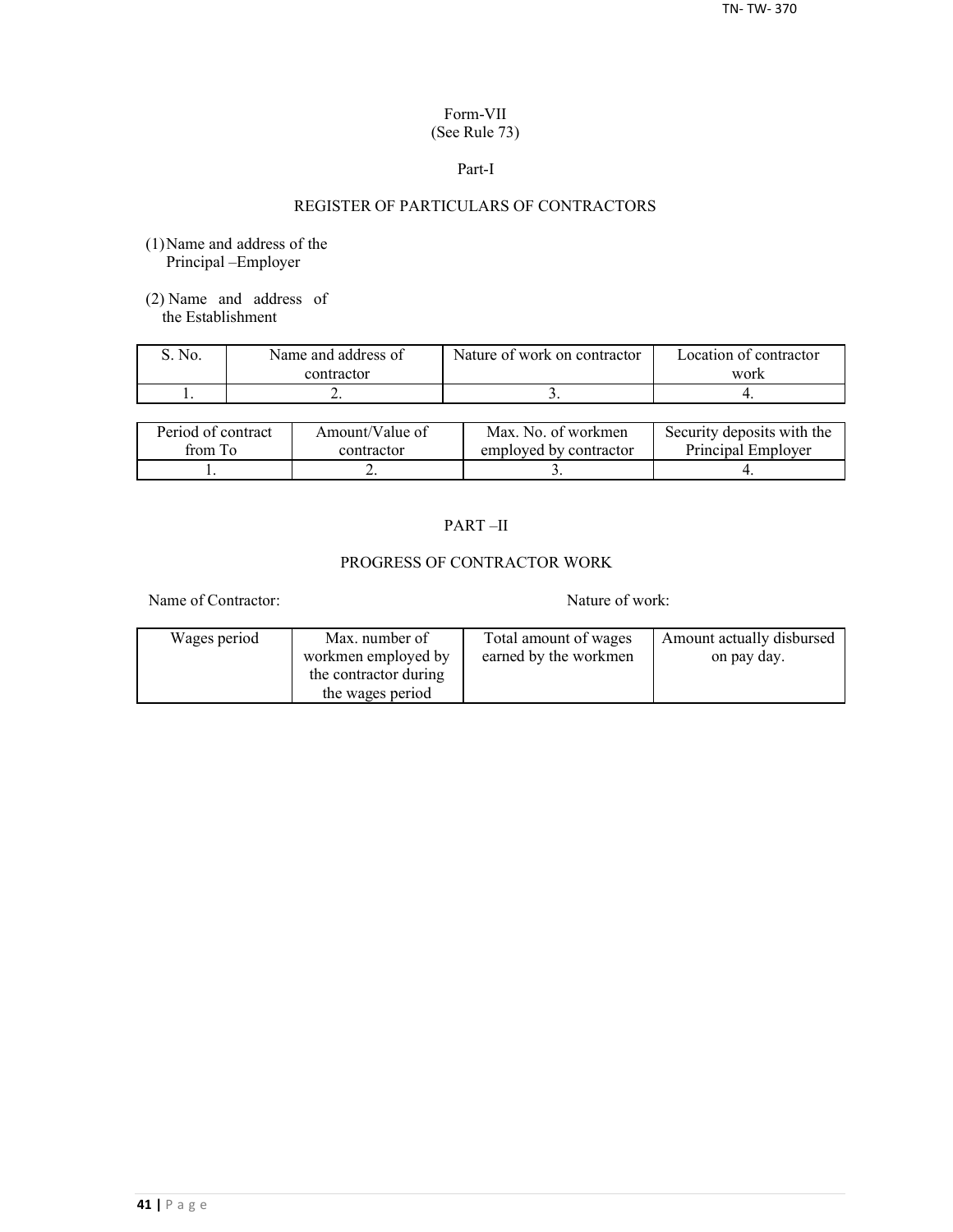#### FORM-VIII (See Rule 74) REGISTER OF WORKMEN EMPLOYED BY CONTRACTOR

Name and address of Name and address of establishment in /under contractor: which contract is carried on

Name and location of Name and address of Principal-

 $\mathcal{L}_\text{max}$ 

Employer work

S. No. Name and Age and Sex Father's Name of surnames of / /Husband 's employment/Designation workmen | name Permanent Home Present Date of Date of Signature or Remarks decrees of workmen address commencement termination thumb address of workmen address commencement termination (Village  $\&$   $\qquad$  of employment of impression of Tehsil/Taluka and **Date of** employment workmen Distt. **termination** 

## Form-IX (See Rule 75) EMPLOYMENT CARD

| Name | and | address |  | of Contractor Name and address of Establishment in/ under<br>which contract is certified on |
|------|-----|---------|--|---------------------------------------------------------------------------------------------|
|      |     |         |  | Name & Address of Principal- Employer                                                       |

| Name of workman | S. No. in the register of<br>workman employed | Name of<br>employment/designation | Wages rate (with<br>particular of unit in |  |
|-----------------|-----------------------------------------------|-----------------------------------|-------------------------------------------|--|
|                 |                                               |                                   | case of piece work)                       |  |
|                 |                                               |                                   |                                           |  |
| Wage period     | Period of employment                          | Remarks                           | Signature of<br>contractor                |  |
|                 |                                               |                                   |                                           |  |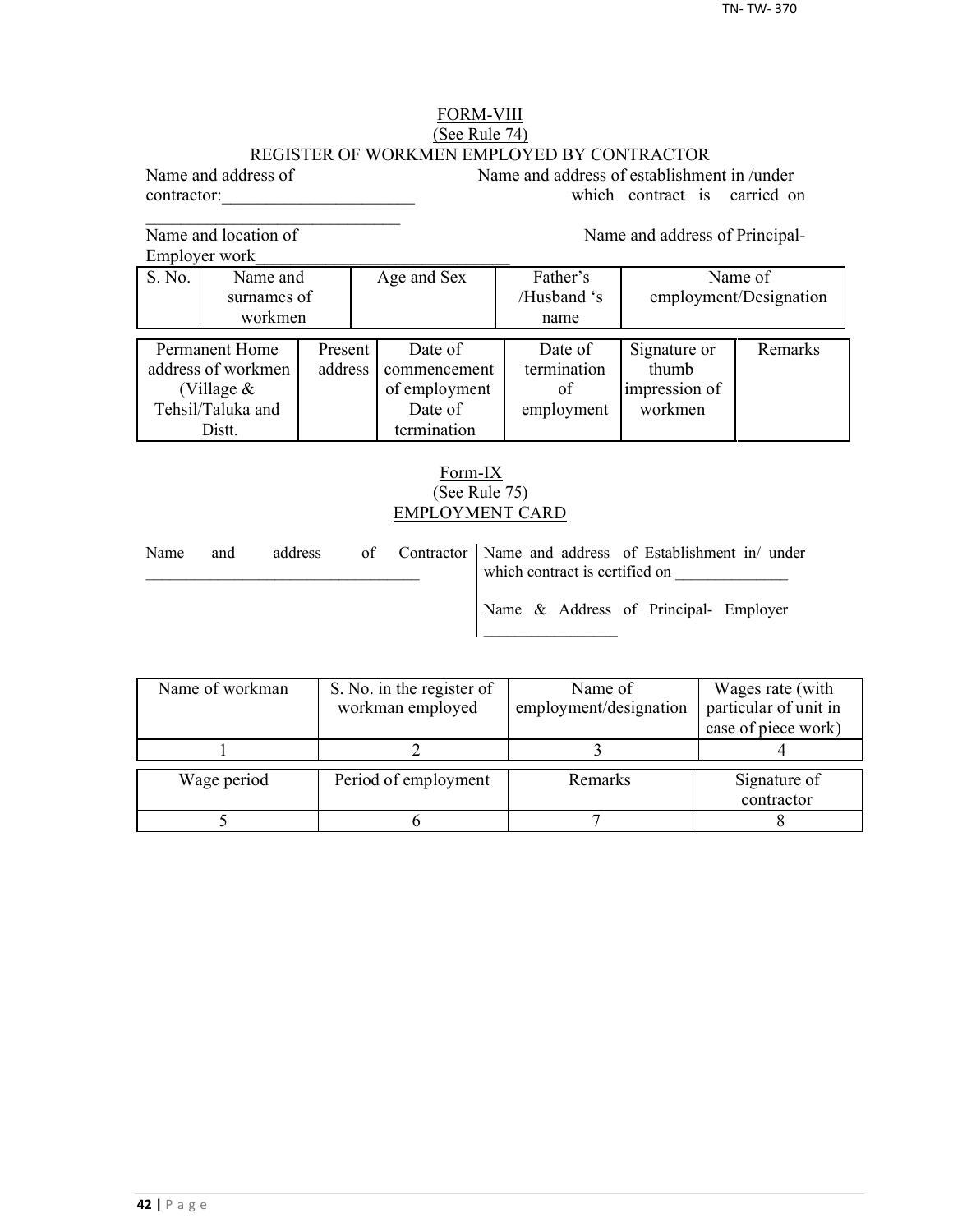## FORM-X See Rule 81(2) ANNUAL RETURN OF PRINCIPAL EMPLOYER TO BE SENT TO THE REGISTERING **OFFICER**

Return for the year ending  $31<sup>st</sup>$  Dec

- (1) Full name and address of the Principal-Employer.
- (2) Name of Establishment :
	- (a) District :
	- (b) Postal Address.
	- (c) Nature of operation/
		- Industry / work carried on.
- (3) Full name of the manager or person responsible for supervision and control of the Establishment.
- (4) Maximum No. of work men employed as contract labor on any day during the year.
- (5) Total number of days during the year on which contract labor was employed .
- (6) Total number of man- days worked by contractor labor during the year.
- (7) Maximum No. of workmen employed directly on any day during the year.
- (8) Total no. of man days during the year on which directly employed labor was employed.
- (9) Total No. of man days worked by directly employed workmen .
- (10) Nature of work on which contract laboures was employed.
- (11) Amount of security Deposits made by contractors (Give contractor-wise).
- (12) Amount of security deposit forfeited together with the names of contractor, if any.
- (13) Whether there is any changes in the management of the establishment its location or any particular furnished to Registering officer in the form of Application for Registration at the time of Registration, if so, from what date?

Place:

Date:

Principal-Employer